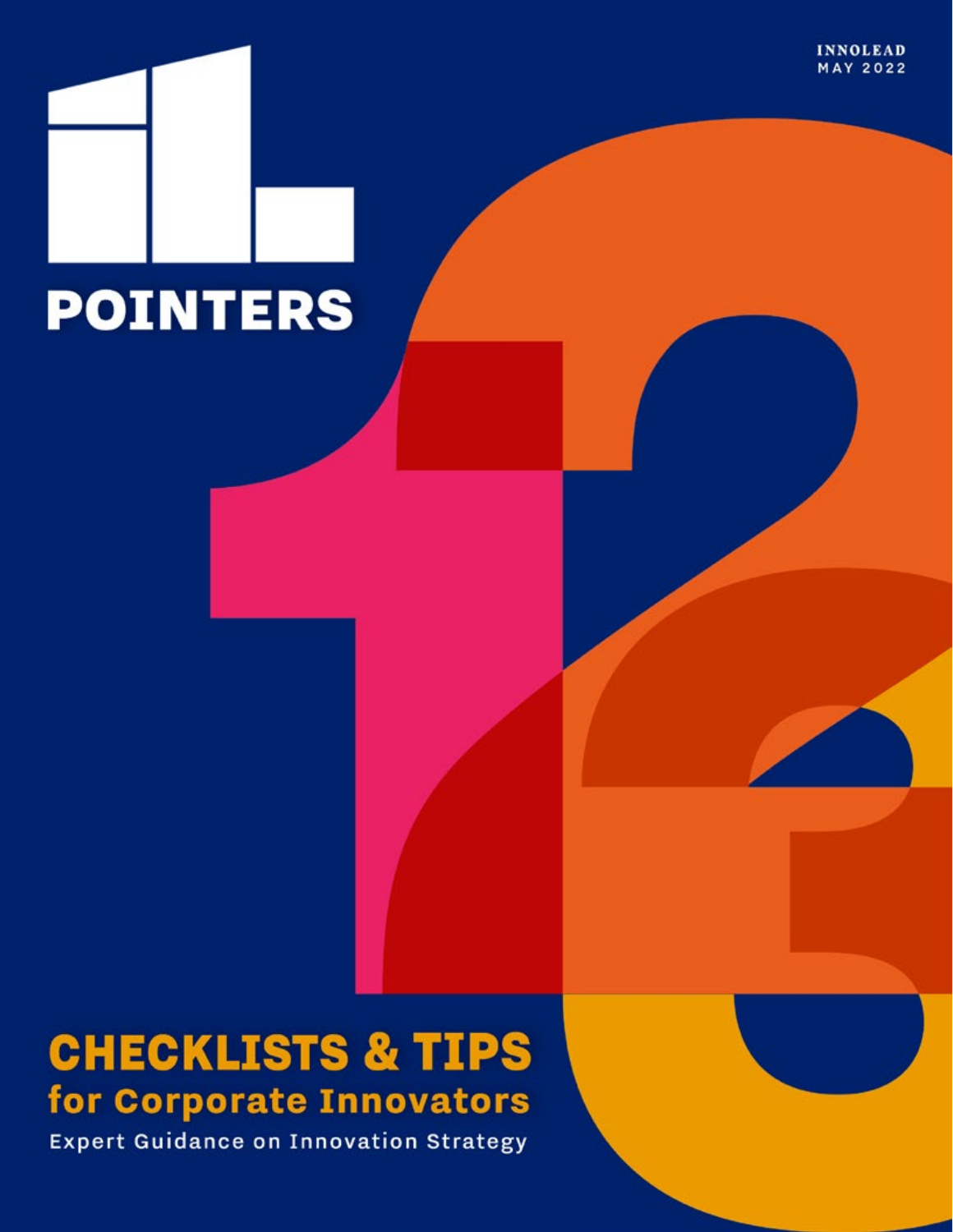### LETTER FROM THE EDITOR

Who doesn't love a nice numbered list? In this issue of Pointers, we wanted to serve up a collection of succinct and useful articles to help you move faster and deliver more impact. Our assignment to all of our contributors: pick a number — any number!

This issue's contributors, all from InnoLead's strategic partner firms, sent us their best advice on collaborating with universities, developing a healthy innovation pipeline, keeping technology projects on track, and more. The pages that follow are filled with actionable advice that can help you make change in your organization immediately.

We're grateful to our strategic partners for contributing to Pointers and supporting InnoLead's editorial mission — at our in-person and online events, in our website's Thought Leadership section, and in this series of PDF e-books. You can find prior editions of the Pointers series — covering topics like "Innovation Do's and Don'ts," "The Corporate Innovation Toolkit," and "Getting an Innovation Program Started" — on our website, at [innovationleader.com/pointers.](http://innovationleader.com/pointers)

We encourage you to share this document with others who might find it useful. And if you have topics you'd like to see us cover in future editions of Pointers, I'd love to hear from you at the email address below...

**Photo of Editor** 

Katchiddy

**Kate Priddy Assistant Editor InnoLead editor@innovationleader.com @innolead**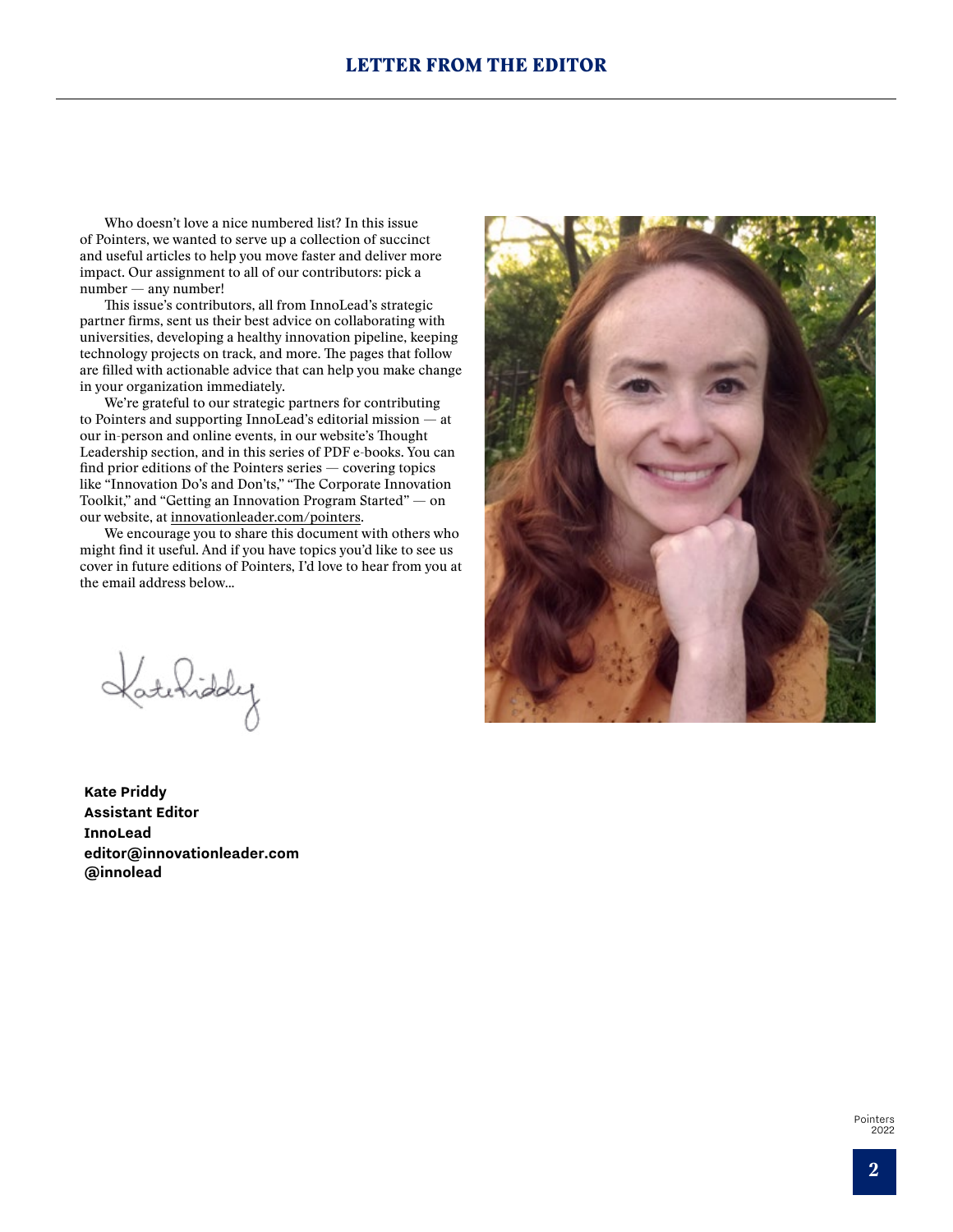[Designing Your Newstream Capability: Eight](#page-4-0)  [Management System Elements Needed to](#page-4-0)  [Support Strategic Innovation](#page-4-0)

GINA COLARELLI O'CONNOR, BABSON COLLEGE

Four Reasons Co-Creation Should Be in Every Innovator's Toolkit

BEA SCHOFIELD, WAZOKU

**5**

**7**

**15**

**18**

**20**

[C-Suite Innovation: Seven Imperatives for](#page-8-0)  [Enterprise Success](#page-8-0) **9**

MATTHEW HEIM, EZASSI

- [Six Reasons to Partner with a Venture Studio](#page-10-0) BEN YOSKOVITZ, HIGHLINE BETA **11**
- [Five Tips to Convince Your Boss to Invest in](#page-12-0)  [Innovation](#page-12-0) **13**

LUKE BAUMBACH, IDEAWAKE

### [Three Ways to Keep Your Technology](#page-14-0)  [Innovation Projects on Track](#page-14-0)

DAVID PESSAH AND ANDREW MATUSZAK, KPMG LLP

[Seven Things You Should Know Before](#page-17-0)  [Partnering with a University](#page-17-0)

RANDALL S. WRIGHT, MIT

[Seven Deadly Sins in Corporate Innovation](#page-19-0)  LUDWIG MELIK, PLANBOX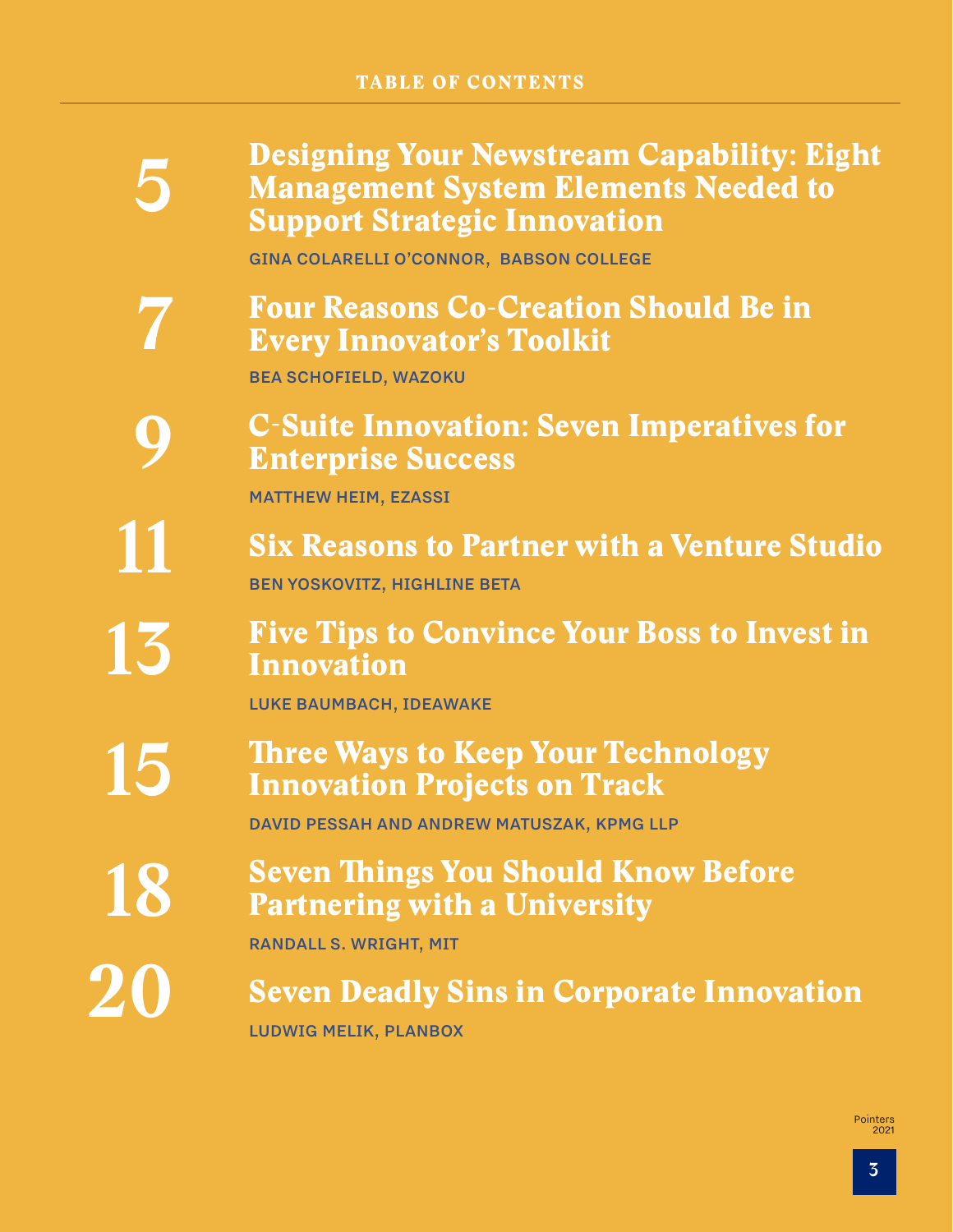### TABLE OF CONTENTS

**22**

**26**

**28**

**30**

**32**

**33**

**36**

### [Five Practical Principles for Developing a](#page-21-0)  [Robust Innovation Pipeline](#page-21-0)

JEREMY BROWN, SENSE WORLDWIDE

### [Four Ways to Enable Product Management](#page-23-0)  [Talent within Portfolio Management](#page-23-0) **24**

OLIVIA KELLER, SMARTORG

[The Eight Innovation Skills that Drive](#page-25-0)  [Repeatable, Real-World Results](#page-25-0)

SUZAN BRIGANTI, SWARM VISION

[Six Top VCs Helping Startups Get Clients](#page-27-0) MICHAEL GOLDSTEIN, SWITCHPITCH

[10 Ways to Improve Customer Loyalty](#page-29-0) MIKE NELSON, VTEX

[Ideas are Worth \\$0 \(Unless You Can Validate](#page-31-0)  [and Execute on Them\)](#page-31-0)

DAVE HENGARTNER, RREADY

Corporate IT Teams Aren't Business Builders, But Here are Three Keys to Getting Them Working With You

SEAN SHEPPARD, U+

### [Eight Pillars of Innovation Culture](#page-35-0)

JACK SELMAN, EDISON365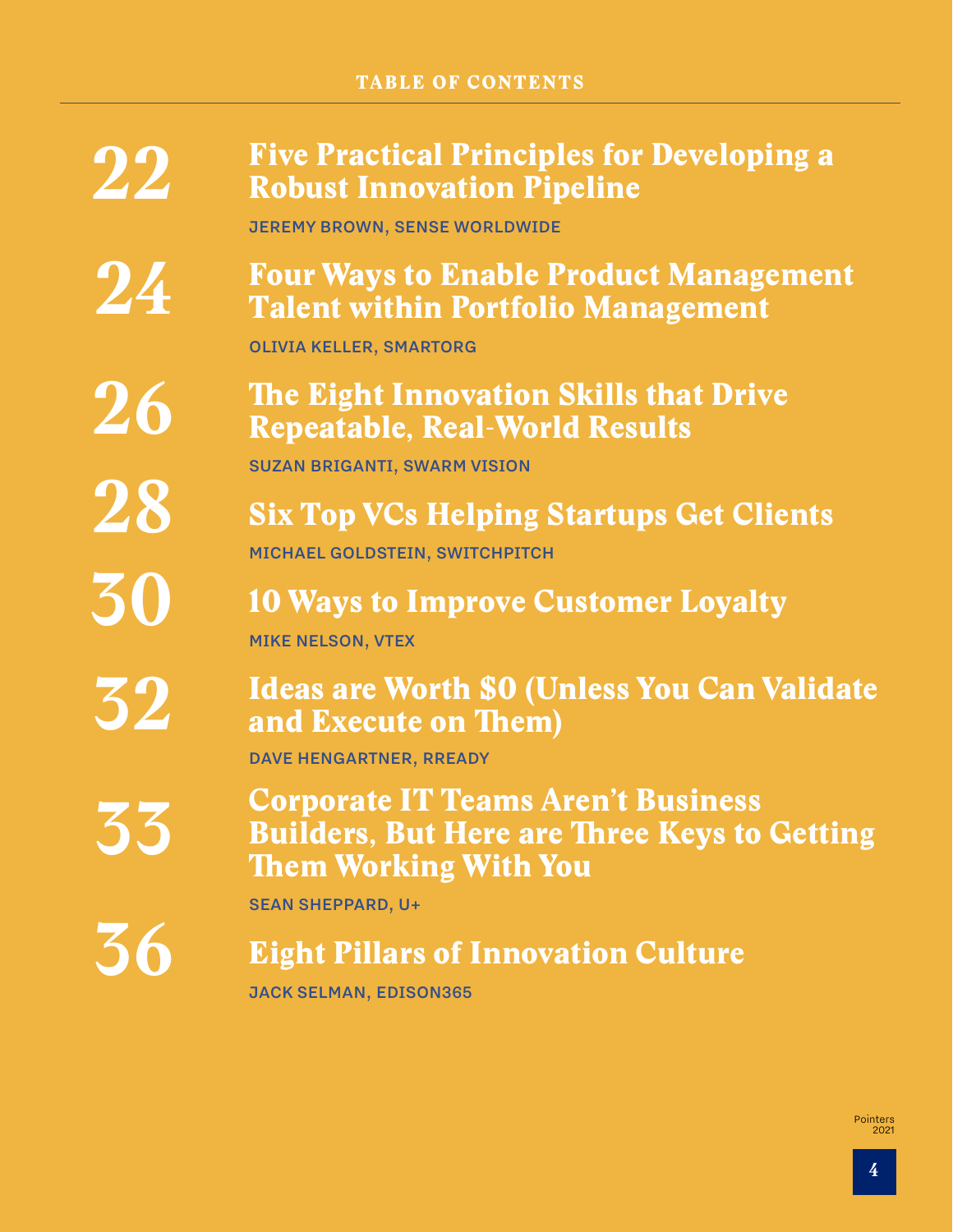# <span id="page-4-0"></span>Designing Your Newstream Capability: Eight Management System Elements Needed to Support Strategic Innovation

BY GINA COLARELLI O'CONNOR, PROFESSOR OF INNOVATION MANAGEMENT, **BABSON COLLEGE**

Picture this scenario: your company's stock price just took a dive, and a competitor leapfrogged your latest product. The CEO issues the clarion call for innovation: "We need to invent our way out of this. We need a breakthrough/moonshot/ game changer!" Everyone scurries around to find one. They work overtime. You set up an idea portal. You hold contests for ideas. Everyone is jazzed. But … nothing else changes. You still have to deliver on your current responsibilities. You're evaluated on the same metrics that you were evaluated on last year. Funding for those big ideas is fleeting. And, even though you now use the Lean Startup/ Business Model Canvas/Agile method for executing those projects, the major gate reviews feel the same as before: it's the same gate review team employing the same criteria as every other new product development project to evaluate whether to continue.

**"Strategic innovation is not only a process and it's not only about setting a culture."**

Versions of this scenario play out over and over again. We want breakthroughs. And, to get them, we may change to a new process, a new mandate, a new "culture change" program, or a new incentive system. But it's rarely a carefully-designed system of all of those elements at the same time. Here's what we know: If you don't change all of the elements of that management system, so that they reinforce rather than counteract one another, breakthroughs won't happen. Strategic innovation is not only a process and it's not only about setting a culture. It's a complete management system that is explicitly designed to support the objective of creating the company's newstreams of growth.

#### Management Systems and Sub-Systems

Organizations are systems comprised of eight distinct elements. In a system, a change to one element affects the others and disrupts the equilibrium of the system. To be effective, the elements of a system must be designed to be aligned with one another. In addition, any complex organization is comprised of subsystems, each of which has a specific purpose that serves the larger organization's complete array of objectives. In the case of innovation, the mainstream and the newstream are two subsystems with drastically different purposes. Organizations that do not attend to the health of each of these suffer consequences over time.

#### Eight Elements of a Complete Management System

Every organizational system is comprised of these elements:

- 1. A mandate, or objective. What is the purpose of this organizational system or subsystem? What is it supposed to accomplish on behalf of the company?
- 2. The leadership and culture. In order to accomplish that mandate, what leadership characteristics are required, and what cultural tone is necessary? For example, the culture and leadership style of a hospital emergency room must differ from those of its palliative care unit.
- 3. An organizational identity and links to other subsystems. Where does this group report in our organization, and how are its interdependencies with the other subsystems managed?
- 4. Governance mechanisms and decision criteria that support the mandate.
- 5. Processes that accommodate the nature of the subsystem's work.
- 6. A talent management system that attracts, develops, and retains people who have the knowledge, skills, and abilities to successfully execute on the subsystem's mandate.



**Gina O'Connor** Babson College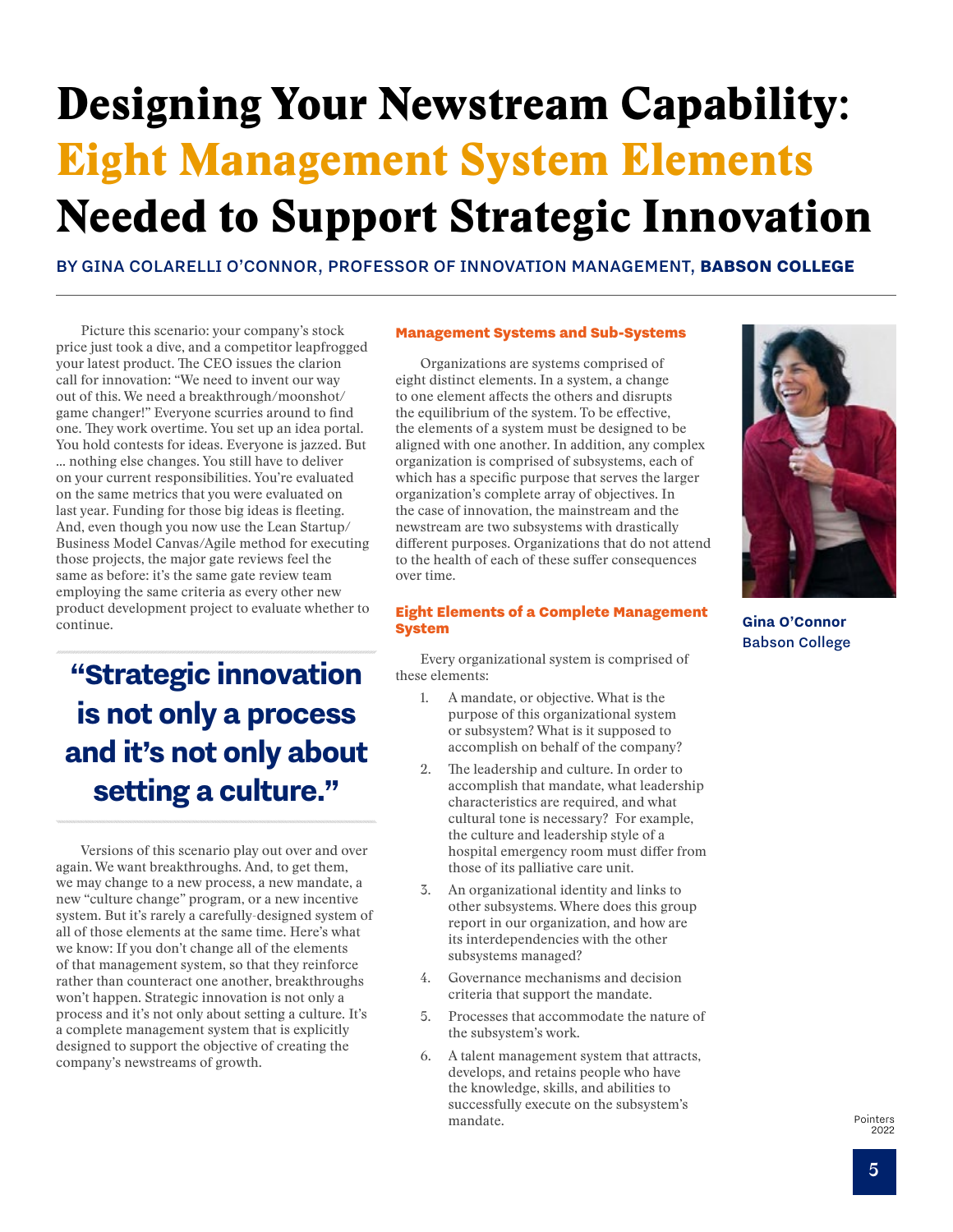- 7. Resources that fuel the work of the subsystem, supplied at the appropriate level, with predictability and in the appropriate pacing to accommodate the work required of that subsystem.
- 8. Metrics that make sense for the subsystem's objectives.

The table below provides a contrast in how the elements of the management system are designed to support the mainstream and the newstream. Within each management system, the elements fit (i.e., they all support the subsystem's mandate). But also, the design of the elements in the two subsystems are dramatic contrasts with one another.

To succeed, companies need to create distinct subsystems responsible for creating newstreams that eventually will become part of the mainstream. Each of these requires its own management system that is designed to support its respective mandate. For most organizations, the mainstream management system already exists — it's the newstream system that must be created.

| <b>COMPARING MAINSTREAM AND NEWSTREAM MANAGEMENT SYSTEMS</b>                             |                                                                                                                                                                                                                        |  |
|------------------------------------------------------------------------------------------|------------------------------------------------------------------------------------------------------------------------------------------------------------------------------------------------------------------------|--|
| <b>Mainstream Management Systems</b>                                                     | <b>Newstream Management Systems</b>                                                                                                                                                                                    |  |
| Efficient, effective management of<br>current markets and operations                     | New business creation in new and<br>adjacent markets.                                                                                                                                                                  |  |
| Planning and delivery oriented.                                                          | Learning and building oriented.                                                                                                                                                                                        |  |
| Organized by strategic business units.                                                   | Organized by purpose of the new<br>business creation portfolio (aligned with<br>business units or unaligned/white space).                                                                                              |  |
| Hierarchical decision making.<br>Go/kill criteria clear in advance.                      | Governance as strategic coaching rather<br>than top-down decision making.<br>Decision criteria not clear in advance.<br>Decisions made based on innovation<br>intent and recognition of high levels of<br>uncertainty. |  |
| Stage Gate, project management<br>oriented. Avoid deviations from budget<br>or schedule. | Learning and experimentation oriented.<br>Allow redirection based on new insights.                                                                                                                                     |  |
| Functional expertise.                                                                    | New business creation expertise.                                                                                                                                                                                       |  |
| Leverage current competencies.<br>Annual budget allocation.                              | New competencies acquired through<br>partnerships. Funding tied to learning-<br>based milestones, real options reasoning,<br>and a portfolio approach to mitigate risk,<br>rather than to annual budget cycles.        |  |
| On time delivery, satisfied customers,<br>cost containment, profit contribution.         | Portfolio health and balance, connection<br>with company's innovation intent,<br>new domains accessed, new resources<br>garnered, new business starts.                                                                 |  |
|                                                                                          |                                                                                                                                                                                                                        |  |

Learn more about Babson College Executive Education at [www](https://www.babson.edu/academics/executive-education/).babson.edu/bee.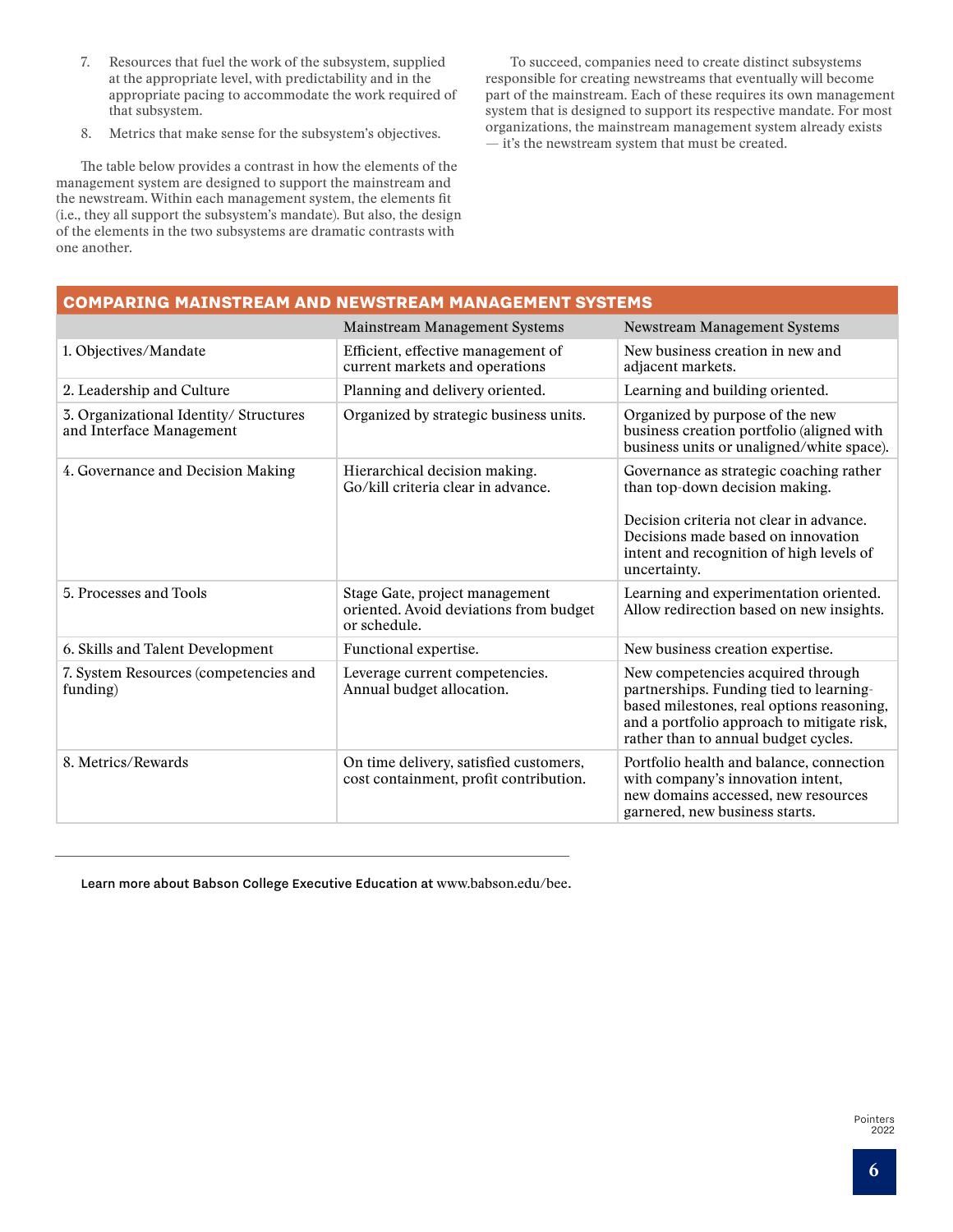# Four Reasons Co-Creation Should Be in Every Innovator's Toolkit

### BY BEA SCHOFIELD, DIRECTOR OF CUSTOMER SUCCESS, **WAZOKU**

Innovation practices can seem like they only exist at two extremes: one-off bolts from the blue or always-on discussions. What about the middle ground? Co-creation can operate in this gap, ensuring that your business has access to a space where stakeholders from across your supply chain can collaborate. It forms an important tool in any innovation toolkit — to prevent silos from forming and deliver personalized insights from groups you might not regularly communicate with. But what is co-creation, and why should you do it?

Simply put, co-creation is the collaborative development of new forms of value. These can range from concepts to fully-formed solutions, meaning that the outcomes or discussion points of any conversation are beneficial — whether for now or for later. Working from the outside-in, co-creation is a radical tool that turns market research and logistics reports into a dynamic and iterative exchange. This taps into the creativity of existing and potential customers, or stakeholders along your supply chain. The more formal insertion of customers into the product development process came about from a shift in the 1990s, when organizations realized that these insights were valuable, outside of targeted research and reports.

Running an effective co-creation method delivers four key benefits to an organization. We'll explore them in this article.

**"Unlocking the potential of a cocreation network could be the difference between outperforming targets or falling short."**

1. Time-to-Market: **Hearing from customers and suppliers gives you the fast track**

The continuous user feedback loops that cocreation with your customers provide means that it is easier to get new products or services to market in a quicker time. You could also have a similar relationship with your suppliers, which would see this enhanced further.

In competitive marketplaces, any area in which companies can seek out advantages prove valuable. Shortening the time it takes to get your offerings to go live may be the difference between becoming a market leader and fading into the background.

#### 2. Creativity and Knowledge: **The wider you cast your net, the more diverse insights you receive**

Adding a crowd to any innovation program is going to result in greater insights being available to resolve an issue. This diversified knowledge and creativity from a customer or supplier crowd is feedback directly from those who an organization is hoping to buy from, or sell to. It contextualizes the work you're doing — and therefore focuses the outcomes you're able to achieve.

In a [report from Hitachi,](http://www.hitachi.eu/sites/default/files/fields/document/sib/whitepapers/cocreatingthefuture-web-updated_17_oct.pdf) 51 percent of businesses surveyed said that co-creation improves financial performance. Harnessing the skills of supplier or customer crowds can refine your creative processes as well as boost the bottom line.

Unlocking the potential of a co-creation network could be the difference between outperforming targets or falling short.

#### 3. Improved Relations with Customers and

Suppliers: **Think of it as networking for your network**

Involving customers and suppliers in an innovation process contributes greatly to improved relations and loyalty. Enhancing this aspect of the customer relationship can help shore up any plans an organization has, while connecting with suppliers at this level builds deeper trust and can lead to future favorability. In a Bulbshare report from 2018, they discovered that 77 percent of people "favor brands that collaborate with their customers."

It also functions as market research, as there won't be the same need to trial new products with suppliers or customers if they've been involved in the development process. The relationships forged between you and your customers or suppliers can help to determine where you go next.



**Bea Schofield** Wazoku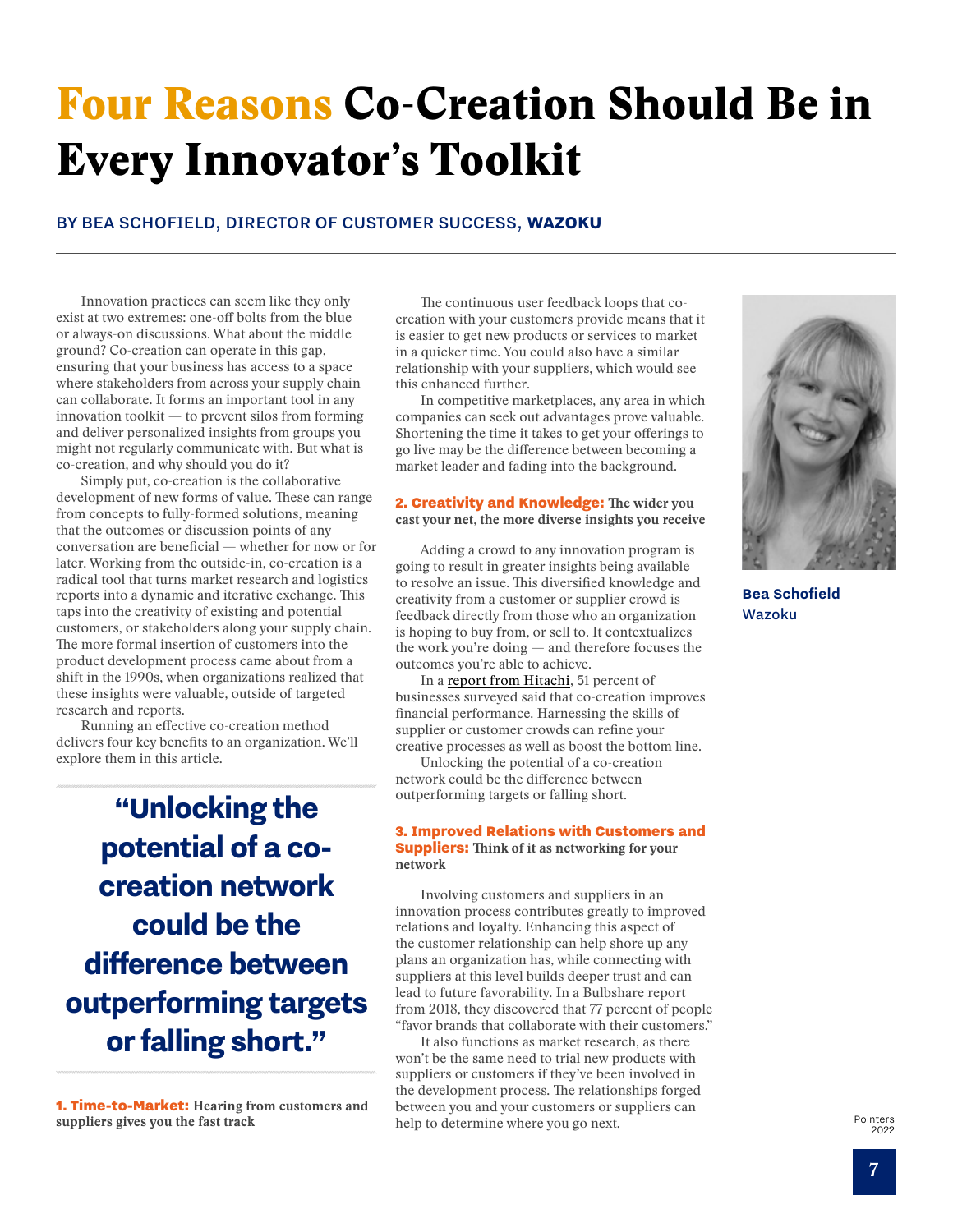#### 4. Everyone Else Is! **Co-creation brings value that you shouldn't overlook**

Approaching co-creation from a more business-minded perspective, this is the main reason why any company should consider co-creating with suppliers or customers. If the competition is leveraging this rich vein, then there must be some value to it.

Alternatively, if you look around at your competition and find that the majority of them are doing it badly, take time to understand the reasons why – maybe they kept asking the same questions and the tap ran dry. Learn from the lessons they're providing, and build a strong, engaged co-creation community.

#### Conclusion

Managing ideas from any crowd can be a daunting task, especially if it's the first time a business is doing it. This is made even more difficult if you're sourcing ideas from people who don't normally play a role in product development or process improvement.

Having said all that, it is surprising how quick crowds like customers and suppliers can be to pick up co-creation. Not only does it give a sense of purpose to their relationship with your organization, but it can also mean that they can raise pain points directly with you.

Co-creating works on several levels, depending on who you're working alongside at any given time. If you're doing it for the first time, the relatively risk-free nature of the practice makes it an easy first step in innovation — and one that can deliver results above and beyond what you previously thought possible.

Learn more about Wazoku at [www.w](http://www.wazoku.com)azoku.com.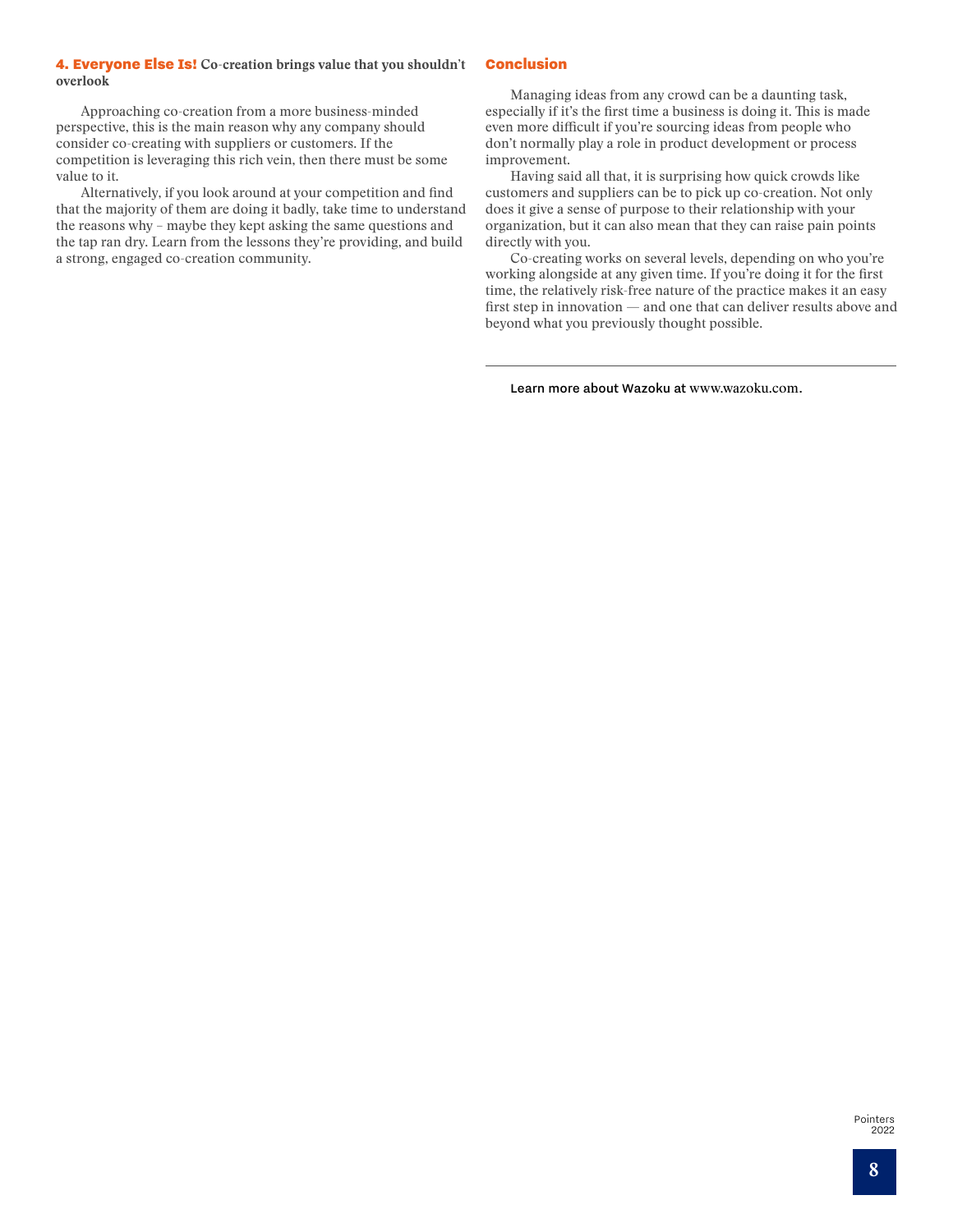# <span id="page-8-0"></span>C-Suite Innovation: Seven Imperatives for Enterprise Success

BY MATTHEW HEIM, PHD, CHIEF REVENUE OFFICER, **EZASSI**

Throughout the early 2000s, we witnessed a series of disruptions across multiple industries, all due to small startups that offered a different way of doing business. These small companies completely changed the way we think about many of those products and services within a very short period of time, causing a major panic in many boardrooms. Large corporates soon realized they must innovate or die, so they began to focus more on innovation and eventually expanded their innovation efforts beyond the walls of the company, engaging more with universities and startups to seek new disruptive opportunities and create a pipeline of innovation initiatives.

Despite this new focus on disruptive innovation, collaboration between business units and departments, as well as with third-party solution providers, is still lacking, and the necessary structures between corporate entities and partners are often missing, causing breakdowns in the innovation process and missed opportunities.

**"It is one thing to demand innovation, but another to take an active role in enabling it."**

Most companies today consider innovation one of their top five strategic objectives. However, instead of driving innovation from the C-suite, it is all too common to see innovation objectives be pushed down to the operational level, without first aligning these efforts at the top. This lack of top-level alignment can result in confusion and the breakdown of directives and vital processes throughout the rest of the organization. The C-suite holds the key to successful innovation, which can be realized through proper vision and alignment at the top, and then rolled out to the rest of the

organization, through a more coordinated effort. Following are seven C-level innovation roles

necessary for proper alignment and engagement, which will ultimately lead to a more successful and sustainable innovation program.

#### 1. Executive Oversight: Vision, Sponsorship & Accountability

It is one thing to demand innovation, but another to take an active role in enabling it. The CEO has the opportunity to facilitate the creation of a new innovation vision and bring together those members of the leadership team who hold the knowledge and skills in their respective areas to create an innovation strategy. The CEO can then take an active sponsorship role by removing those roadblocks that can impair the realization of the vision, thereby holding those accountable who can contribute to its realization. The CEO must conduct the orchestra, ensuring that all vital instruments are in sync, and all players are stepping up when needed to actualize the vision.

#### 2. Research & Development: Discovering New Horizons of Disruptive Product **Capability**

The CTO was traditionally the one held solely responsible for innovation, and can continue to play an instrumental role in researching the technologies and capabilities that will take the company's product to new heights. The CTO must expand research and development out beyond the laboratory walls and engage with the abundance of potential solution providers through open innovation.

#### 3. Information Services: Digitizing Data and Providing New Means of Accessibility

The CIO has the means of identifying and implementing new ways of enabling product-service integration, engaging the customer, and using the company's data to expand the product and service value to the customer. New apps and other means of customer engagement are disrupting entire markets in an unprecedented way, extending customer engagement beyond the initial product sale. Proactive IS integration with innovation teams can lead to more creative and expansive products and service capabilities.



**Matthew Heim, PhD** Ezassi, Inc.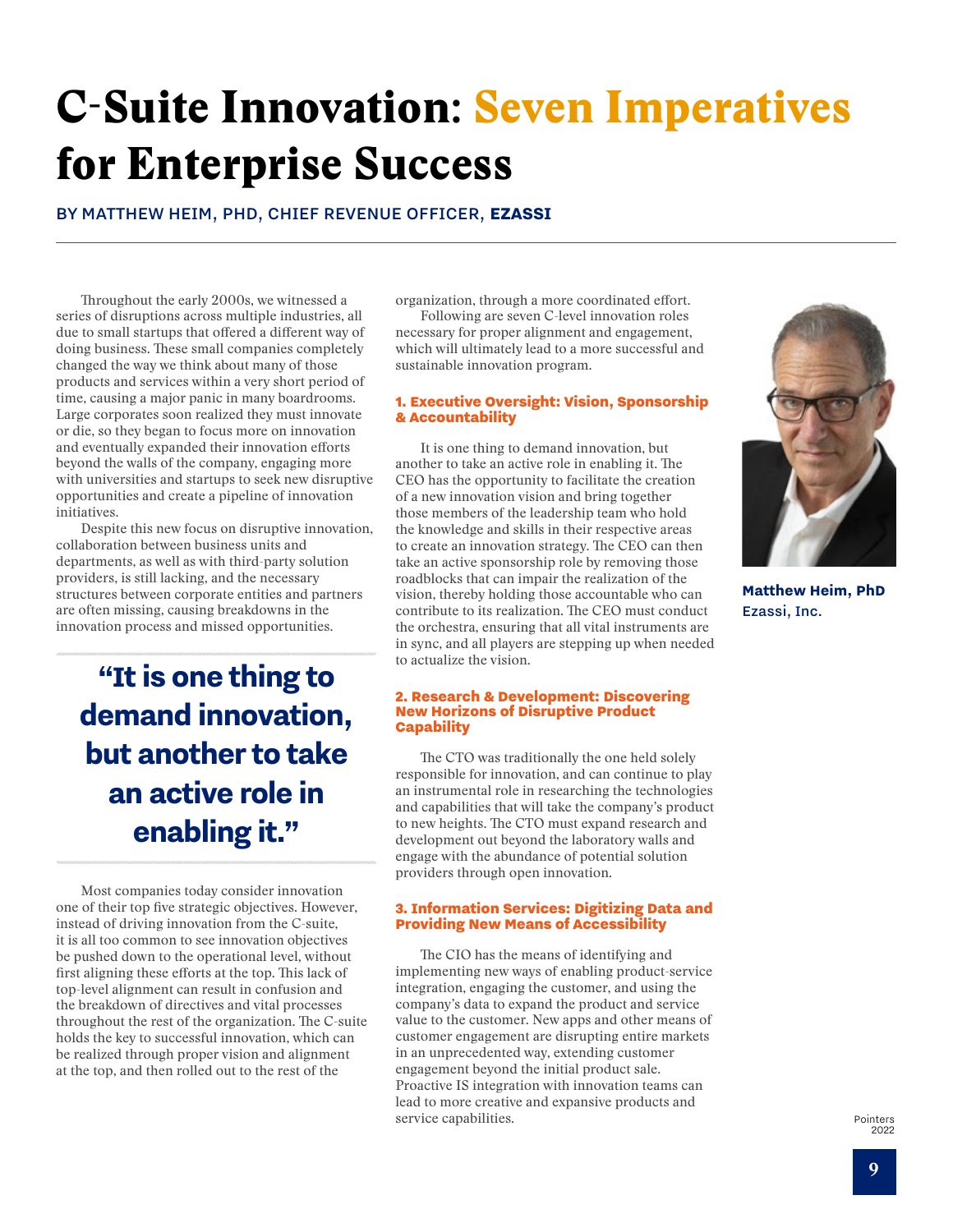#### 4. Finance: Creating New Business Models and Consumer Options

CFOs today play a much more strategic role than ever before, ensuring that new, more creative business models are developed to enhance the life of the customer. New business models can provide higher value to the customer, while generating additional and more "sticky" revenue streams beyond the initial sale. Finance's participation in the innovation process can lead to more creative solutions as well as higher levels of customer engagement.

#### 5. Sales & Marketing: Changing the Ways We Go to Market

The CMO has the opportunity to find new partnerships and collaborations that would allow the extension and expansion of existing products and services into new domains, and to engage customers in ways that deliver more value. Maintaining a crossindustry perspective enables the rapid identification of new domains in which the company can participate as well new channel partnerships through which the company can sell at scale. The Chief Revenue Officer (CRO) can help identify new customer engagement models that can lead to increased and recurring sales opportunities.

#### 6. Operations: Adapting the Organization for Rapid Change

Once a new product is conceived, the organization must be ready to deliver. The COO must be in lockstep with other teams to provide the proper re-tooling, material supply and personnel to quickly adapt to the changes necessary to realize the new products and services. The Chief People Officer (CPO) must also work in unison, ensuring that the proper reward systems are in place that will drive desired behaviors that underly the successful delivery of the new product or service.

#### 7. The Innovation Office: Bringing it All Together

Most Chief Innovation Officers today have a challenging role, in that they carry the responsibility of one of the most strategic objectives of the company, yet they have very little staff, and virtually no responsibility over those whom they would need to realize key initiatives. With the proper alignment across the C-suite, and the engaged sponsorship of the CEO, the Innovation Office can become the glue that holds it all together, ensuring the proper coordination, engagement and execution across all functional areas and partners, to deliver the most impactful innovations possible. The CINO must have the support and power, granted and assured by the CEO, to engage with other corporate entities, and expect results based on KPIs and resource commitments agreed upon within the C-suite.

Once alignment and vision are achieved across the C-suite, other operational processes, resource assignments, and KPIs can be rolled out under a single unified innovation strategy. Innovation initiatives will become much more coherent, allowing the entire company to work in unison, achieving the most profound innovations imaginable.

Learn more about Ezassi at [www.ezassi.com](http://www.ezassi.com).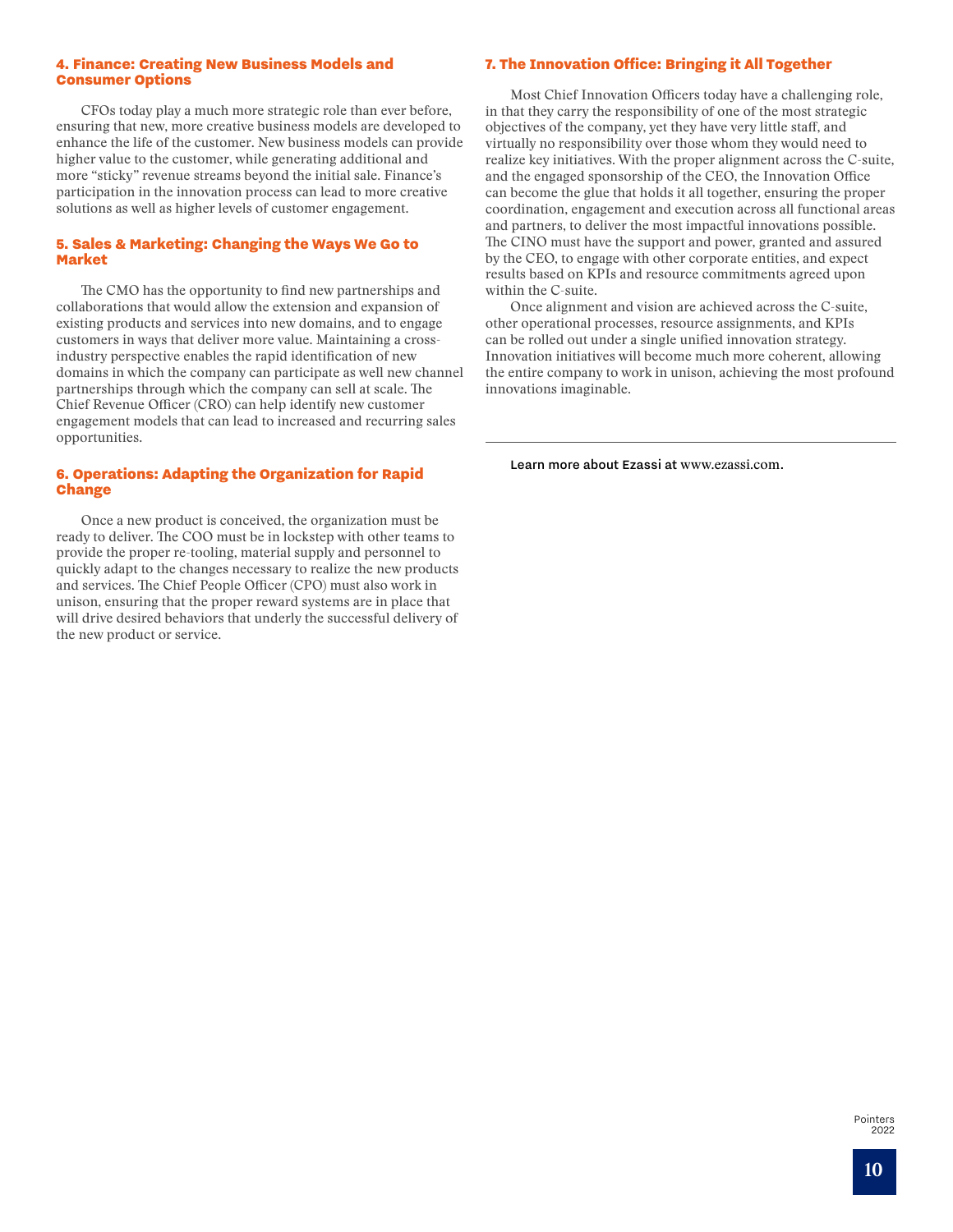## <span id="page-10-0"></span>Six Reasons to Partner with a Venture Studio

BY BEN YOSKOVITZ, FOUNDING PARTNER, **HIGHLINE BETA**

Venture studios are having a moment. More and more people within corporate innovation are talking about them — what they are, how to build them, how to work with them, and so on. A quick look at Google Trends for the term "venture studios" reveals a 280% year-on-year increase in search volume from April 2021 to today. The interest in venture studios is a good thing, but with it comes a fair amount of confusion. For starters, what is a venture studio?

**"An internal venture may find itself pulled into achieving the corporate's more immediate goals, leading it away from net innovation and growth opportunities."**

While corporations are building versions of venture studios in-house, I want to focus on venture studios that live outside large organizations. In my view a venture studio is both a builder and funder of startups. Many innovation consulting firms or venture builders may position themselves as venture studios, but if they're not investing capital into the startups they create, I don't think they're providing the full benefits of a venture studio.

Venture studios that don't work with corporate partners are really startup studios, but the semantics can get confusing between venture studios, startup studios, corporate venture studios, etc. Ultimately the question we want to answer today is this: Why should big companies partner with venture studios to build & fund spin-out/independent startups?

#### 1. Your company is often constrained by legal, compliance, regulations, legacy technology stacks, security or other things designed to minimize risk

Big companies have constraints. As operationally-focused organizations with longstanding products and systems, it's not easy to explore new technologies or opportunity areas. Often big companies have legal or compliance risks that are too difficult to overcome. Startups win on speed and iteration, but corporate systems are designed for neither.

#### 2. Your company needs to focus on shorterterm objectives

Particularly true for publicly traded companies, everything is measured in quarters. When you're focused on hitting quarterly sales targets, it's difficult to invest time or money into a new venture that's going to take years to hit any meaningful scale. Very quickly, H2 & H3 innovation — transformative and disruptive initiatives — look like cost center sinkholes with no potential for real ROI.

#### 3. Your company lacks entrepreneurial resources

Most companies are made up of smart, hardworking people that want their employers to succeed. But structurally, big organizations are not well-suited for entrepreneurs, those that paint outside the lines and don't focus on traditional career paths. There are mavericks and hustlers in every company, but they're hard to identify, empower, and incentivize.

Ultimately, big companies are not designed to foster rapid innovation outside their core — to build new ventures or startups that can one day be billiondollar businesses. Venture studios help solve this problem.

#### 4. Venture studios minimize gravitational pull of corporate

By building startups on the outside, you can minimize the influence and focus on the core business. A startup is, technically speaking, an



**Ben Yoskovitz** Highline Beta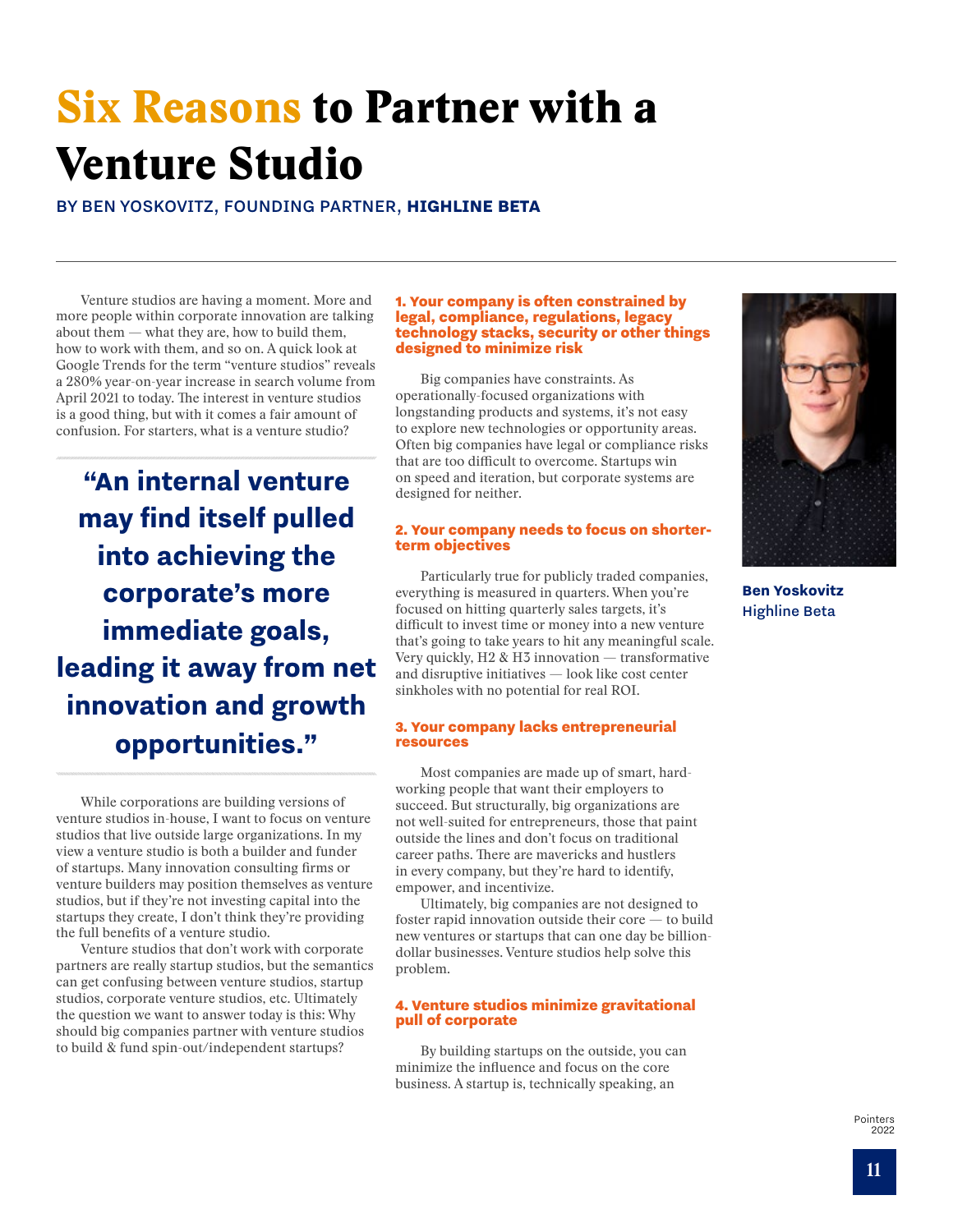independent entity. It is incorporated separately with its own governance structure. While there are plenty of variables to consider, this typically enables that startup to chart its own path. In comparison, an internal venture may find itself pulled into achieving the corporate's more immediate goals, leading it away from net innovation and growth opportunities.

#### 5. Venture studios share the financial risk creating aligned incentives

By the definition provided earlier, a venture studio must also invest in the startups it helps create. While big companies often have a tendency to want to "own everything" it's not necessary for the creation of scalable value. Instead, venture studios invest alongside corporate partners and other investors, sharing the risk and aligning incentives. When everyone owns a piece of the pie, everyone is motivated to grow the pie. Additionally, as a startup requires increased levels of funding, a corporate may not want to incur that expense on its own, especially if the startup is not helping to hit short-term targets, whereas other investors (i.e., angel investors and venture capitalists) are more comfortable making these bets.

#### 6. Venture studios execute faster

Startups win based on their ability to iterate and learn faster than the competition. As independent entities, startups can do everything more quickly from hiring, to building products, to pivoting, and so on. Startups do struggle with scaling, because the skillset, approach, and systems needed are very different from the earliest days — which is precisely what big companies are built to do. Venture studios, as creators and investors into startups, are a

great "tool in the toolbox" for going from zero to one, and bigger companies are better suited to scale. This is why the relationship between a corporate partner and venture studio is so important and can lead to genuine unfair advantage in the creation and growth of new businesses.

#### Is a venture studio the right option for your company?

The short answer: maybe and it depends. Without question, the idea of incubating new ventures and spinning them out as independent startups may be seen as fairly radical, but it's not. There are ways to build necessary controls and governance into the model around what the startup can and can't do, or how it might get re-acquired, while benefiting from the externality of it —independent founders with upside potential, external capital (so your company doesn't have to foot the full bill), and the ability to move incredibly fast.

If you've tried building new ventures in house, you'll likely have faced most if not all of the challenges described above. This is not to suggest you shouldn't keep trying. I believe big companies need internal venture building capabilities, but you can balance that with a venture studio model that creates new, spin-out startups as well.

Learn more about Highline Beta at [www.highlinebeta.com](http://www.highlinebeta.com).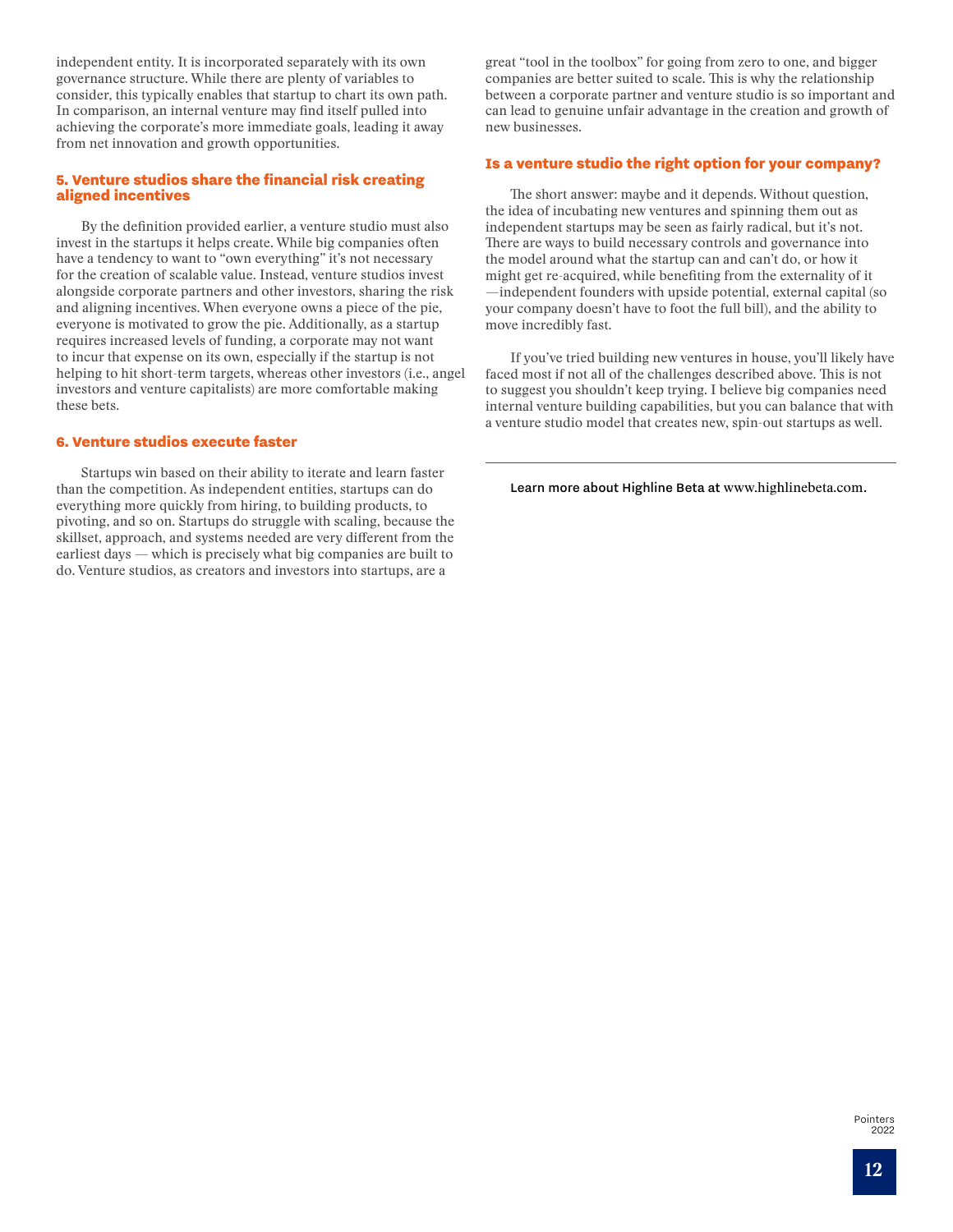## <span id="page-12-0"></span>Five Tips to Convince Your Boss to Invest in Innovation

### BY LUKE BAUMBACH, MARKETING STRATEGY & OPERATIONS ANALYST, **IDEAWAKE**

As an innovator leading your team, you understand the myriad of benefits that are a direct result of using your innovation program to generate new ideas: increased employee engagement, reduction in turnover, new products, ideas for cost savings, etc. With countless benefits and high ROI, it seems like receiving leadership buy-in would be a walk in the park, but often it's not.

So, how can we demonstrate the value of investing more resources toward your innovation program and convincing leadership to act sooner rather than later?

Year after year, leading companies are investing more and more into innovation programs.

In 2020, [Samsung, Intel, and Apple spent a](https://www.europeanbusinessreview.com/the-sectors-which-spent-the-most-on-innovation-in-2020/)  [combined \\$38.1 billion on R&D.](https://www.europeanbusinessreview.com/the-sectors-which-spent-the-most-on-innovation-in-2020/)

- Samsung \$14.9 billion
- Intel \$12.5 billion
- Apple \$10.7 billion

These are large organizations with large budgets, but even small and mid-sized enterprises (SMEs) can, and should, follow suit.

It's known that innovation is a key determinant [of long-term growth,](https://www.oecd.org/cfe/smes/ministerial/documents/2018-SME-Ministerial-Conference-Parallel-Session-4.pdf) and because SMEs are smaller than larger firms, they're more likely to [adopt cutting-edge organizational practices.](https://www.oecd.org/newsroom/smes-are-driving-job-growth-but-need-higher-investment-in-skills-innovation-and-tech-to-boost-wages-and-productivity.htm) As a result, SMEs have greater innovative potential than expansive organizations, from developing new internal processes to bringing new products and services to market.

Despite believing and even participating in radical innovation efforts, budget is the main concern about innovation within SMEs. [SMEs](https://pdf.sciencedirectassets.com/306234/1-s2.0-S2351978917X0005X/1-s2.0-S2351978917305759/main.pdf?X-Amz-Security-Token=IQoJb3JpZ2luX2VjEMf%2F%2F%2F%2F%2F%2F%2F%2F%2F%2FwEaCXVzLWVhc3QtMSJIMEYCIQD7uUjQZrUjBWjSnZGpocr47DPERYarjg2%2FKiQNbs1IkAIhAK9qgyTQoBINjV5myazVQGC7foVZ4gFZ%2BtcSiwGwPo8zKr0DCPD%2F%2F%2F%2F%2F%2F%2F%2F%2F%2FwEQAxoMMDU5MDAzNTQ2ODY1IgwEJZgMeraJ2eVRBn4qkQNtTwGRYmUpdaK%2B5nv47Nq3N5mU1KjH0gDX5M1mu74Zsat8MAsU3jXuFFw3XcxC2GxCYLUlScUmOB7J6J2KwV%2B5kY%2FCcbpKb%2Fa0d7yiWviU1k6skkv17bj2wv0CqrJhkLrif%2BerwS1pZHSqRFBvXEtDlXw5U3m7jSZ1WJ%2FwfTz4yNgwXgPZzpoTWAfsBBO68%2BB6vWSDmsx8ZUjLXiuSZKmeYdbja7Hd0l7AlgiPQs5xLIxRfwDocguReM3pM02zr4U40FvqbUFGiJo3V3IZ5yNi5%2B5aM50KUWBSdpzvbj0UedJBiH%2F8FGOpapVZyu1ya%2BdmbjpgoXAErvxalh896maZVTjss%2BDJRXUTdpEK7ovqR8DocKvcRlOKsMzx7JbEKe6TR88fjVp7jR7lEHLCr3Rva%2BCExOZCOLOC2hfZ1NFIMWnAXU%2B7A8P1rhUC%2FpECyr3JjwcoPCsqidHk%2Fyc4hYFFFgDidMCaOILdZCE6x61DuDOSTr72l92iCVT%2BqP9zcrzfoe9YmB94IAMOwvFEnKqoOjCi572CBjrqAQQh1vwbQv751YQmZ%2BTsulDWCp%2Bm6xojvoc%2FlCdC21Ogp15opRb6%2Blhq3OoYlkv%2B3rZutojjfS55DkDBNu7YEa8IdkJ9KxXI5K5FRHWyq4%2FieFmaohlNdKctnK2boc0akRoeXXqonygU84TvmQia0IqSNnuzsFHSwyCv79qBk6XPdtIWaHKuPqNTIIEd5vNlMaB166cax9HwjYm5XF%2FjdiubDQujBoCkJVqWPMhhoSFTBvIPdiXe36v1dqiFHCpBLYO5tNwZKcPBU%2Bvq%2Fi%2BfhaOBu4dBi3FIn4OgO0ztcREZk1iQca%2FGBsOOTw%3D%3D&X-Amz-Algorithm=AWS4-HMAC-SHA256&X-Amz-Date=20210315T151401Z&X-Amz-SignedHeaders=host&X-Amz-Expires=300&X-Amz-Credential=ASIAQ3PHCVTY2IPVT54T%2F20210315%2Fus-east-1%2Fs3%2Faws4_request&X-Amz-Signature=5673fc1d28f2fd85f504e97fc7626860546d1b160b0752813c96909f37ee9ee8&hash=84b7914dd20329a1eea3041be0dcdb4c15444bb043ae6172bf929fa6f7d6840c&host=68042c943591013ac2b2430a89b270f6af2c76d8dfd086a07176afe7c76c2c61&pii=S2351978917305759&tid=spdf-84faa0d6-0cba-4359-9629-d22de72c044e&sid=d990ce5c4f225343522a9380e82d6c830b7egxrqa&type=client)  simply lack the financial resources to enact real [transformational change](https://pdf.sciencedirectassets.com/306234/1-s2.0-S2351978917X0005X/1-s2.0-S2351978917305759/main.pdf?X-Amz-Security-Token=IQoJb3JpZ2luX2VjEMf%2F%2F%2F%2F%2F%2F%2F%2F%2F%2FwEaCXVzLWVhc3QtMSJIMEYCIQD7uUjQZrUjBWjSnZGpocr47DPERYarjg2%2FKiQNbs1IkAIhAK9qgyTQoBINjV5myazVQGC7foVZ4gFZ%2BtcSiwGwPo8zKr0DCPD%2F%2F%2F%2F%2F%2F%2F%2F%2F%2FwEQAxoMMDU5MDAzNTQ2ODY1IgwEJZgMeraJ2eVRBn4qkQNtTwGRYmUpdaK%2B5nv47Nq3N5mU1KjH0gDX5M1mu74Zsat8MAsU3jXuFFw3XcxC2GxCYLUlScUmOB7J6J2KwV%2B5kY%2FCcbpKb%2Fa0d7yiWviU1k6skkv17bj2wv0CqrJhkLrif%2BerwS1pZHSqRFBvXEtDlXw5U3m7jSZ1WJ%2FwfTz4yNgwXgPZzpoTWAfsBBO68%2BB6vWSDmsx8ZUjLXiuSZKmeYdbja7Hd0l7AlgiPQs5xLIxRfwDocguReM3pM02zr4U40FvqbUFGiJo3V3IZ5yNi5%2B5aM50KUWBSdpzvbj0UedJBiH%2F8FGOpapVZyu1ya%2BdmbjpgoXAErvxalh896maZVTjss%2BDJRXUTdpEK7ovqR8DocKvcRlOKsMzx7JbEKe6TR88fjVp7jR7lEHLCr3Rva%2BCExOZCOLOC2hfZ1NFIMWnAXU%2B7A8P1rhUC%2FpECyr3JjwcoPCsqidHk%2Fyc4hYFFFgDidMCaOILdZCE6x61DuDOSTr72l92iCVT%2BqP9zcrzfoe9YmB94IAMOwvFEnKqoOjCi572CBjrqAQQh1vwbQv751YQmZ%2BTsulDWCp%2Bm6xojvoc%2FlCdC21Ogp15opRb6%2Blhq3OoYlkv%2B3rZutojjfS55DkDBNu7YEa8IdkJ9KxXI5K5FRHWyq4%2FieFmaohlNdKctnK2boc0akRoeXXqonygU84TvmQia0IqSNnuzsFHSwyCv79qBk6XPdtIWaHKuPqNTIIEd5vNlMaB166cax9HwjYm5XF%2FjdiubDQujBoCkJVqWPMhhoSFTBvIPdiXe36v1dqiFHCpBLYO5tNwZKcPBU%2Bvq%2Fi%2BfhaOBu4dBi3FIn4OgO0ztcREZk1iQca%2FGBsOOTw%3D%3D&X-Amz-Algorithm=AWS4-HMAC-SHA256&X-Amz-Date=20210315T151401Z&X-Amz-SignedHeaders=host&X-Amz-Expires=300&X-Amz-Credential=ASIAQ3PHCVTY2IPVT54T%2F20210315%2Fus-east-1%2Fs3%2Faws4_request&X-Amz-Signature=5673fc1d28f2fd85f504e97fc7626860546d1b160b0752813c96909f37ee9ee8&hash=84b7914dd20329a1eea3041be0dcdb4c15444bb043ae6172bf929fa6f7d6840c&host=68042c943591013ac2b2430a89b270f6af2c76d8dfd086a07176afe7c76c2c61&pii=S2351978917305759&tid=spdf-84faa0d6-0cba-4359-9629-d22de72c044e&sid=d990ce5c4f225343522a9380e82d6c830b7egxrqa&type=client), or rather, have more fear about getting a return on investment from their innovation program and tools.

Some company leaders also believe that their [employees don't have the necessary skills to make](https://pdf.sciencedirectassets.com/306234/1-s2.0-S2351978917X0005X/1-s2.0-S2351978917305759/main.pdf?X-Amz-Security-Token=IQoJb3JpZ2luX2VjEMf%2F%2F%2F%2F%2F%2F%2F%2F%2F%2FwEaCXVzLWVhc3QtMSJIMEYCIQD7uUjQZrUjBWjSnZGpocr47DPERYarjg2%2FKiQNbs1IkAIhAK9qgyTQoBINjV5myazVQGC7foVZ4gFZ%2BtcSiwGwPo8zKr0DCPD%2F%2F%2F%2F%2F%2F%2F%2F%2F%2FwEQAxoMMDU5MDAzNTQ2ODY1IgwEJZgMeraJ2eVRBn4qkQNtTwGRYmUpdaK%2B5nv47Nq3N5mU1KjH0gDX5M1mu74Zsat8MAsU3jXuFFw3XcxC2GxCYLUlScUmOB7J6J2KwV%2B5kY%2FCcbpKb%2Fa0d7yiWviU1k6skkv17bj2wv0CqrJhkLrif%2BerwS1pZHSqRFBvXEtDlXw5U3m7jSZ1WJ%2FwfTz4yNgwXgPZzpoTWAfsBBO68%2BB6vWSDmsx8ZUjLXiuSZKmeYdbja7Hd0l7AlgiPQs5xLIxRfwDocguReM3pM02zr4U40FvqbUFGiJo3V3IZ5yNi5%2B5aM50KUWBSdpzvbj0UedJBiH%2F8FGOpapVZyu1ya%2BdmbjpgoXAErvxalh896maZVTjss%2BDJRXUTdpEK7ovqR8DocKvcRlOKsMzx7JbEKe6TR88fjVp7jR7lEHLCr3Rva%2BCExOZCOLOC2hfZ1NFIMWnAXU%2B7A8P1rhUC%2FpECyr3JjwcoPCsqidHk%2Fyc4hYFFFgDidMCaOILdZCE6x61DuDOSTr72l92iCVT%2BqP9zcrzfoe9YmB94IAMOwvFEnKqoOjCi572CBjrqAQQh1vwbQv751YQmZ%2BTsulDWCp%2Bm6xojvoc%2FlCdC21Ogp15opRb6%2Blhq3OoYlkv%2B3rZutojjfS55DkDBNu7YEa8IdkJ9KxXI5K5FRHWyq4%2FieFmaohlNdKctnK2boc0akRoeXXqonygU84TvmQia0IqSNnuzsFHSwyCv79qBk6XPdtIWaHKuPqNTIIEd5vNlMaB166cax9HwjYm5XF%2FjdiubDQujBoCkJVqWPMhhoSFTBvIPdiXe36v1dqiFHCpBLYO5tNwZKcPBU%2Bvq%2Fi%2BfhaOBu4dBi3FIn4OgO0ztcREZk1iQca%2FGBsOOTw%3D%3D&X-Amz-Algorithm=AWS4-HMAC-SHA256&X-Amz-Date=20210315T151401Z&X-Amz-SignedHeaders=host&X-Amz-Expires=300&X-Amz-Credential=ASIAQ3PHCVTY2IPVT54T%2F20210315%2Fus-east-1%2Fs3%2Faws4_request&X-Amz-Signature=5673fc1d28f2fd85f504e97fc7626860546d1b160b0752813c96909f37ee9ee8&hash=84b7914dd20329a1eea3041be0dcdb4c15444bb043ae6172bf929fa6f7d6840c&host=68042c943591013ac2b2430a89b270f6af2c76d8dfd086a07176afe7c76c2c61&pii=S2351978917305759&tid=spdf-84faa0d6-0cba-4359-9629-d22de72c044e&sid=d990ce5c4f225343522a9380e82d6c830b7egxrqa&type=client)  [their innovation efforts successful,](https://pdf.sciencedirectassets.com/306234/1-s2.0-S2351978917X0005X/1-s2.0-S2351978917305759/main.pdf?X-Amz-Security-Token=IQoJb3JpZ2luX2VjEMf%2F%2F%2F%2F%2F%2F%2F%2F%2F%2FwEaCXVzLWVhc3QtMSJIMEYCIQD7uUjQZrUjBWjSnZGpocr47DPERYarjg2%2FKiQNbs1IkAIhAK9qgyTQoBINjV5myazVQGC7foVZ4gFZ%2BtcSiwGwPo8zKr0DCPD%2F%2F%2F%2F%2F%2F%2F%2F%2F%2FwEQAxoMMDU5MDAzNTQ2ODY1IgwEJZgMeraJ2eVRBn4qkQNtTwGRYmUpdaK%2B5nv47Nq3N5mU1KjH0gDX5M1mu74Zsat8MAsU3jXuFFw3XcxC2GxCYLUlScUmOB7J6J2KwV%2B5kY%2FCcbpKb%2Fa0d7yiWviU1k6skkv17bj2wv0CqrJhkLrif%2BerwS1pZHSqRFBvXEtDlXw5U3m7jSZ1WJ%2FwfTz4yNgwXgPZzpoTWAfsBBO68%2BB6vWSDmsx8ZUjLXiuSZKmeYdbja7Hd0l7AlgiPQs5xLIxRfwDocguReM3pM02zr4U40FvqbUFGiJo3V3IZ5yNi5%2B5aM50KUWBSdpzvbj0UedJBiH%2F8FGOpapVZyu1ya%2BdmbjpgoXAErvxalh896maZVTjss%2BDJRXUTdpEK7ovqR8DocKvcRlOKsMzx7JbEKe6TR88fjVp7jR7lEHLCr3Rva%2BCExOZCOLOC2hfZ1NFIMWnAXU%2B7A8P1rhUC%2FpECyr3JjwcoPCsqidHk%2Fyc4hYFFFgDidMCaOILdZCE6x61DuDOSTr72l92iCVT%2BqP9zcrzfoe9YmB94IAMOwvFEnKqoOjCi572CBjrqAQQh1vwbQv751YQmZ%2BTsulDWCp%2Bm6xojvoc%2FlCdC21Ogp15opRb6%2Blhq3OoYlkv%2B3rZutojjfS55DkDBNu7YEa8IdkJ9KxXI5K5FRHWyq4%2FieFmaohlNdKctnK2boc0akRoeXXqonygU84TvmQia0IqSNnuzsFHSwyCv79qBk6XPdtIWaHKuPqNTIIEd5vNlMaB166cax9HwjYm5XF%2FjdiubDQujBoCkJVqWPMhhoSFTBvIPdiXe36v1dqiFHCpBLYO5tNwZKcPBU%2Bvq%2Fi%2BfhaOBu4dBi3FIn4OgO0ztcREZk1iQca%2FGBsOOTw%3D%3D&X-Amz-Algorithm=AWS4-HMAC-SHA256&X-Amz-Date=20210315T151401Z&X-Amz-SignedHeaders=host&X-Amz-Expires=300&X-Amz-Credential=ASIAQ3PHCVTY2IPVT54T%2F20210315%2Fus-east-1%2Fs3%2Faws4_request&X-Amz-Signature=5673fc1d28f2fd85f504e97fc7626860546d1b160b0752813c96909f37ee9ee8&hash=84b7914dd20329a1eea3041be0dcdb4c15444bb043ae6172bf929fa6f7d6840c&host=68042c943591013ac2b2430a89b270f6af2c76d8dfd086a07176afe7c76c2c61&pii=S2351978917305759&tid=spdf-84faa0d6-0cba-4359-9629-d22de72c044e&sid=d990ce5c4f225343522a9380e82d6c830b7egxrqa&type=client) even with sufficient funding. While **77 percent of CEOs** find it difficult to find internal employees with the creative and innovative skills they want, we consistently see and believe that the [employee skills are there](https://ideawake.com/2021/02/15/non-utilized-talent-your-organizations-biggest-waste/) – it's just a matter of organizations providing the time and space to listen and explore their employees' ideas.

If you're an employee with some managerial oversight — perhaps you're a department head who recognizes your department's potential, or a midlevel manager wanting to enact some large-scale change one step at a time — here's how you can prove the ROI of an innovation program to your boss and get the investment you need.

**"The [employee skills](https://ideawake.com/2021/02/15/non-utilized-talent-your-organizations-biggest-waste/)  [are there](https://ideawake.com/2021/02/15/non-utilized-talent-your-organizations-biggest-waste/) – it's just a matter of organizations providing the time and space to listen and explore their employees' ideas."**



**Luke Baumbach** Ideawake

#### 1. Provide Success Stories

One of the best ways to prove validity is to provide historical context in the form of success stories.

Widely known products and services including Post-it Notes, Amazon Prime, and Flamin' Hot Cheetos were employee ideas that succeeded because each organization (3M, Amazon, and Frito-Lay, respectively) realized the potential of each project and explored it until proven viable.

No one wants to be the first to take a risk, so providing background on how the best of the best invested in innovation and came out on top is a solid first step to making the case for internal innovation.

If you're pitching a specific innovation tool or product, take a look at that company's case studies, see what their past and current customers have achieved. Find examples that are similar to your use case.

#### 2. Demonstrate Short-Term ROI

Even after you share some success stories, you still might receive some pushback.

People may say, "These are the best of the best stories from mature organizations. There are no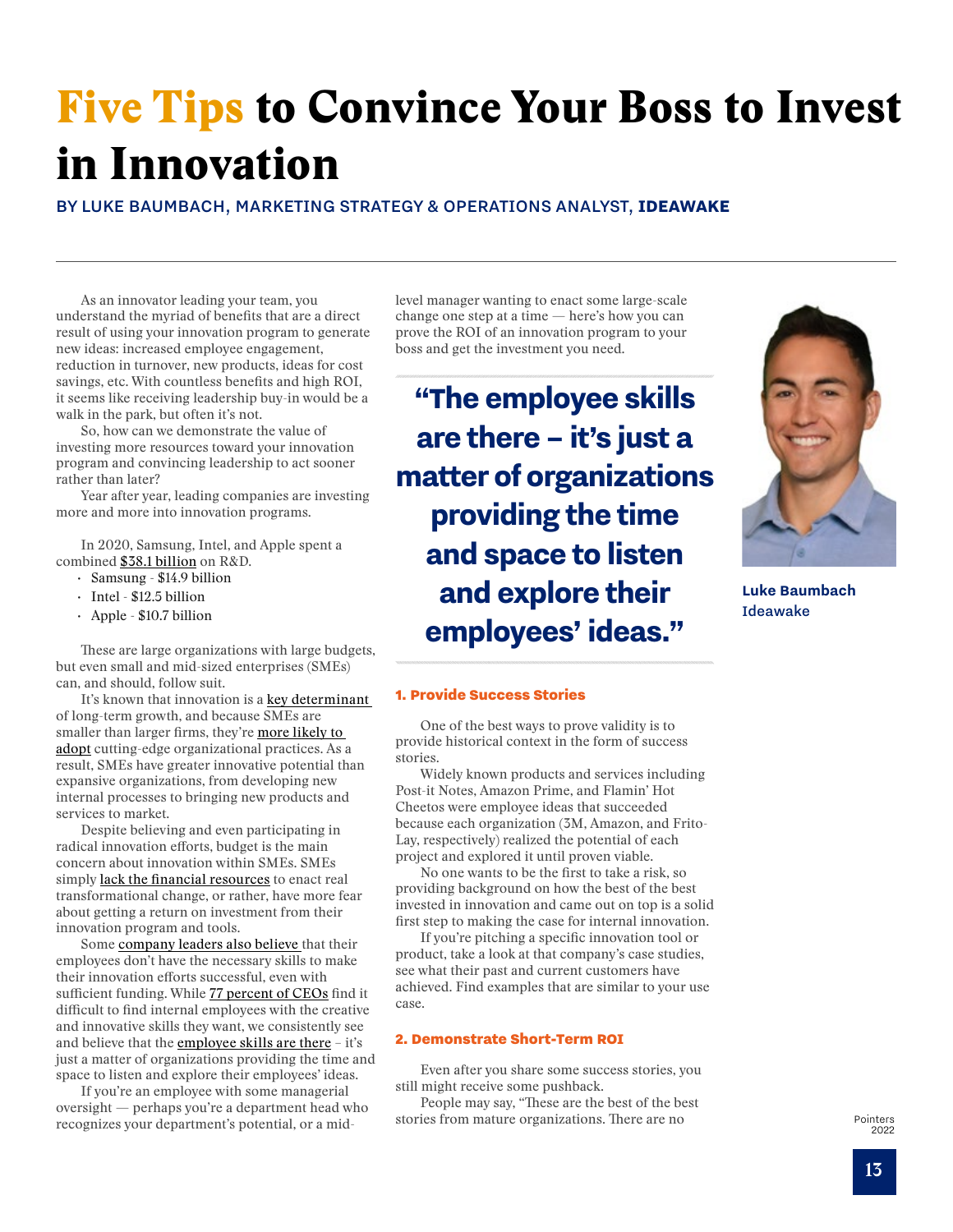short-term benefits for smaller organizations."

The short-term benefits of innovation, though, are clear, especially concerning your organization's culture. You receive:

- employee insights that management hadn't considered;
- employee insights that management had considered, but needed validation on;
- spikes in productivity due to employees feeling greater [ownership over their work](https://hbr.org/1987/09/how-well-is-employee-ownership-working); and
- higher employee engagement rates overall for the same reason.

Connecting with employees across your organization from customer service to legal to marketing — through internal innovation strengthens your collective mission. After all, those closest to a product or service have the best insight on how to improve it.

#### 3. Demonstrate Long-Term ROI

Reiterate that investing in innovation is investing in employees. Higher engagement rates mean greater productivity, which means greater (and higher quality) output in the things that directly improve your bottom line.

Your organization becomes more competitive when you start collecting and implementing competitive ideas. Fewer employees are leaving, because they feel validated, reducing turnover and training costs. The smoothness of your organization's inner machinations becomes visible from the outside, building your brand.

The investment you make in innovation pays itself in the shortterm, and you reap the benefits in the long-term.

#### 4. Run the Numbers

For the analytical types, a numbers-driven ROI analysis will help your team to get over the fear of investing in your innovation program. Let's look at an example.

"Sampcom" has 500 employees and currently collects 100 new employee ideas per year. On average, 5 percent of ideas are implemented, and the average value of the five selected ideas is \$20,000, or \$100,000 total per year. Not too shabby.

Sampcom's innovation manager is approached about using a tool that can double their employees' participation, meaning they could now collect 200 ideas per year instead of only 100. The tool costs \$30,000 per year. Sampcom has a smart innovation manager, who decides to implement the tool.

Now that Sampcom is collecting 200 ideas, they'll have about 10 great ideas to implement with a value of \$20,000 each, for a total of \$200,000. After accounting for the cost of the tool, that's a \$170,000, a 70 percent increase from the previous year.

The employees felt appreciated for having their voices heard, which prevented one employee with a \$50,000 salary, from leaving the company. The cost of replacing an individual employee is onehalf to two times the employee's annual salary, saving the company between \$25,000 and \$100,000. To be conservative, let's call it \$25,000.

To recap, we started generating \$100,000, then brought on a new tool to double our number of ideas, bringing us to \$200,000. Then, by preventing a single employee turnover, we brought that number up to \$225,000. Subtract the cost of our tool, and we net \$195,000, nearly double the performance of the year prior.

"So boss, are you ready to invest in innovation?"

#### 5. Put Together a List of Vendors and Start Demos

Now that you've set the stage for what your organization can accomplish, research vendors that offer what you're looking for. Researching options on Capterra is a great place to start. The process will go much more smoothly if you've received buy-in for the idea and set a budget before starting your demos.

Bringing a complete list of effective tools to your boss will show them that you're serious about making it work at your organization. Even better if you can get your boss and other stakeholders to attend a follow-up call with your top picks, so everyone can get a first-hand look.

Investing in innovation means investing in the unknown, but what is the greater risk: investing in the unknown, or doing nothing at all?

Learn more about Ideawake at [www.ideawake.com](https://www.ideawake.com).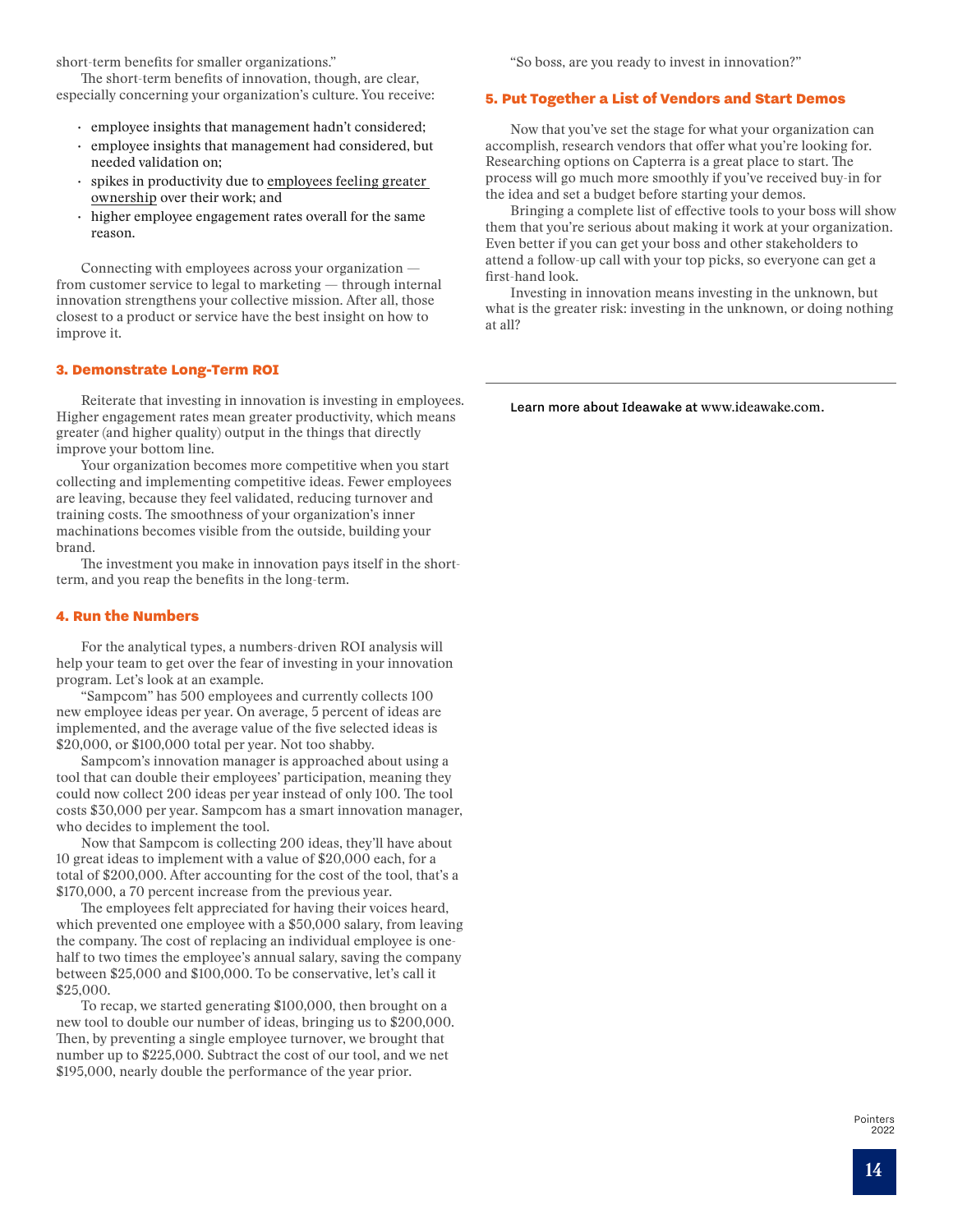# <span id="page-14-0"></span>**Three Ways to Keep Your Technology** Innovation Projects on Track

### BY DAVID PESSAH, SR. DIRECTOR, **KPMG LLP** ANDREW MATUSZAK, EXECUTIVE DIRECTOR, CORPORATE DEVELOPMENT, **KPMG LLP**

Across industries, companies today are facing increasing disruption and a breathtaking pace of change. Competition is emerging from all quarters, from traditional players to disruptors from other fields. And a focus on the consumer is as relevant in the B2B environment as it is in B2C.

In an ever-changing market, the most successful companies understand that failing to innovate could lead to a failure to thrive. In contrast, staying ahead of the curve is critical not only for maintenance or expansion of a given business, but also for its survival.

At the same time, it can be challenging to launch an innovation project only to have it shelved or deprioritized due to resource constraints, competing priorities, or an unanticipated change in the landscape. Therefore, we suggest that forwardreaching companies keep innovation projects on track by adopting the following three-part framework:

- Think like an enterprise
- Act like a startup
- Invest like a venture capitalist

#### Four Underlying Considerations for a Successful Innovation Journey

Based on our experimentation work with clients, there are four caveats that should be considered at various stages of the innovation journey:

- Feasibility: Whether you can build something **should not** be the only data point you consider when deciding whether to greenlight an innovation project.
- Desirability: It is **not** enough to understand what customers desire; you also need to know how they want products and services delivered, and at what price points.
- Viability: If a project **does not** create sustainable economic value, it is not likely to survive.
- Scalability: A many-faceted innovation does not have to be built all at once, but can be approached in incremental steps.

#### 1. Think Like an Enterprise: Have a plan for today, and a vision for tomorrow

An enterprise should look at emerging technologies in terms of not only how they can change the business today, but also how they will help the organization realize its vision for the future. Leveraging emerging technology will have the added benefit of forcing organizations to innovate their businesses and pricing models to demonstrate value, keep pace with the ever-changing environment, and remain competitive in the future.

It is critical to tie emerging technology projects to today's enterprise and business unit strategies; this is key to avoiding innovation projects being sidelined. This is where the concept of viability comes in. Innovation projects need to have sustainable economic value to the business, and you must be able to quantify how emerging technology investments are likely to impact the bottom line.

There is room for improvement at many companies when it comes to assessing viability. Nearly 70 percent of companies we surveyed reported that they either lack a clear set of criteria to help them prioritize the technologies that have the greatest potential to deliver value, or weren't sure whether these criteria exist. At the same time, the same survey respondents said that their senior leaders view the viability of innovation products through the lens of revenue generated (70.4 percent) or new efficiencies/cost reduction (72.8 percent).

It is also important to get the organization excited about a long-term vision; enthusiasm and understanding of how emerging technologies will enable growth can help infuse an innovation mindset across the enterprise and unlock resource constraints. When it comes to your vision, keep in mind that even if you can't imagine it, that doesn't mean it's not going to happen. To establish your enterprise's vision, ask yourself:

- What changes are already happening in my industry?
- Are these changes a result of a natural evolution or disruption?
- How are emerging technologies already impacting my industry and/or adjacent industries?
- Are these technologies offering competitive



**David Pessah** KPMG LLP



**Andrew Matuszak** KPMG LLP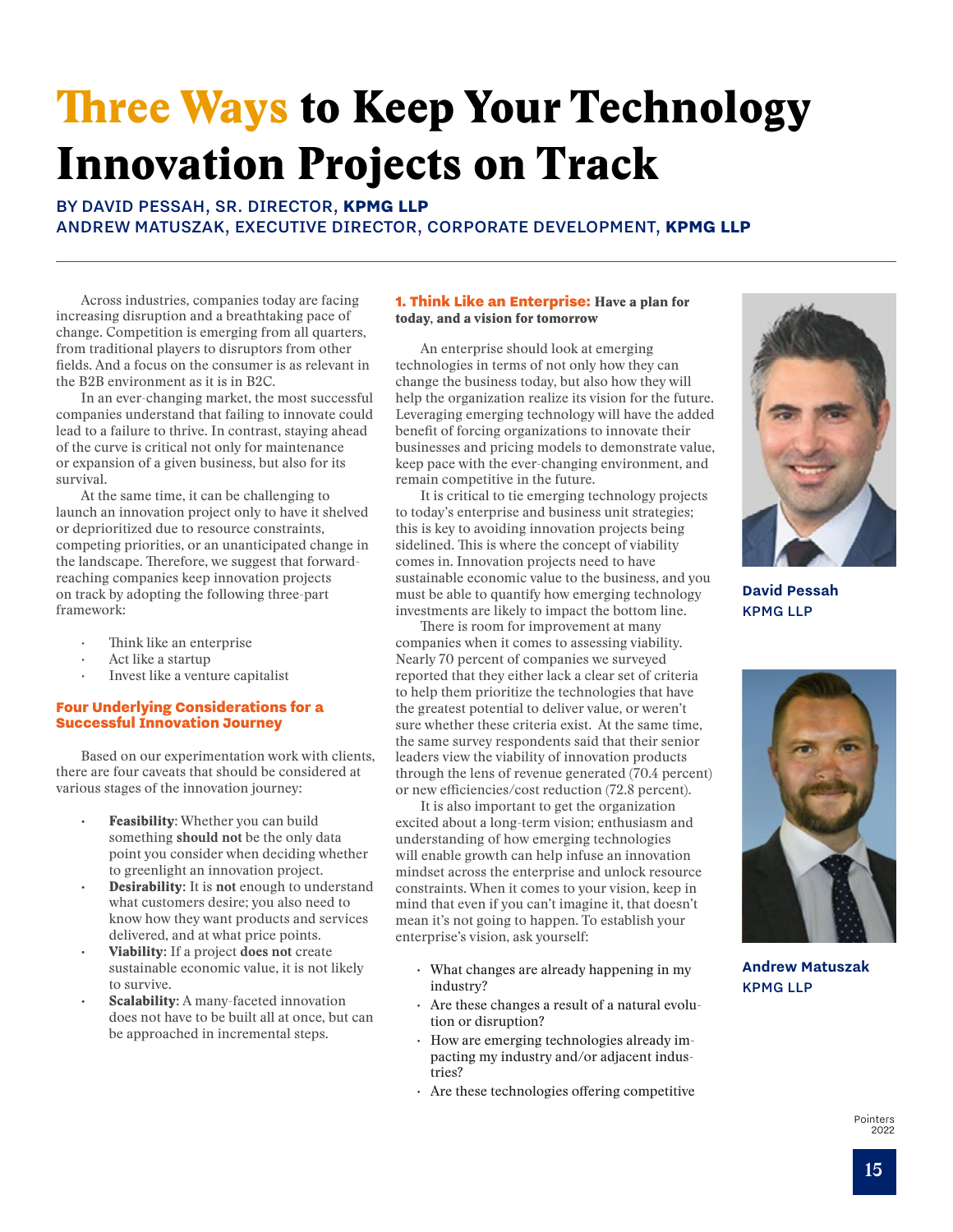advantages to our existing peers, as well as potential new peers from adjacent industries?

#### Bring Outside Innovation In

Most organizations look at emerging technologies from an inside-out perspective, i.e., is it feasible to build a project and what is the best way to approach it? Recent research shows that 72.6 percent of survey respondents use internal teams to identify emerging technologies for further exploration, and 58.2 percent tap into internal business units.

This approach can lead to a myopic view.

It's important to approach projects from an outside-in perspective as well by, for example, bringing in perspectives from academia, consultants, venture capital firms, startups, corporations in other industries, etc. The most common external sources of intelligence are interaction with startups and venture capital firms, as cited by 55.2 percent of respondents in a recent InnoLead survey.

All this intelligence should ultimately lead to a clearer view of customers and their changing needs and desires. Even if you're a B2B firm, today's customers are likely to approach their buying decisions from a consumer perspective.

InnoLead also conducted research into where innovation dollars are being spent in large companies. For example, are companies in certain industries more likely to invest in internal, organic creation of new and improved offerings, or do they choose to "buy" innovation or invest in startups?

Overall, most organizations today lean toward insideout activity—including industries like energy, construction, and, surprisingly, technology. On the other hand, industrial manufacturing companies are most likely to fulfill their innovation aspirations through acquisitions and startup investments. (See Exhibit A below.)

#### **EXHIBIT A**

 or development activities, versus accessing innovation by Do you build or buy innovation? Survey respondents were asked about the balance between investing in internal innovation acquiring new companies or investing in start-ups. Answers are broken down by industry. Higher numbers indicate more openness to external innovation, on average.

| <b>Balance of Internal vs. External Innovation Activities by Industry</b> |     |
|---------------------------------------------------------------------------|-----|
| Industrial Manufacturing                                                  | 6.1 |
| Pharmaceuticals & Life Sciences                                           | 5.5 |
| Consumer Goods/Consumer Products                                          | 4.4 |
| Technology                                                                | 3.8 |
| Healthcare                                                                | 3.7 |
| Automotive, Transportation & Logistics                                    | 3.6 |
| <b>Professional Services</b>                                              | 3.5 |
| <b>Financial Services</b>                                                 | 3.1 |
| Engineering & Construction                                                | 2.5 |
| Energy & Utilities                                                        | 2.3 |

#### 2. Act Like a Startup: Be Selective About Resource Allocation

When it comes to emerging technology innovation, startups are typically resource constrained. This means they must operate in a lean and agile style. Larger enterprises would be wise to take a page from this book by being selective about the innovation projects on which they focus. For example, organizations need to differentiate and prioritize between innovation to provide a competitive advantage, innovation to remain viable, innovation to explore new markets, and innovation meant to create totally new business models.

Projects that put the customer at the center should be prioritized. However, when you consider the desirability of an innovation, it is not enough to understand customer desires. Equally important are the specifics of:

- How customers want new products and services delivered
- What factors trigger buying behaviors
- How much customers are willing to pay for innovations

This strategic intelligence can be gleaned through customer surveys, questionnaires, face-to-face interviews, focus groups, etc. Taking this approach will help companies avoid the tech "toy lab" scenario where designers build shiny, cool products only to discover that customers don't want them.

#### Don't Fail Fast, Learn Fast

Many companies embrace action and are eager to have their designers build prototypes before testing the hypotheses behind the innovations. In contrast to "failing fast," which is really a misnomer, companies have to adopt a culture of "learning fast."

This means first focusing on the hypothesis and testing it out as best you can before investing heavily in internal development. This may also mean talking to and surveying consumers, clients, suppliers, and others who may be able to deliver insights into whether your hypothesis is valid.

Managing an unpredictable future is a critical part of innovation, but it's important to remember that a prediction that doesn't come to fruition shouldn't necessarily be considered a failure. Success should be defined by whether the organization gained insights that can be used to inform and influence future behavior.

Learning fast also means acting fast. Organizations that can reduce innovation cycle times are able to create new knowledge by uncovering the unknowns. For example, instituting curbside pickup and curated meal models during the pandemic were critical innovations for restaurants that faced obsolescence during the height of social distancing.

The same could be said for food-delivery apps that increased their restaurant offerings or offered incentives for repeat customers. Finally, physician practices' rapid adoption of telemedicine technologies in the early days of the pandemic is a great example of the need to innovate in real time, in this case to save lives.

#### 3. Invest Like a Venture Capitalist: Take a portfolio approach

Much as venture capital firms do, innovative companies don't put all their eggs in one basket. Instead, they take a portfolio approach, raising their odds of success by making smaller investments in a greater number of initiatives. Of course, this isn't a matter of just throwing ideas at the wall to see what sticks. Instead,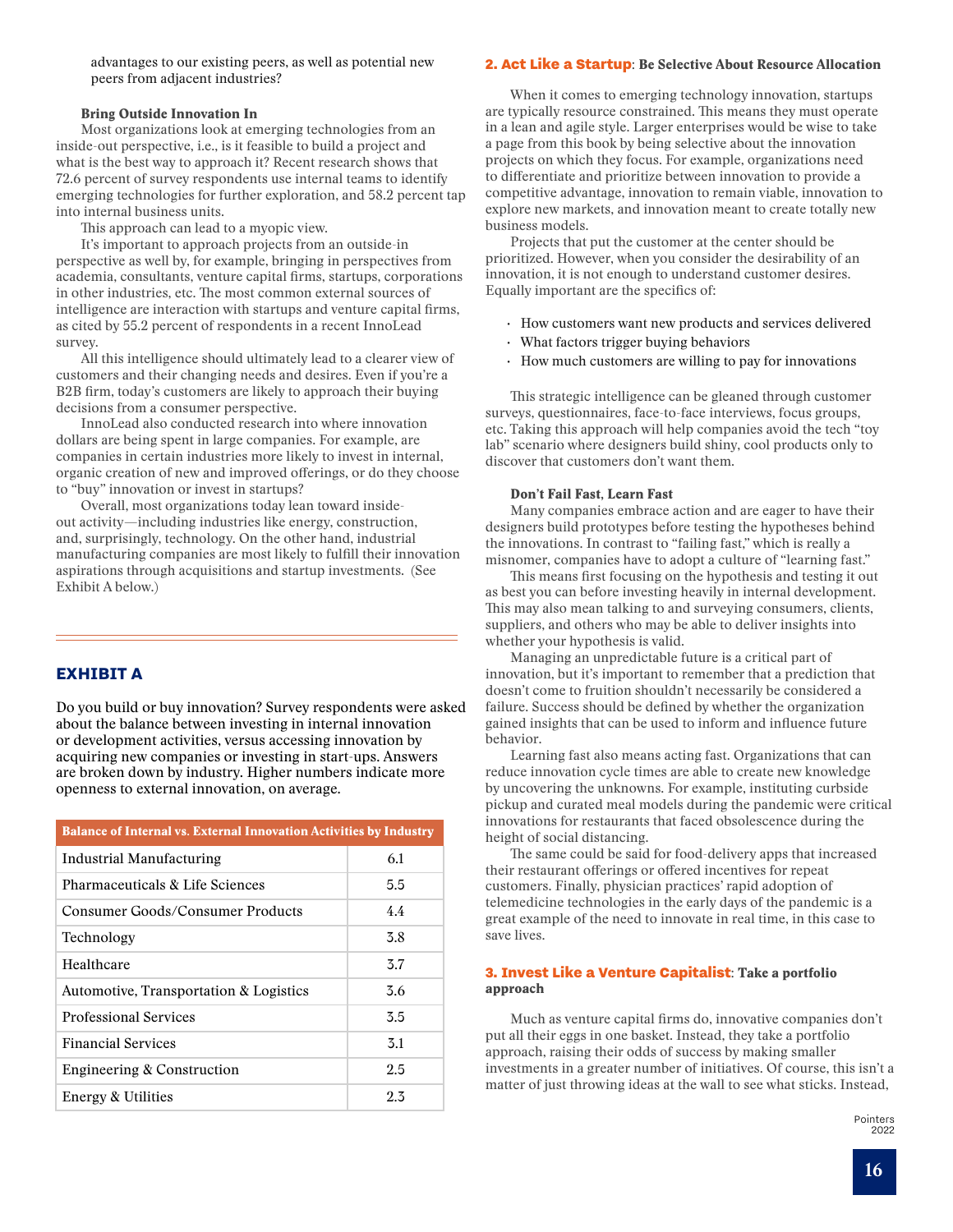assessing experience, markets, areas identified for growth, and the risk/reward balance are critical to selecting the right investments.

A central tenet of the portfolio approach is proactively reducing or eliminating initiatives that don't meet certain metrics or are misaligned with the enterprise's overall strategy and priorities. Although a portfolio model can reduce the risks associated with innovation, projects must be actively managed and prioritized to ensure efficient capital and resource deployment.

To manage a portfolio, you need to start by defining success.

#### Define Success Metrics

The most successful venture capital firms identify and track metrics for their portfolio companies. Within an enterprise, this means clearly and explicitly defining what the success of an initiative looks like up front, so that the portfolio can be evaluated in an objective and practical manner.

Success can be defined several ways; however, potential metrics could include:

- New revenue growth (expanding market share or creating new market share beyond legacy services and products)
- Increased profitability or productivity
- Insights that inform acquisitions and other inorganic efforts.

The key take-away is that innovation groups should define success criteria and use a VC-oriented framework to drive a continuous review of the portfolio and help allocate the firm's limited resources to the most promising new efforts.

#### Double Down on Success

Just as venture capital firms use metrics to evaluate their portfolios, they often reinvest in successful portfolio companies. Enterprises can apply this same principle by creating a mechanism to evaluate their internal innovation portfolios and gain approval for additional funding based on specific milestones and achievements.

A key consideration for additional funding should be scalability, including how to quantify economies of scale and the degree to which a project must be scaled to create competitive advantage.

As an example, consider a large online retail company's "grocery experiment." When the company decided it wanted to get into the food business, it piloted a handful of different point-of-sale formats across the country, including small quick-serve markets, four-star stores, drive-through shops, and, of course, selling through large brick-and-mortar retailers.

After a year, the company reviewed and analyzed which formats worked best, whether certain demographic and geographic groups preferred one format over another, and what kinds of product extensions they might want to consider. Ultimately, the company discarded most of the piloted formats and doubled down on the partnership with one brick-and-mortar retailer.

#### Final Thoughts: A New Approach to Innovation is Essential

Across industries, emerging-technology innovation has evolved from a practice relegated to the IT group to a company-wide mindset and a way of operating daily. The need for this shift is being driven by the inevitability of disruption — from peers, nontraditional competitors, and worldwide events like the COVID-19 pandemic and the current geopolitical situation.

In this climate, the companies that navigate most successfully into the future will be those that take a three-pronged approach to innovation — acting like an enterprise, thinking like a startup, and investing like a venture capitalist.

Learn more about KPMG LLP at [www.kpmg.com.](http://www.home.kpmg.com)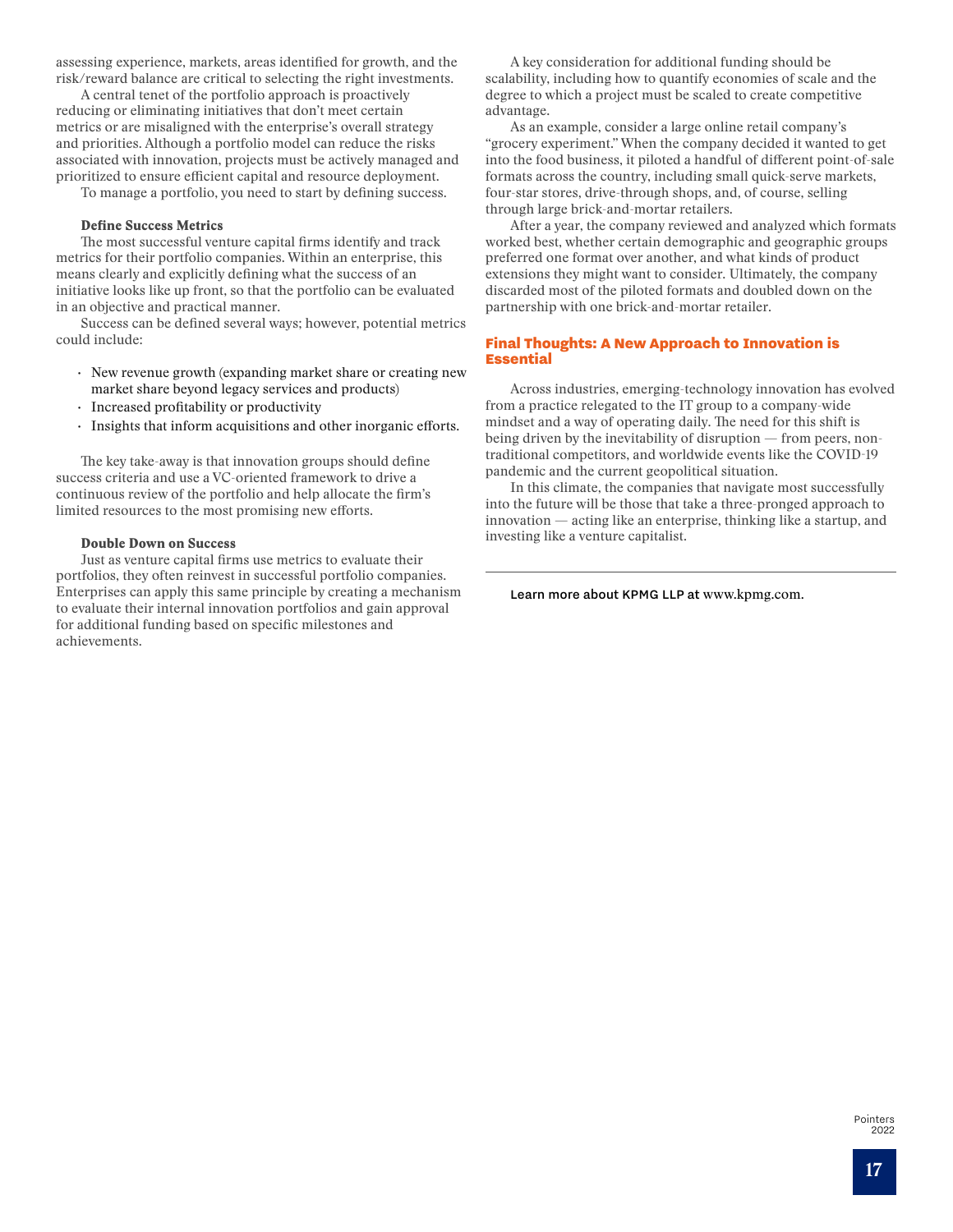# <span id="page-17-0"></span>Seven Things You Should Know Before Partnering with a University

BY RANDALL S. WRIGHT, **MIT**

Over the past ten years, firms have looked increasingly to partnering with universities as a key element of their innovation strategies. After reducing R&D funding in their own organizations for three decades, firms now seek to outsource that role to universities. Firms have bought into the idea of "open innovation," and have established teams of "technology scouts" and "technology entrepreneurs" with lists of needs, ready to negotiate deals with universities. It all sounds good and makes sense to firms. Yet, the scout may have gotten off to a false start before leaving the company parking lot. Here are the seven things they need to know before heading out to partner with a university.

#### Adopt the Right Role: Don't Be a Customer— Become a Student

Most open innovation efforts cast firms' representatives in the role of a customer. The firm has identified needs, and is looking to contract with a university to act in the corresponding role of supplier. But by assuming the role of customer, a firm's representatives will be off-the-track in their goal to innovate. To innovate, one must learn. But learning requires hard thinking. For most, hard thinking is burdensome.

The mindset of a customer is not predisposed to learning. Rather, it's programmed to follow the path of least resistance. Customers like to buy things, but also want something for nothing, to be waited on, a whole lot for little effort, and to follow the crowd.

While it may come as a surprise to some, the reason to go to a university is to learn. In fact, the reason the value of the stock market keeps rising over time is because people keep learning new things. Rather than adopting the role of a customer, if a firm wants to profit from engaging with universities, then its representatives need to take on the role of a scholar eager to learn. Shopping is easy, but learning is hard.

#### Enter the Discourse on Campus

Universities are acknowledged to be the beating hearts of nearly all centers of innovation. Still, in my experience, firms often have little understanding of what makes universities great engines of innovation. Like a firm working to understand the inner workings of a foreign country in which it seeks to successfully pursue business, firms need to

understand the inner workings of universities if they seek to successfully pursue relationships with them.

## **"Without discourse there would be no great universities, no innovation."**

What firms need to know is that universities do only three things: they teach state-of-the-art coursework; they perform groundbreaking research; but the thing that makes this possible — the secret sauce — is discourse, the exchange of ideas and opinions. This discourse takes on many forms, from conferences and seminars, to scientific papers, to poster sessions, to informal conversations, to bumping into someone in the hallway and starting an unexpected exchange.

Without discourse, there would be no great universities, no innovation.

For a firm to profit from its relationship with a university, it must enter the discourse on the campus — not as a customer, but as would a scholar seeking to develop a thesis.

#### Understand That Innovations are Arguments

Argument is discourse containing inference. All arguments can be stated in the form of a proposition (P) inferring a conclusion (Q): If P then Q. The discourse on campuses is argument because innovation is all about making inferences. Therefore, all innovations can be stated as arguments. The P's are inventions, and the Q's are paradigms of empowerment. For example, Henry Ford said: (If) "I…build a car for the great multitude (P)"…(then) "Everyone will have one and everyone will own one. The horse will disappear from our highways, and we will give a large number of men employment at good wages (Q)." The aim of innovation is always to empower humans, whether that means the wheel, gunpowder, light bulb, personal computer, or democratic government. Humans want power. Power sells.



**Randall S. Wright** MIT Industrial Liaison Program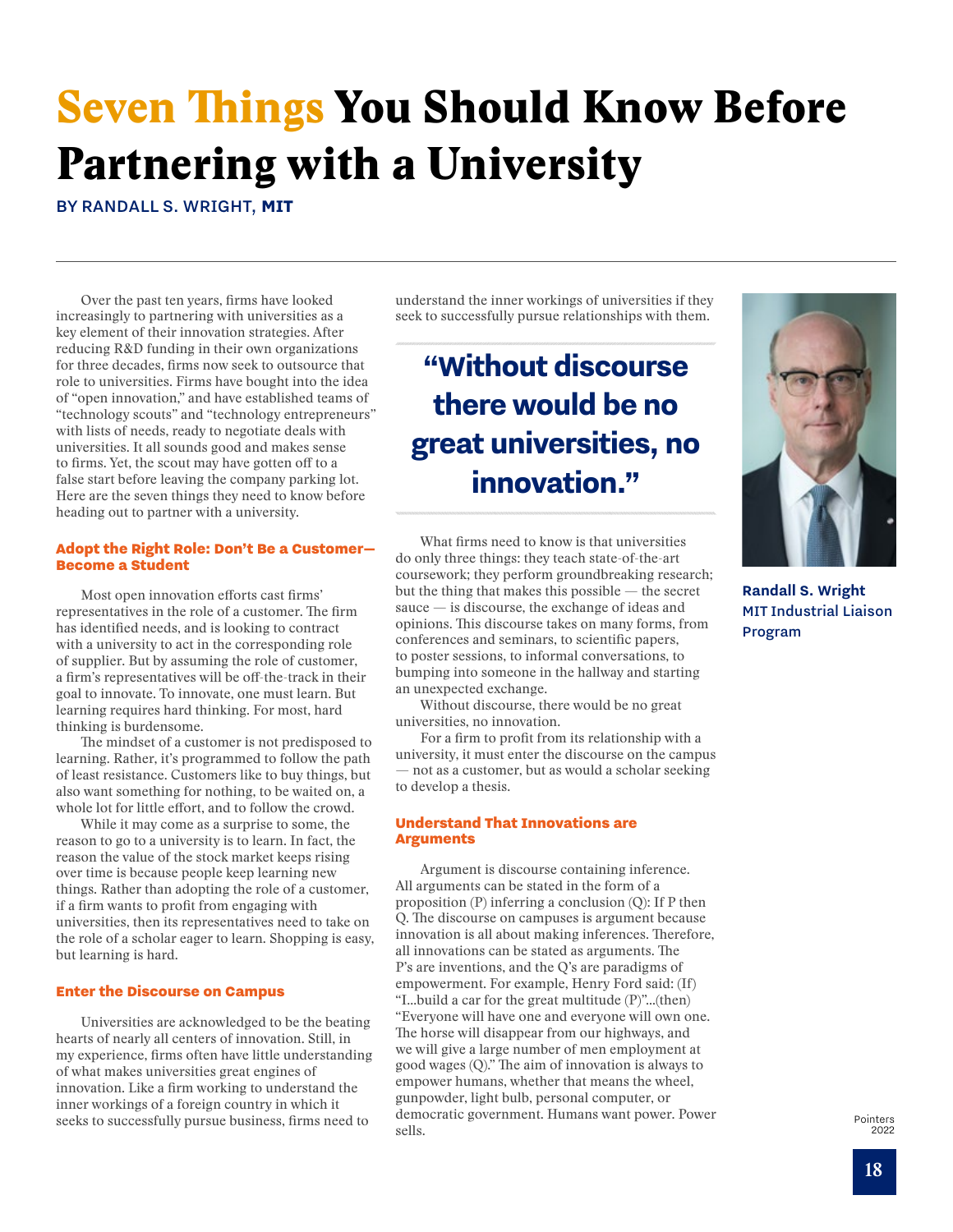#### Forget Megatrends — Find and Follow Movements

In truth, no one at universities studies megatrends. The reason is that megatrends are like horoscopes — they sound inevitable because they are vague. But, like horoscopes, megatrends are too nebulous to serve as a basis to take meaningful action.

What actually happens is that someone invents something that alters fundamentally how people live  $-$  that is, enables a new paradigm of empowerment — and that invention, by inferring a paradigm of empowerment, becomes the argument for a movement that spreads virally. This is true of every meaningful invention from the telegraph to the automobile to the smartphone to mRNA vaccines.

Not all movements begin in universities, but today, many do. The movements of the Internet of Things and RFID began at MIT, and MIT Media Lab played no small part in the invention of netbooks that were the forerunners of smartphones and the communications movement they spawned.

MIT research scientist Peter Gloor studies these movements and finds that at their cores are collaborative innovation networks — what he terms "COINS" — that are teams of self-motivated people who engage in a discourse containing inference, or create and discuss arguments, around a common paradigm of empowerment ("Q") by sharing ideas, information, and work. Members of a COIN have a shared context and shared values that allows them to communicate without words, through unconscious non-verbal signals, body language, and shared action. Consequently, executives that wish to join with members of the COIN need to be uncritical and genuinely appreciative in their behavior, and in some cases adopt the same shared morals, characteristics, and outlooks of the COIN's members, as would a scholar eager to learn by participating in the discourse. Hundreds of different COINs exist within the MIT/Kendall Square innovation ecosystem, each representing a unique vision to shape and change our lives. Firms need to seek out and engage with members of COINs to apprehend the potential consequences of proposed and new inventions to ultimately participate in the economic and societal movements they portend.

**"Leading academics are like Monet, whose palettes, instead of being paints, are mathematics, physics, chemistry, and biology, who see in science that which escapes the notice of others."**

#### Faculty Members Are Visionaries — They Do Not Do Benchwork

Impressionistic painter Claude Monet saw rays of light in his palette of colors that had escaped the notice of artists up to that point in time. While Monet was a painter, he was also an artistic visionary who participated with other impressionists in creating a movement in painting. Equally, leading academics are like Monet,

whose palettes, instead of being paints, are mathematics, physics, chemistry, and biology, who see in science that which escapes the notice of others. They also are visionaries who participate in creating movements. For example, in 1938, MIT graduate student Claude Shannon saw in mathematics that which had, up to that point, escaped the notice of others, and laid the groundwork for the digital communications networks that now lace the earth.

Still, some firm representatives only see faculty members as experts to become craftsmen on their firm's "extended workbench." Monet may have been an expert painter, but he did not paint signs or ghost-paint masterpieces for others from their sketches. Faculty members and research scientists may possess expert insights and skills, but they do not do a firm's benchwork.

#### You Need to Do Reconnaissance

No aircraft carrier would be put to sea without reconnaissance pilots to bring intelligence of existential threats and opportunities the ship is sailing into back to its commanding officer. Equally, no business can afford not to conduct reconnaissance into innovation movements on university campuses if it hopes to survive and prosper. To do otherwise would be like the commanding officer of an aircraft carrier captaining his vessel as if it were a cruise ship. Nicholas Negroponte, founder of MIT Media Lab, has said, "The best vision is peripheral vision." Too often I see firms making investigations into "what's new" that are much too narrow. Reconnaissance needs to be broad into movements that, while seeming peripheral, stand to undermine a firm if it fails to pay heed. Firms need to have a small team of executives who regularly visit universities to learn what leading researchers are doing and reconstruct, debrief, and assess the importance of the arguments being made at academic institutions.

#### Get Organized — You Need to Report to the CEO

Many years ago, I recall saying to the former CEO of a firm that was a member of MIT's Industrial Liaison Program that I thought the CTO of a firm should be visiting MIT, and not just its engineers. He replied: "Wrong. It should be the CEO who visits." By that, he meant the advancements at universities are of strategic importance to the firm  $-$  not just in supporting the firm's strategy, but to shaping a new strategy. Often, the difficulty firms have with university relationships stems from delegating the relationship to persons in the organization who do not report directly to their CEO. Strategies are dependent on means — and the advancements at universities not only create new means, but also change the character of markets. Firms' university reconnaissance teams need to report to their CEOs.

Firms, of course, will want to sponsor programs of research with universities for the purpose of acquiring and developing new capabilities. Knowing these seven things before heading out to visit will give your firm the best opportunity to partner successfully with a university.

Learn more about MIT Corporate Relations at [www.corporaterelations.mit.edu](http://www.corporaterelations.mit.edu)[.](https://corporaterelations.mit.edu/)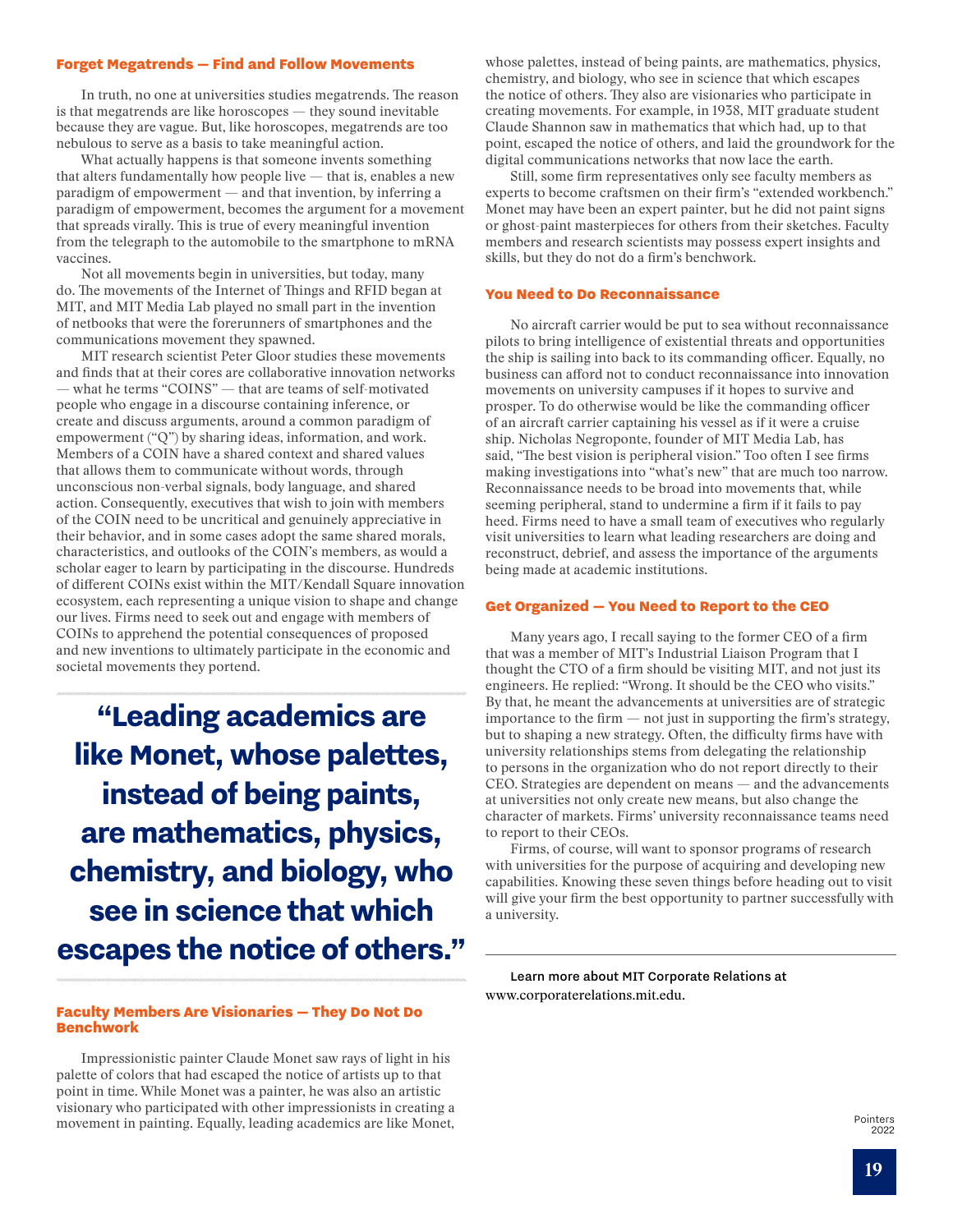# <span id="page-19-0"></span>Seven Deadly Sins in Corporate Innovation

BY LUDWIG MELIK, CEO, **PLANBOX** 

Corporate innovation is a discipline that could easily take a turn for the worse with improper, overdue, or undersized investments. Unfortunately, many organizations fall prey to the theatrics of innovation, which often amount to nothing more than an exercise in futility with little or no value generated for the business or society. Here are the seven deadly sins in corporate innovation, along with practices you should adopt to repent for each sin that your organization has committed.

#### 1. Lust: Chasing After the Next Big Thing

A classic sin for organizations that chase after the next big thing too soon and too fast without proper planning. They often get hit hard by reality.

**Path to redemption:** Breakthrough innovation does not come fast or easy. Here, baby steps are the way to go; playing the long game means devoting a significant amount of time to discovering the right problems to solve and identifying possible solutions for said problems early on. This approach requires commitment and leeway, so don't be afraid to go slow and steady. Running a problem discovery session is an effective way to find new gamechanging opportunities, an approach that consists of assessing what the future has in store and the impact it will have on your organization.

#### **2. Gluttony:** Losing Sight of What Lies Around the Corner

Organizations guilty of this sin are those that lose sight of the future because they remain too preoccupied with the core business.

**Path to redemption:** Regularly consider challenging the status quo and plan concrete campaigns that question conventional thinking. Look for alternative approaches and models to what may be considered as settled. Artificial intelligence (AI) innovation is still in its infancy, but it holds great potential according to Gartner's latest market guide on innovation management tools. A realistic first step in this direction would mean leveraging AI to scan internal and external data sources to alert innovators of emerging technologies or weak signals. In this case, efforts would be focused on what truly matters: transforming raw data into tangible insights that can be used to discover new opportunities, solve challenges, or deliver on working concepts.

#### **3. Greed:** Extracting Maximum Value from Existing Solutions

Like gluttony, an inordinate amount of attention misplaced and focused on extracting maximum value from existing solutions can come at the detriment of continuous improvements and sustainability investments required to modernize archaic approaches that have now fallen out of favor. Core business innovation shouldn't be shunned as unnecessary or limited to broad strokes that only produce an eye candy effect with small incremental design changes.

**Path to redemption:** Look to evolve the processes and experiences that surround how business gets done today and see what novel and creative ideas emerge to create the kind of change you need to implement to achieve those results. Business model innovation is a great practice to incorporate that allows you to consider new data points (the Business Model Canvas is an example of a common approach). Leverage technology that empowers crowd collaboration within digital whiteboard spaces to rebuild your go-to-market strategies or make your business more sustainable (with a Flourishing Business Canvas, for example).

#### 4. Sloth: Turning a Blind Eye to Disruptive Forces

When it comes to innovation, sloth is the silent killer. Turning a blind eye to disruptive forces and future evolutions means almost certain death in today's hyper-competitive world. This sin is more prevalent among established businesses in which change-seekers and makers are often at the mercy of regulatory compliance.

**Path to redemption:** Today, there are clear mandates on what a business should look like and how it should operate by 2030 and 2050, which is why you should begin addressing your business' future immediately. Organizations looking to meet their Corporate Social Responsibility need to have a clear vision and defined outcomes by identifying technologies of the [Fourth Industrial Revolution](https://www.weforum.org/focus/fourth-industrial-revolution) that can help meet the sustainability goals put forth by the United Nations' [2030 Agenda for](https://sdgs.un.org/2030agenda)  [Sustainable Development](https://sdgs.un.org/2030agenda)  $-$  and such a challenge should include both your employees and the greater stakeholder economy in which businesses now operate. This means leveraging the collective brainpower of your community of customers,



**Ludwig Melik** Planbox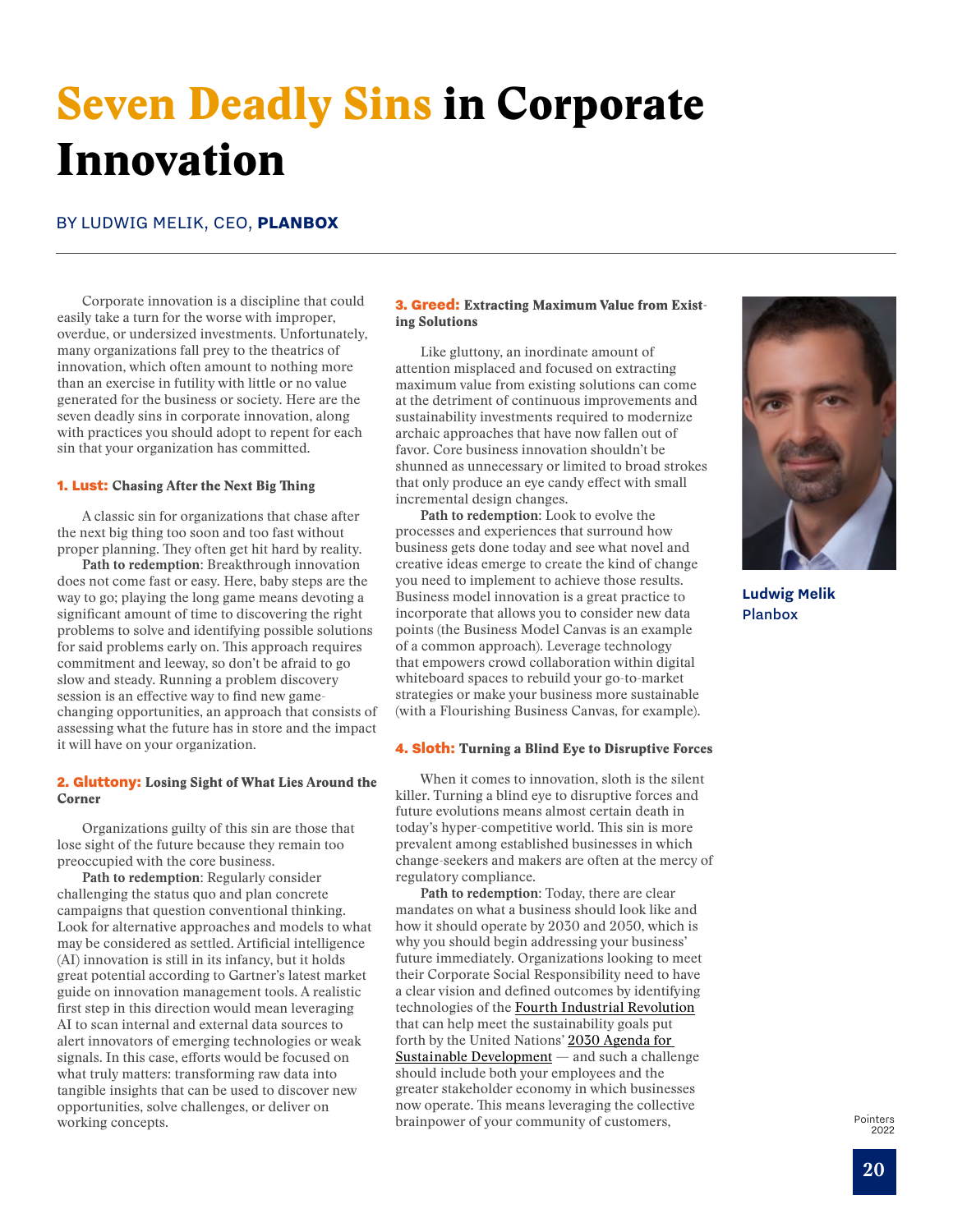partners, suppliers, startups, academia, and governments to cocreate solutions that will lead to a more sustainable future for all.

#### 5. Wrath: Punishing Failure

When actions don't follow words, innovation will stop dead in its tracks. Wrath occurs when innovation investments go awry, experiments flop, or promising concepts fail to bear fruit. Organizations talk a good game but often punish failure — and they do so with a heavy hand. This creates a toxic workplace where innovation is feared, and growth consequently stagnates.

**Path to redemption:** Gamifying innovation is often misunderstood. Tying innovation to employee performance objectives and evaluation criteria is paramount in fostering a culture of openness, creativity, and learning. Celebrating both accomplishments and lessons learned from failure means developing a psychologically safe environment that welcomes radical new thinking which in turn creates future dividends for the organization.

#### 6. Envy: Emphasizing the "I" in Innovation

A culture of innovation is all about getting people to work together towards a common goal. There is no "me" in crowdsourced innovation because this practice, by its very definition, harnesses the collective knowledge and creativity of diverse crowds to realize mutually beneficial outcomes. The final solution will be truly impactful and far more likely to succeed if envy is kept in check, however — and how the organization rewards and recognizes those responsible for creating value is ultimately where this sin can rear its ugly head.

Path to redemption: Crowds, especially truly diverse ones, deliver much more value and actionable ideas when working in a collaborative setting. Innovation campaigns that bring people together also tend to drive higher levels of engagement and form new value creation relationships that would otherwise not easily actualize through other approaches. Business competitions such as Shark Tank/Dragon's Den and Pitchfest-type of events are perfect examples of campaigns that can help to eliminate silos and make innovation inclusive and fair for everyone involved. Additionally, allowing an idea to bounce around is critical to improving its value. As the Deloitte [Ten Types of Innovation](https://doblin.com/ten-types) framework illustrates, developing an idea with others allows for new perspectives, experiences, and approaches to emerge. This creates the much sought-after snowball effect that allows organizations to unlock the true potential of a crowd, and by extension, the ideas that spawn from it.

#### **7. Pride:** Believing You're Too Big to Fail

Known as the original sin, pride is the primary reason innovators don't achieve what they set out to accomplish. Organizations that believe they are too big to fail, too wise to learn, too experienced to experiment, too entrenched to be creative, too agile to adapt, and too powerful to be resilient ultimately end up having to swallow their pride. Sooner or later, a pivot will be in order, but the maneuver will be excruciatingly difficult, or worse, impossible. This is a point of no return where the organization falls behind the competition as it is left to pick up the pieces.

Path to redemption: Embrace your inner child by establishing healthy business practices that encourage curiosity without fear of retribution. A Center of Excellence (CoE) for Innovation is a practical way to materialize your commitment to innovation. A purpose-built CoE creates a safe space that promotes the people, resources, activities, and success stories surrounding innovation. This level of transparency instills a sustainable culture of innovation, as it allows innovation champions to autonomously lead their innovation efforts without putting undue pressure on a central unit. If you want to make innovation the collaborative work of everyone in your organization, then a CoE for Innovation is your answer.

#### The Biggest Sin of All

Let he who is without sin cast the first stone: when it comes down to it, no organization is perfect, but small steps can and should be taken to forge a path of redemption, because ultimately the biggest sin of all is to not even try. Innovation is not a one-anddone practice, and it often fails to produce the desired outcomes, but despite all that can go wrong, future-fit organizations keep at it because innovation is a cycle of betterment. As one of the principles of the [Future-Fit Manifesto](https://futurefitmanifesto.org/) goes: "At all times, the organization reflects on how to become more Future-Fit, then tunes and adjusts its behavior and systems accordingly." A growth mindset is the cornerstone of innovation: the vision, the culture, and the tools are what make it possible and repeatable.

Learn more about Planbox a[t](https://www.paconsulting.com/) [www.planbox.com](http://www.planbox.com).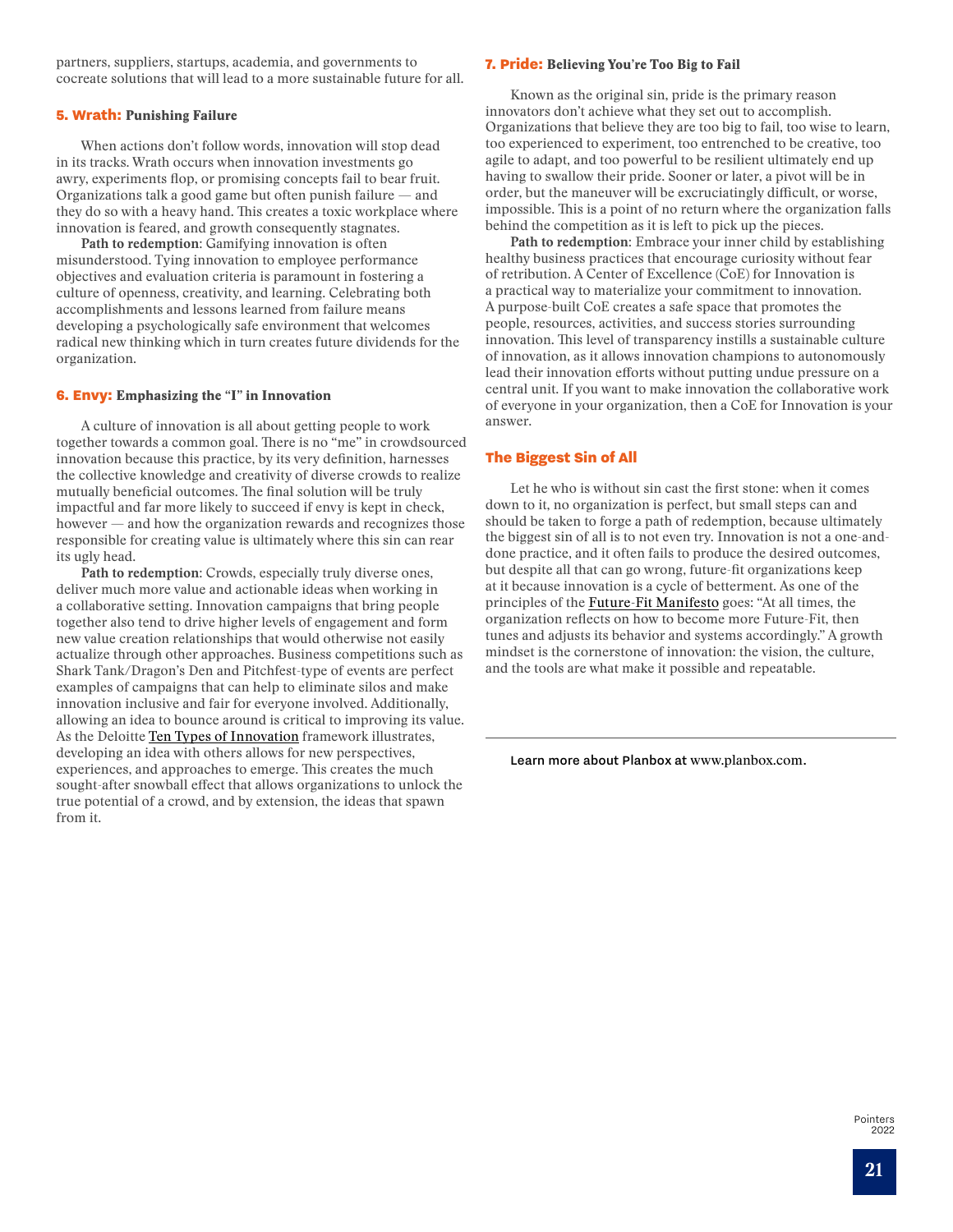# <span id="page-21-0"></span>Five Practical Principles for Developing a Robust Innovation Pipeline

### BY JEREMY BROWN, CEO & FOUNDER, **SENSE WORLDWIDE**

This article is for business leaders, brand strategists, and innovators who are tasked with delivering business growth through innovation. These five principles will blend brutal commercial rigor with the art of innovation to de-risk your innovation pipeline.

- **1. Humanize your strategic story.**
- **2. Kill ideas that don't serve you.**
- **3. Stretch, challenge, and optimize.**
- **4. Size the prize. Manage the risk.**
- **5. Place bets with confidence.**

Understanding and applying these principles across the organization will develop the openness, willingness, and curiosity to consistently push boundaries and challenge the status quo. To see things differently, think differently and innovate.

Each principle builds on the last to ensure you develop a robust, commercially viable pipeline that will survive in the ruthless world of consumers and competitors.

#### **1. Humanize Your Strategic Story: Visualize** your pipeline by creating an innovation war room

Your pipeline needs buy-in if it is going to deliver on organization-wide success. So. involve people.

Your organization is likely big, siloed, and… full of great ideas. The first step in delivering a commercially successful pipeline is collaborating and collating. Dirty the page. Get all the pipeline propositions and innovation ideas from within your organization out on the table.

Once you have all the ideas out in the open the fun begins. Reframe your pipeline as an easyto-understand growth narrative; tell a story. Ask yourself, "Which of these ideas are players in our growth story?"

#### **"Is there a disconnect between our business ambition and the current innovation pipeline?"**

You need to be honest and willing to cut ideas (see point #2). Make sure all your propositions ladder up to deliver on the business goals your organization has agreed upon.

Make it visual. Something special happens when you translate your pipeline into a visual medium. It helps you spot gaps. You and your team can zoom

out, stand back, and use fresh eyes to call out the BS. This is your war room.

In the global and post-COVID era it is possible to carry out this activity virtually. You can make your virtual war room with an online white board platform such as Miro.

You have mapped out your pipeline.

#### 2. Kill Ideas That Don't Serve You: Innovation is not an innovation until someone buys it

When we say "until someone buys it," we don't just mean your customers. We mean internal and external stakeholders too.

## **"Innovation is not an innovation until someone buys it!"**

To deliver commercial success you need buy-in. Invite all stakeholders. Your organization is full of them, and they all have their own pressures, pain points, and perspectives. It might be your sales teams, leadership, innovators, brand marketers, insights teams, or customers.

Ask yourself, "Are we solving a problem that consumers are willing to pay for and stakeholders are bought into?"

#### **"Does this idea deliver against internal and external stakeholder needs?"**

As an organization you need to become comfortable with viewing ideas with brutal commercial rigor. Don't be afraid to kill ideas that aren't serving you, your customer, or your stakeholders. Nobody will thank you for letting a dud idea get to market.

Synthesize and map ideas against stakeholder needs and business strategy. Be cutthroat. Your pipeline now contains only your best ideas.

3. Stretch, Challenge, and Optimize: If you are not creating with your future consumers, you are not creating for them.



**Jeremy Brown** Sense Worldwide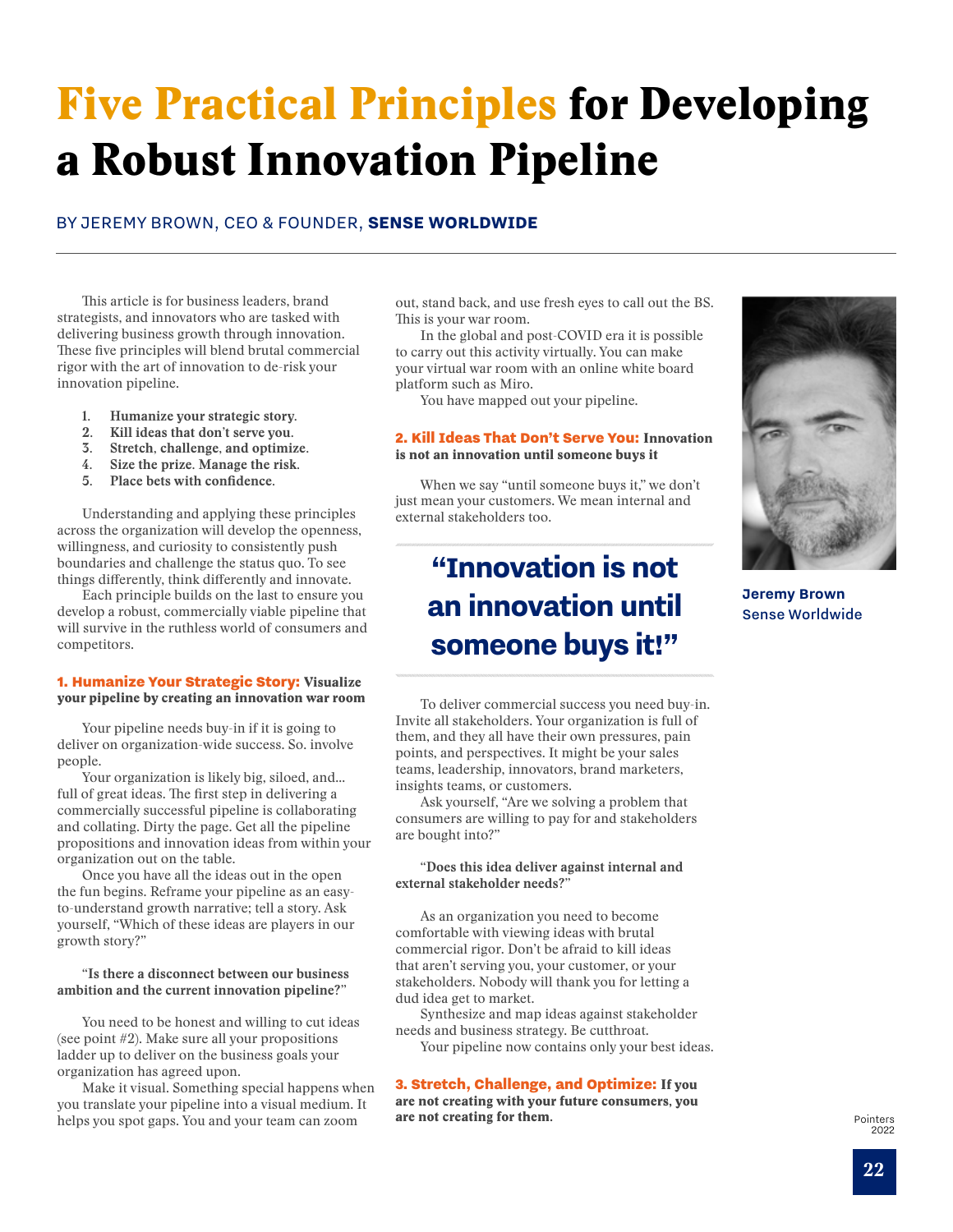Ideas are like your immune system. They become stronger with more exposure to external forces. Your pipeline will not survive in the wild unless it is exposed to external scrutiny.

Adam Grant, professor of organizational psychology at the Wharton School of the University of Pennsylvania, found that "Managers and focus groups are 55 percent more prone to major false negatives, undervaluing strong breakthrough ideas." No matter how good your team, you are not equipped to assess a pipeline in isolation.

#### **"How might you elevate your innovation pipeline from incremental to breakthrough?**"

Grant found that "Creators are more open minded and can increase your accuracy, and the odds of betting on the best original innovations, by 65 percent." If you can engage consumers who see things differently and think differently, what we call cognitive diversity, they will elevate your pipeline from incremental to breakthrough innovation.

By introducing fresh perspectives your ideas will be stress tested, developed, made more compelling, and confirmed as commercially robust. This approach will drive breakthrough innovation.

It is by embracing criticism and those with a different perspective that Charles Darwin was able to expand his Theory of Natural Selection to encompass his Theory of Sexual Selection.

Your pipeline has been strengthened.

#### 4. Size the Prize. Manage the Risk: Establish a pipeline that will deliver on revenue goals

Your pipeline is only going to succeed if it can deliver on your commercial revenue goals. Therefore, you must develop a method for establishing an idea's potential commercial value.

Score concepts from a consumer perspective. Forecast the addressable market and revenue potential. It is only through this top-down and bottom-up approach that you will land on a figure that is truly reflective of the market size.

#### **"Do you have a method for calculating the size of the innovation prize?"**

Create a concept canvas to equalize all your ideas and propositions. It can be easy to get swept away in an idea when it is viewed in isolation.

By boiling down ideas to a uniform structure and format you can compare them with more objectivity and see where the true winners sit and weed out the false winners.

You have measured your ideas to ensure they meet your commercial objectives.

#### 5. Place Bets with Confidence: Set yourself up to deliver breakthrough innovation

Your innovation roadmap must build over time. If it is going to deliver beyond the current business year and provide long term security for your organization, you need to plan for breakthrough innovation.

**"What is the lifecycle of your innovations?"**

- NOW: Renovation? What can create new news for the brand and business today?
- NEXT: Incremental Innovation? What innovations will deliver top line growth?
- WOW: Breakthrough Innovation? What innovation will disrupt the category to make you the market leader?

You have elevated your pipeline beyond business as usual.

#### Watch ['Logic and Magic: How the best innovators in the](https://innovation.senseworldwide.com/prioritise-pipeline-webinar-rewatch?utm_source=innovation_leader&utm_medium=referral&utm_campaign=Pointers&utm_content=pipeline_webinar)  [world build their innovation pipelines'](https://innovation.senseworldwide.com/prioritise-pipeline-webinar-rewatch?utm_source=innovation_leader&utm_medium=referral&utm_campaign=Pointers&utm_content=pipeline_webinar) a webinar in which we demonstrate how

to blend brutal commercial rigor with the art of innovation to derisk innovation pipelines.

Learn more about Sense Worldwide at [www.senseworldwide.com](https://www.senseworldwide.com).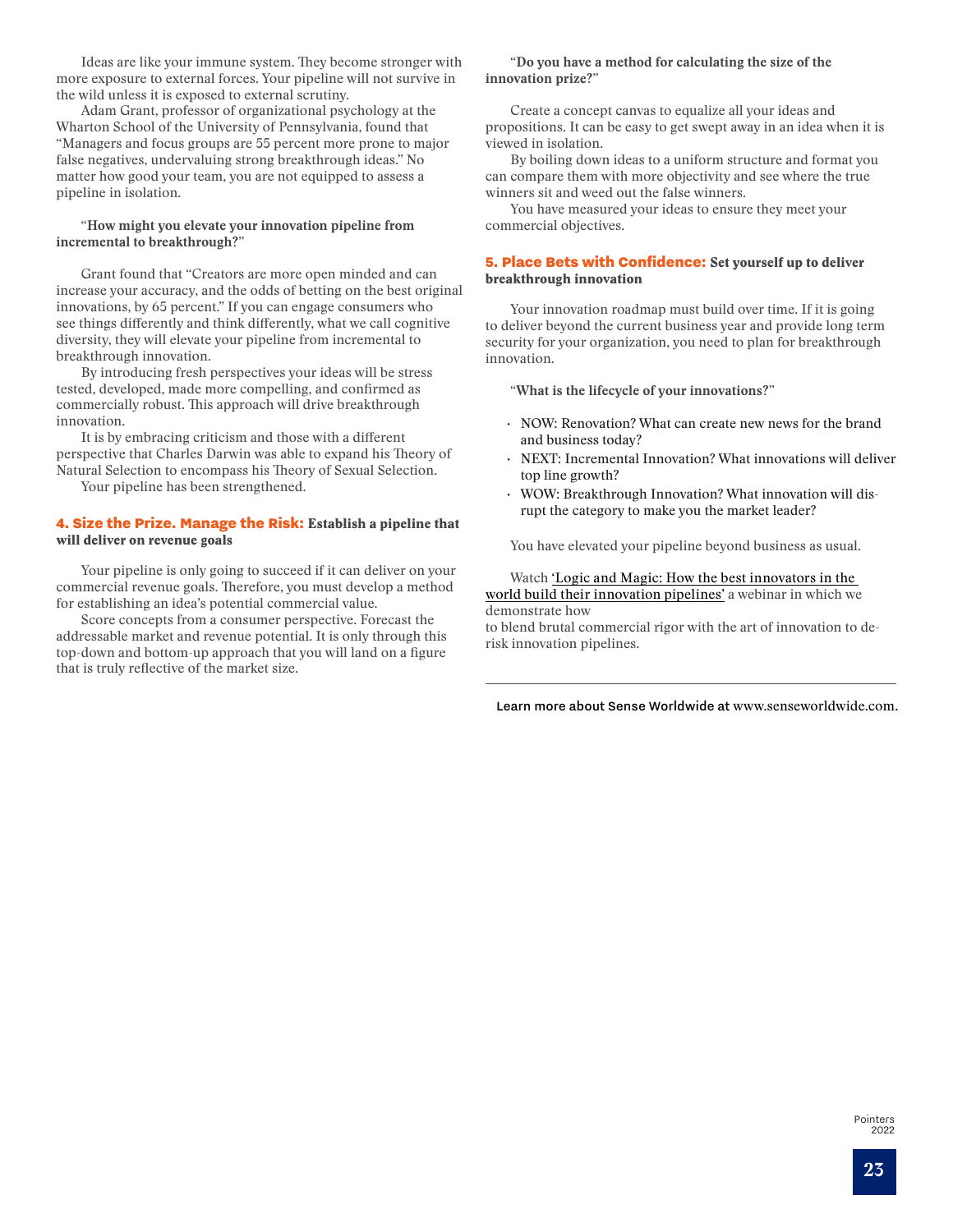# <span id="page-23-0"></span>Four Ways to Enable Product Management Talent within Portfolio Management

BY OLIVIA KELLER, INNOVATION AND PRODUCT MANAGEMENT INTERN, **SMARTORG**

It's not uncommon to find a new product manager's (PM) search browser open and hunched over the Keurig, their lunch, or even the loo looking for answers to the challenges we face in our roles. Our search history may display useful results for tactical questions or strategic inquiries.

But resources for the connective, innovative thinking required for portfolio strategy often fall short. The resulting gap has left many product managers struggling to propel portfolio innovation efforts forward.

As the reader of this article, you may be the person most likely to 'get it' when innovation experts ask us to explore opportunities, make portfolios, and allocate talent to these issues. Outside talent with this skill is difficult to hire in, and existing talent is often still developing.

How can you ensure your people are better positioned to cultivate skills in the portfolio management process?

Here are four empathic techniques to grow product managers within the portfolio management process:

#### 1. Acknowledge fear of failure to empower new innovators

The idea that everyone is already an innovator in some way has been widely spoken of, but your talent may still struggle to apply themselves because there are barriers keeping them from demonstrating it. When I speak to professionals in product and portfolio management, I find that many of them do not claim 'innovator' as a title.

Based on these conversations and 20+ interviews with innovation leaders, I've discovered that fear of failure and lack of clarity are persistent themes affecting product managers absorbing portfolio innovation responsibilities. Therefore, building innovation talent requires more than identifying the individuals who 'get it.' Fear of failure is a barrier due to uncertainty around innovation responsibilities and unclear expectations. Empower your product managers as portfolio innovators by vocalizing this uncertainty.

If you are experiencing resistance to portfolio thinking, could it be related to unresolved uncertainty? If your talent is jumping at the chance, do they feel prepared for the difference in responsibility?

The next three techniques expand on the 'how' of empowerment within portfolio innovation.

**"Fear of failure and lack of clarity are persistent themes affecting product managers absorbing innovation responsibilities."**



**Olivia Keller SmartOrg** 

#### 2. Call out differences between portfolio goals and product goals

If product talent is empowered by reduced uncertainty, then start with a breakdown of your portfolio group's business and strategic goals. Many of the product managers I spoke to aren't coming from functions where they're expected to understand strategy, and the sheer amount that bring this up might take you by surprise.

There's also a priority conflict between the role of an individual product manager versus that of a portfolio innovator seeking second and third horizon opportunities. Essentially, you're asking these PMs to think more about shared strategic goals and less about winning products and satisfied customers; you're asking them to understand the language of the corporate investor.

To resolve this disparity, provide clarity on the differences between product and portfolio-minded thinking, even if you're early in defining how innovation serves your organization.

#### 3. Communicate the boundaries of new expectations

Innovation leaders need to communicate what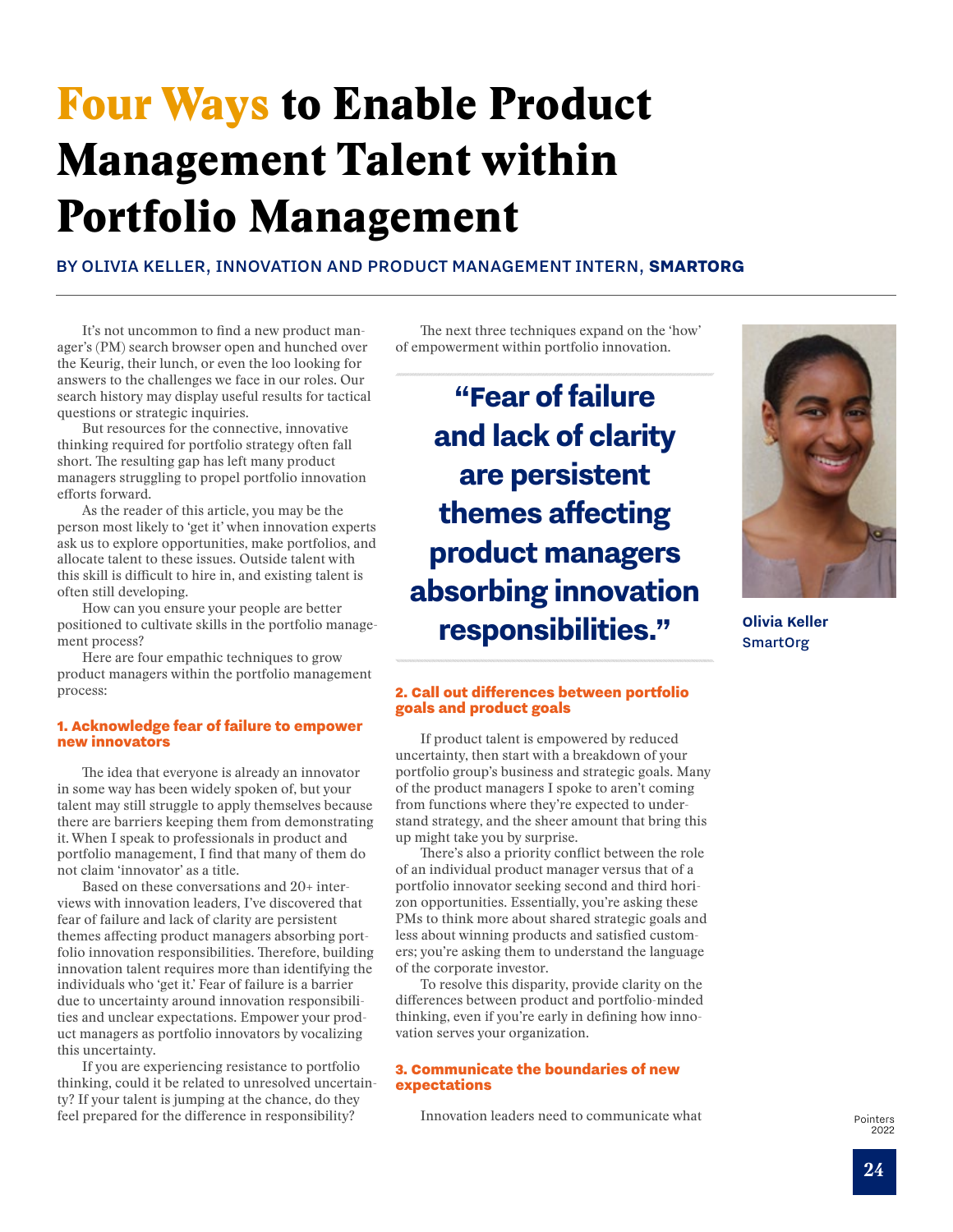they expect, contribution and outcome-wise, from product managers engaging in portfolio innovation. There are many expectations required of PMs — and strategy tends to make the least sense to novices.

When you bring product managers into portfolio innovation, it may be clear to you that their role is to inform strategy as subject matter experts rather than create it. But it's not clear to them. One of the most morale-sucking responses I received while tackling a new role and thinking I was on the right track was "Well, that's great, but you should really be focusing over there."

Remind product managers of their priority change, specifically, that — unlike their former expectations — the focus of portfolio innovation isn't winning products and satisfied customers. This remains an important outcome, but it's not the mindset. Then, redirect their time budgeting within these new expectations. The next time your product manager comes around, she'll be happy to hear "You're on the right track, and let's also include this other idea."

#### 4. Provide repeatable, executable techniques that structure creative thinking

When we mistakenly treat creative thinking as an epiphanous experience, teams can stagnate in frustration and lose the opportunity to uncover innovation value. Instead, creative thinking should be treated as a process, with its own proper tools and techniques.

That's easier said than done, since techniques to support strategic thinking are more readily available than those meant for creative processes.

Here's a technique that I've found helpful in correcting this and promoting divergent thinking:

#### Provocation and Movement

This idea generation technique promotes suspended belief and out-of-the-box thinking. First, take statements about the reality of your business, markets, products, etc. that are viewed as absolute. Then, reverse them, negate them, or stretch them to an exaggeration or visionary extreme. These are provocations. Next, upend your understanding with movement questions like "how might we make this feasible?" or "what concepts are being hinted at?"

When businesses create movement around provocations such as veering from "we need dealerships to sell cars" to "we don't need dealerships to sell cars" — we end up with business models like those demonstrated by Tesla and by the Carvana Vending Machines.

## **"Ensuring your product managers have the necessary support is key to identifying innovation opportunities that uncover value."**

This exercise can feel absurd at times but welcoming a bit of absurdity into teams goes a long way in building trust and generating innovative ideas. Whichever techniques you decide upon must prepare your team to leave behind the idea of epiphanous innovation, welcoming a readiness to engage in conflict and discomfort in its place.

While techniques aren't replacements for intuitive innovation skills, they foster observations and thinking patterns for leverage over time.

Your product talent may be struggling to advance portfolio innovation due to psychological barriers, poorly understood goals and expectations, or lack of insight into creative processes. Ensuring your product managers have the necessary support is key to identifying innovation opportunities that uncover value.

SmartOrg is working with corporate alpha trial participants to develop Innovation Navigator software which assists in creating repeatable processes that bridge innovation skill gaps and prioritize time spent. Take a look at your product managers' level of involvement in your portfolio innovation and consider how—or even if—that level of involvement is contributing to the team's progress. And in a few years, your promoted product managers just might be googling "What do other innovation leaders do for fun in their spare time?"

#### Learn more about SmartOrg at [www.s](http://www.smartorg.com)martorg.com.

Note: The idea generation technique discussed in this article is derived from the Engineering and Technology Innovation Management Master's program at Carnegie Mellon University, and The Innovator's Toolkit: 50+ Techniques for Predictable and Sustainable Organic Growth.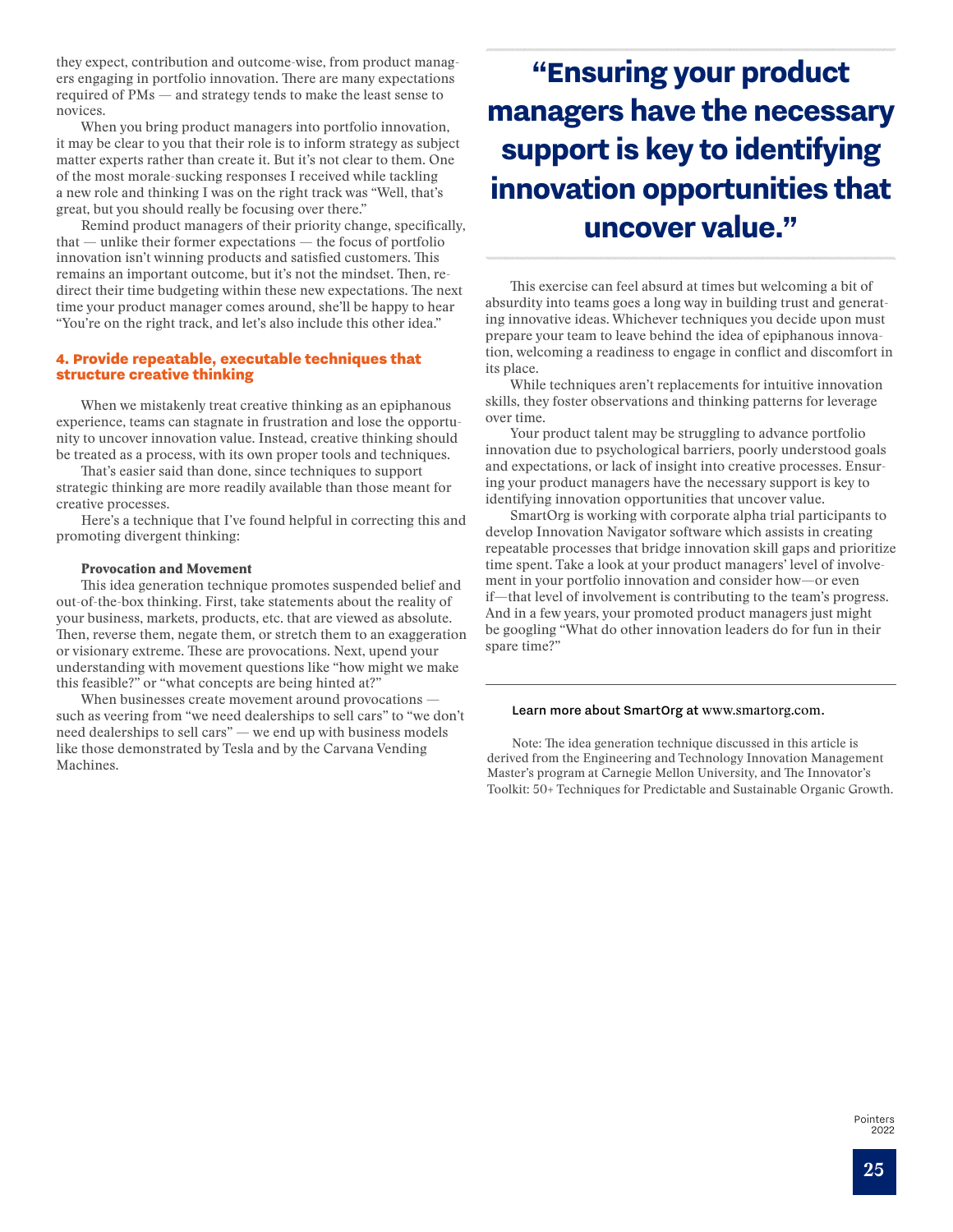# <span id="page-25-0"></span>The **Eight Innovation Skills that Drive** Repeatable, Real-World Results

### BY SUZAN BRIGANTI, FOUNDER & CEO, **SWARM VISION**

Innovation leaders know that their work involves a high degree of ambiguity. Yet you are increasingly expected to produce tangible ROI. In an effort to drive better results, many organizations have been introducing processes like Design Thinking and Lean Startup. **But the focus on process leaves out the greatest predictor of results: the people.**

In most fields, we try to emulate successful people. We study great athletes, great CEOs. But in corporate innovation, are we really doing that? You may have heard the term "serial innovator." Is this someone mysterious and rare, like the Loch Ness monster? Do they exist inside large organizations? What makes them repeatedly successful?

**"Innovation talent trumps process, and even budget."**

I will make a bold statement here, but one I can back up: **Innovation talent trumps process, and even budget.** That's right. The innovation talent in your people and on your teams is highly correlated with your busines outcomes. And you can identify that talent with 99 percent reliability. **Your own talent can beat the odds.**

Make a guess: What percent of the workforce in large organizations is highly innovative? The cynic may say one percent. The highest guess I have heard is 10 percent. Both are wrong. The answer is 22 percent. **About one in five of your employees has the same high level of innate innovation talent as the most successful intrapreneurs and entrepreneurs in the world.** So, what are you doing about it?

Most big organizations today are not hiring for innovation talent, and not using knowledge of employees' innovation talent to form teams, to assign people to projects, or to design their talent development programs. They are innovation talent BLIND. So we go around in circles chasing the next shiny process, and experiencing a high failure rate.

#### The Research

I am making some confident statements, and you might fairly ask, "How do you know that innovation talent predicts business results?" Because we conducted the world's largest scientific study of

serial, successful innovators, in four waves on four continents. No other study comes close.

The research found that:

- 1. Innovation talent is highly correlated with positive business results. What kind of results? Profitability, hypergrowth (growing 100 percent+ 3 years in a row), international and global expansion, acquisition, IPO, and more.
- 2. Innovators have significantly higher Swarm Innovation Profiler scores than the general population.
- 3. Within the population of innovators, top scorers are associated with three times more positive business results than bottom scorers.
- 4. Intrapreneurs, while sharing many characteristics with entrepreneurs, tend to score slightly higher on innovation skills.
- 5. And the Swarm Innovation Profiler (the instrument) does not produce "adverse selection bias" with respect to gender, age, or ethnicity.

If you're interested in the details, read the published research [here](https://cdn2.hubspot.net/hubfs/3223330/Innovation Talent as a Predictor of Business Results_Published.pdf).

#### The Eight Innovation Skill Clusters

Specifically, the research identified eight innovation talents, and 26 sub-talents, that are correlated with business outcomes at 99 percent reliability:

- **1. Drive:** Ambition, Initiative, Intensity, Persistence
- **2. Disrupt:** Boundary-breaking, Thriving in uncertainty, Self-confidence
- **3. Create:** Novelty-seeking, Problem-solving, Uncommon connections, Growth mindset
- **4. Connect:** Relating, Persuading, Teambuilding, Social intelligence
- **5. Control:** 360-degree involvement, Competitiveness, Financial orientation
- **6. Think:** Information Capacity, Rapid Pattern Recognition, Reflection
- **7. Deliver:** Contextual, Goal-orientation, Resourcefulness, Adaptibility
- **8. Give:** Benefitting others, Making the world better



**Suzan Briganti** Swarm Vision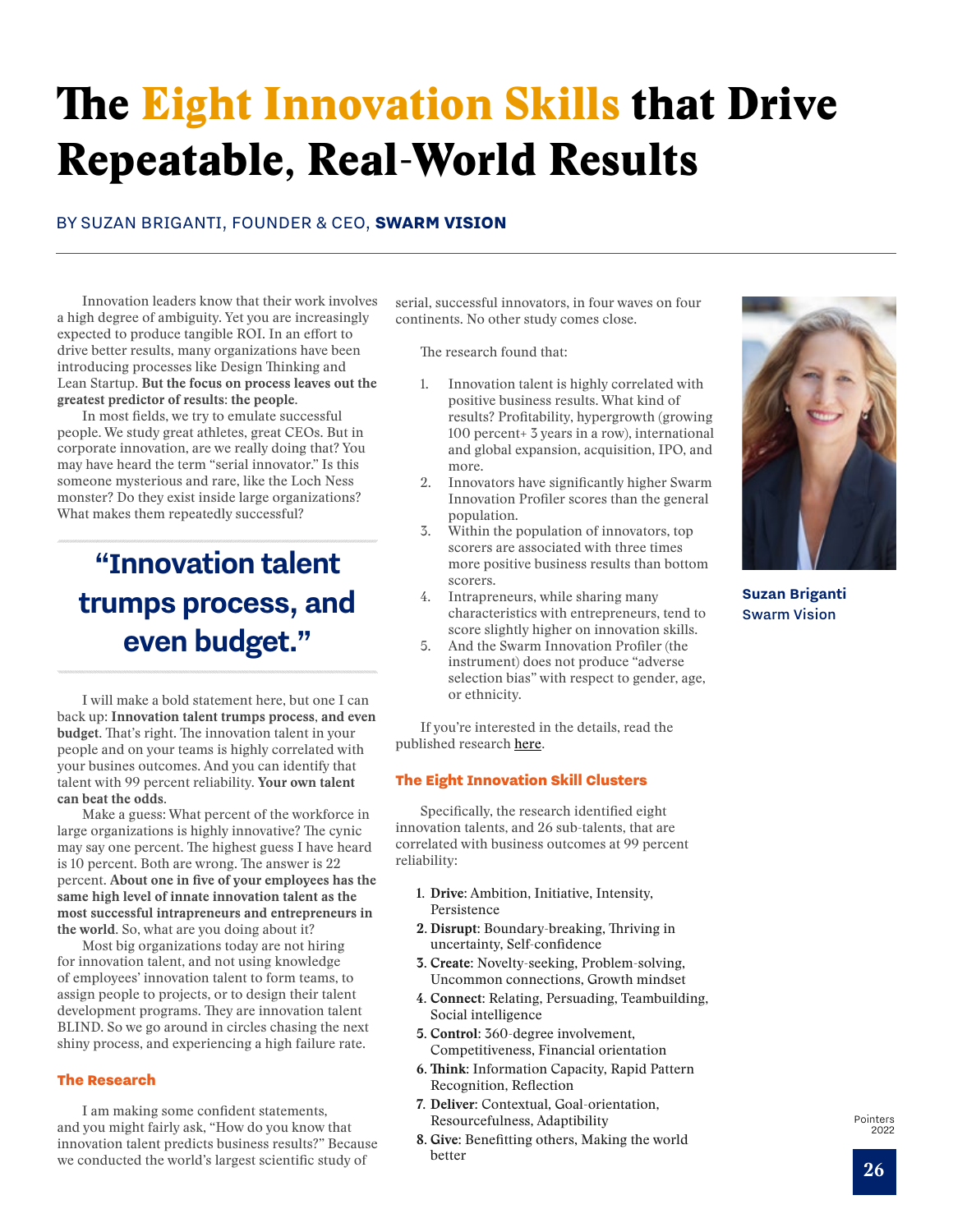What does all this mean practically? It means **you can transform your business results by paying serious attention to and acting on innovation talent data.** One customer of ours started with Swarm in 2019, profiling their entire R&D staff. They used that data to reorganize teams, made key hires, and focused their training on developing the eight Swarm talents. Results? Their topline revenue from innovative new products has grown measurably, so much so that they expanded internationally, acquiring companies in Europe and Asia. And they are an old guard industrial company in the American South (founded in 1925), not some flashy tech startup. If they can do it, so can you.

#### The Tools

As practitioners, we asked, "How can we make this research useful to our peers in corporate innovation?" We wanted to build something easy to use, scalable and affordable. So, we built the Swarm Innovation System which comprises four parts, which you can read about [here](https://www.swarmvision.com/).

**Using the Swarm system, the human stories I get to hear some days move me to tears**. I got to meet Gerry, a scientist who had spent 10 years getting her PhD and 10 more in her field. She was near burnout. She had made three innovation proposals in a year and all three were rejected out of hand. She was dragging herself to work. She took the Profiler and enrolled in Swarm Innovation Training. Three months later, she submitted three new, even more transformational proposals. All of them were greenlighted. Why? She credited the Swarm training. Before Swarm, she had never learned the innovation skills that drive business results. It's just not taught in universities. Don't you think every employee deserves a chance at this knowledge?

This company would have lost a great employee and her business contributions would have gone to competitors. Avoiding business loss is important. Changing lives is rewarding. **Succeeding at transformational innovation is not only thrilling. It drives massive ROI.**

#### The Significance

The significance of Swarm Vision's research and system includes that:

- 1. About one in five employees in large organizations possess a high degree of these innovation skills. And about 75 percent possess at least one skill to a high degree.
- 2. We can form higher-performing teams leveraging these strengths.
- 3. We can design our culture to reward these behaviors that really matter.
- 4. We can systematically retain High Potential innovators just like we do our High Potential leaders.
- 5. We can develop the innovation talent in our workforce by 20 percent in about three months.
- 6. We can hire for innovation talent.
- 7. More employees can contribute to innovation than previously assumed. Even if an employee is not very creative, they may bring Give, Drive, Deliver, or Think.
- 8. We can share a common language about innovation behaviors, reducing the vagueness that makes innovation seem so foreign to business.
- 9. Leaders and managers can learn to recognize and support these behaviors, putting innovation culture into action day-to-day.

In short, **leveraging the innovation talent in or workforce, you can outflank your competitors and successfully compete with startups.** To learn more, please contact us at [inquiry@swarmvision.com.](mailto:inquiry%40swarmvision.com?subject=)

Learn more about Swarm Vision at [www.](https://www.swarmvision.com/)swarmvision.com.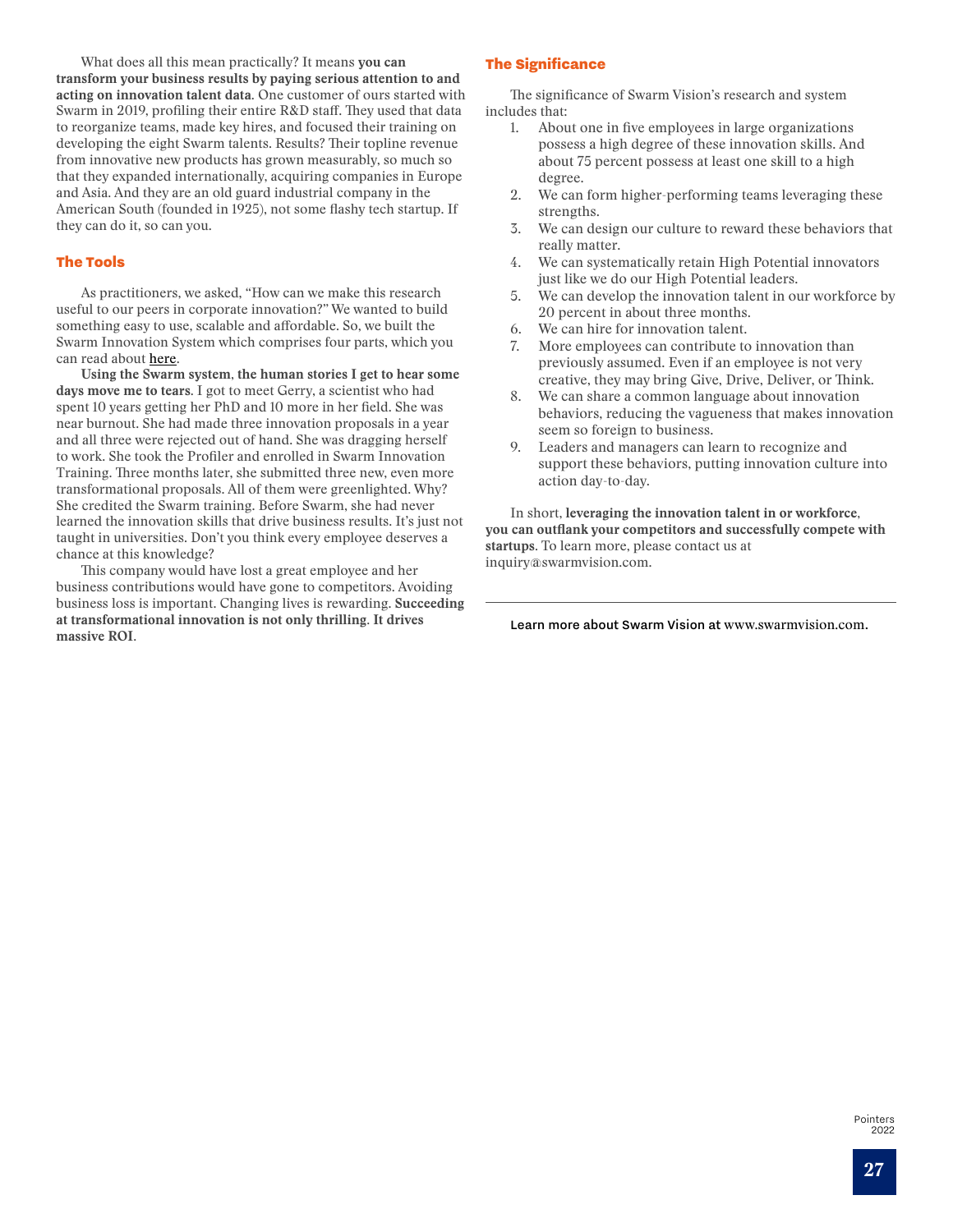# <span id="page-27-0"></span>Six Top VCs Helping Startups Get Clients

### BY MICHAEL GOLDSTEIN, FOUNDER & CEO, **SWITCHPITCH**

Venture capitalists (VCs) are clamoring to provide startups with value in addition to their capital. Many VCs promote these ancillary services as part of their value proposition. Services include strategy, attracting talent, board member introductions, and customer acquisition.

The combination of these services is often referred to as a VC's "Platform." It is becoming a major focus in venture capital, due to Andreesen Horowitz popularizing services for portfolio companies. Now, all other VCs want in differentiators to set their fund apart. In particular, VCs are focused on helping portfolio companies acquire new clients.

#### Factors Entrepreneurs Consider When Choosing a VC

Below are just a few of the things that entrepreneurs consider before choosing the right VC to work with.

**"Picking startups that you truly believe in is key to creating a strong portfolio that will endear you to a lot of entrepreneurs."**

**Partners** – One of the first things entrepreneurs consider is the kind of partners they have had in the past. If you have only helped one or two startups, you may not be a high-ranking business partner. Entrepreneurs often want to work with VCs that have supported a considerable number of startups. The higher the number, the more confidence you will inspire.

**Investment** – The amount of money a venture capitalist has raised to support other startups is another important consideration. Most entrepreneurs are likely to go for a VC that has shown the ability to raise a huge amount of money to support a business idea they believe in.

**Belief** – When someone comes up with a good business idea, they are likely to get offers from many VCs. But such entrepreneurs are not just

looking for capital. They are looking for someone that truly believes in what they want to do. Picking startups that you truly believe in is key to creating a strong portfolio that will endear you to a lot of entrepreneurs.

**Client acquisition** – It is not enough to provide capital. There are many things that go into ensuring that a startup is successful. One of those ingredients is the acquisition of new clients. As a VC firm, it is always a good idea to help your portfolio acquire new clients. This is one of the surest ways to keep the business running and profitable.

#### Top VCs Helping Startups Get Clients

Here are some of the VC firms that help startups get new clients.

#### **1. Aleph**

Aleph is an \$850 million venture capital firm that has its headquarters in Tel Aviv. The firm prefers to work with startups in the information technology, SaaS, big data, and artificial intelligence sectors. It partners with startups right from the seed stage, early-stage up to later stages of growth.

Aleph was established back in 2013 and has therefore acquired enough market experience to know exactly what it takes to make a business successful. That is why it provides its partners with helpful advice, facilitates client acquisition, and gives financial support.

The company came up with an elaborate customer acquisition tool called Aleph connect. This tool utilizes the Ampliphy platform to connect portfolio startups to potential customers.

As a portfolio company, all you have to do is browse through the Aleph connect tool and choose potential customers you would like to connect to. Aleph's team will then review your request and act accordingly to ensure smooth interactions and possible customer acquisition.

#### **2. NEA**

NEA focuses on investment stages, ranging from seed stage through growth stage, across an array of industry sectors. With approximately \$25 billion in committed capital, NEA is one of the world's largest venture capital firms.

One of the reasons why NEA has achieved success is that it helps startups acquire new clients. This is done by way of introducing different partners within its network. It also provides financial and intellectual support.

NEA employs a team of business development



**Michael Goldstein SwitchPitch**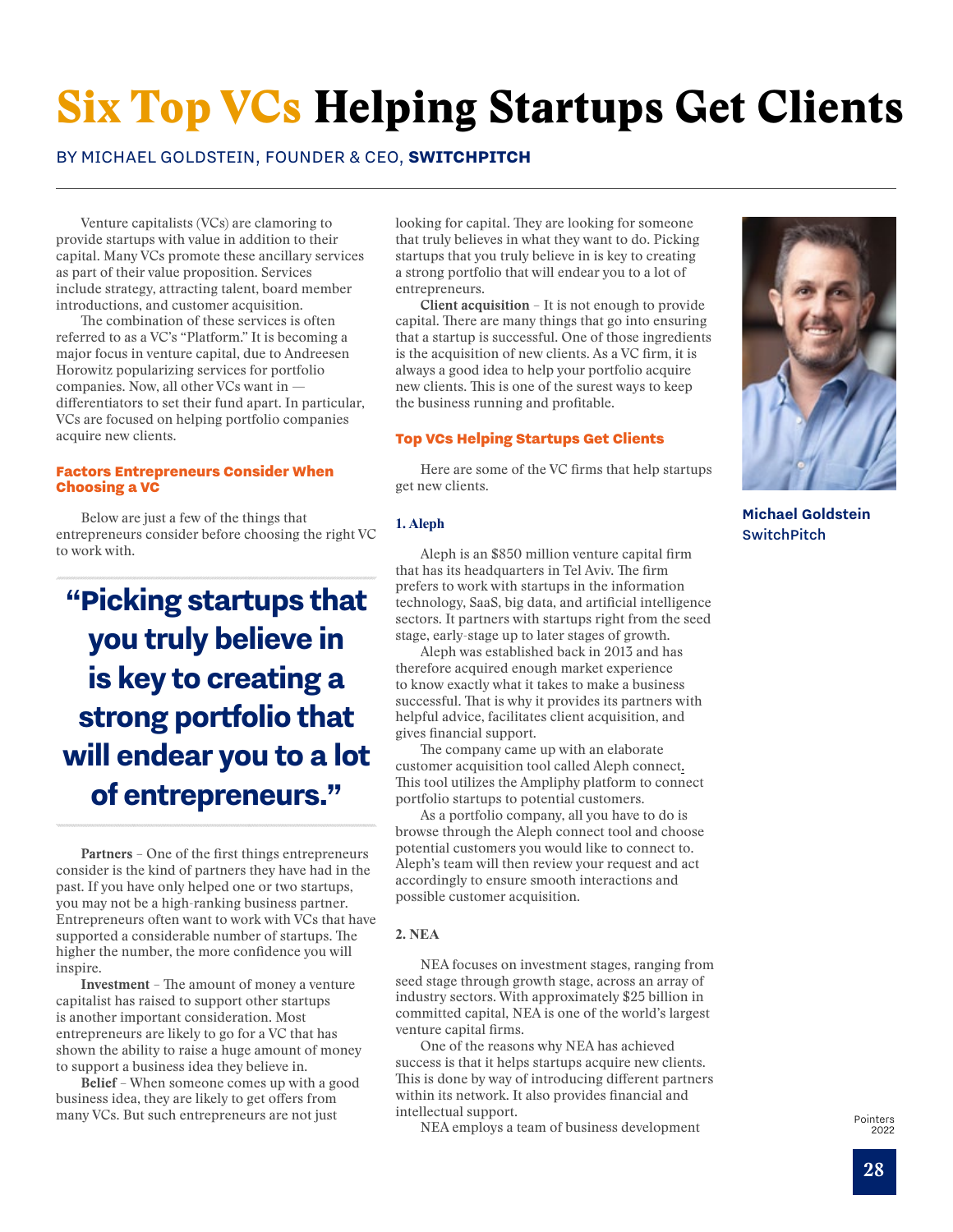professionals to help startups find new talent, acquire customers, and attract new investment. NEA's Vendor Platform enables NEA portfolio companies to access to service information, exclusive discounts, and other benefits from recommended third-party vendors that provide valuable service(s) to support company growth.

Matthew Prince, Co-founder and CEO of portfolio company CloudFlare, says: "NEA stands out from other venture firms in two ways. The first is the breadth of experience brought by the entire team, and their willingness to collaborate."

#### **3. General Catalyst**

This particular venture capital firm was founded in 2000. The firm focuses on early-stage and growth investments. It is one of the most unique venture firms because it does not just go around writing checks for any startup.

Instead, it carefully selects startups that hold similar beliefs to its own. The company has a strong belief in building mutual partnerships. That is why it endeavors to work with entrepreneurs who share a similar passion, dream, and goal.

The company's capital investments span different industries, including consumer, enterprise, and mobile sectors. Some of the companies that have benefitted from General Catalyst include:

- Airbnb
- Cadre
- Classpass
- Gusto
- Datto
- Livongo
- Hubspot

It is worth noting that General Catalyst once invested \$10 million in Stripe's ecosystem. This was aimed at helping about 20 startups acquire new customers and achieve more success in general.

#### **4. GGV Capital**

GGV Capital is a global venture capital company that was founded way back in 2000. It partners with various startups from seed stage to growth. Some of its investment ventures span consumer, retail, enterprise, and technology sectors. It manages approximately \$9 billion in capital across 17 funds.

Not only does this company offer financial support, but it also endeavors to provide intellectual tools for companies to prosper. Training and consultations are among the things the firm offers to its partners. It also creates a conducive environment for its portfolio companies to build networks that can lead to growth.

Some of the companies that have partnered with GGV Capital include Thunes, WorkBoard, Grab, Nozomi, and Boss. [BigCommerce](https://www.businesswire.com/news/home/20160510005414/en/BigCommerce-Secures-30-Million-in-Financing-Led-by-GGV-Capital) is a particular example of a company that received funding from GGV Capital to help support new customer acquisition.

#### **5. 8VC**

8VC was founded in 2012 and had its headquarters in Austin, Texas. The firm is known to invest in seed-stage, early-stage, and later-stage companies. It has an affinity for working with entrepreneurs who have a futuristic approach to technology.

The firm manages approximately \$2.7 billion in investments. Some of this firm's portfolio companies include Wish, Illumio, Blend Labs, Oscar, Addepar, RelateIQ, and Oculus. The company believes in helping entrepreneurs achieve their ultimate goals, which is why it supports customer acquisition programs.

#### **6. Redpoint Ventures**

Redpoint Ventures was founded back in 199 and had its headquarters in California. It boasts of having about \$3.8 billion in assets. This firm invests in seed-stage, early-stage, and later phases of its portfolio companies. The firm strongly believes that supporting its portfolio to acquire new customers is key to ensuring overall success.

#### The Takeaway

Venture capital firms that make it to the top of any list are those that do more than just provide funding. These companies walk with their entrepreneurs every step of the way.

They offer educational workshops, hire talented staff, provide management support, and even help startups build networks and acquire clients. The end result is not only the success of the startup but the venture capital firm itself. As a venture capital firm, you need to adapt to the changing dynamics of the world. Embrace technology and take advantage of resources such as those that are made available by SwitchPitch.

Learn more about SwitchPitch at [www.](https://switchpitch.com/)switchpitch.com.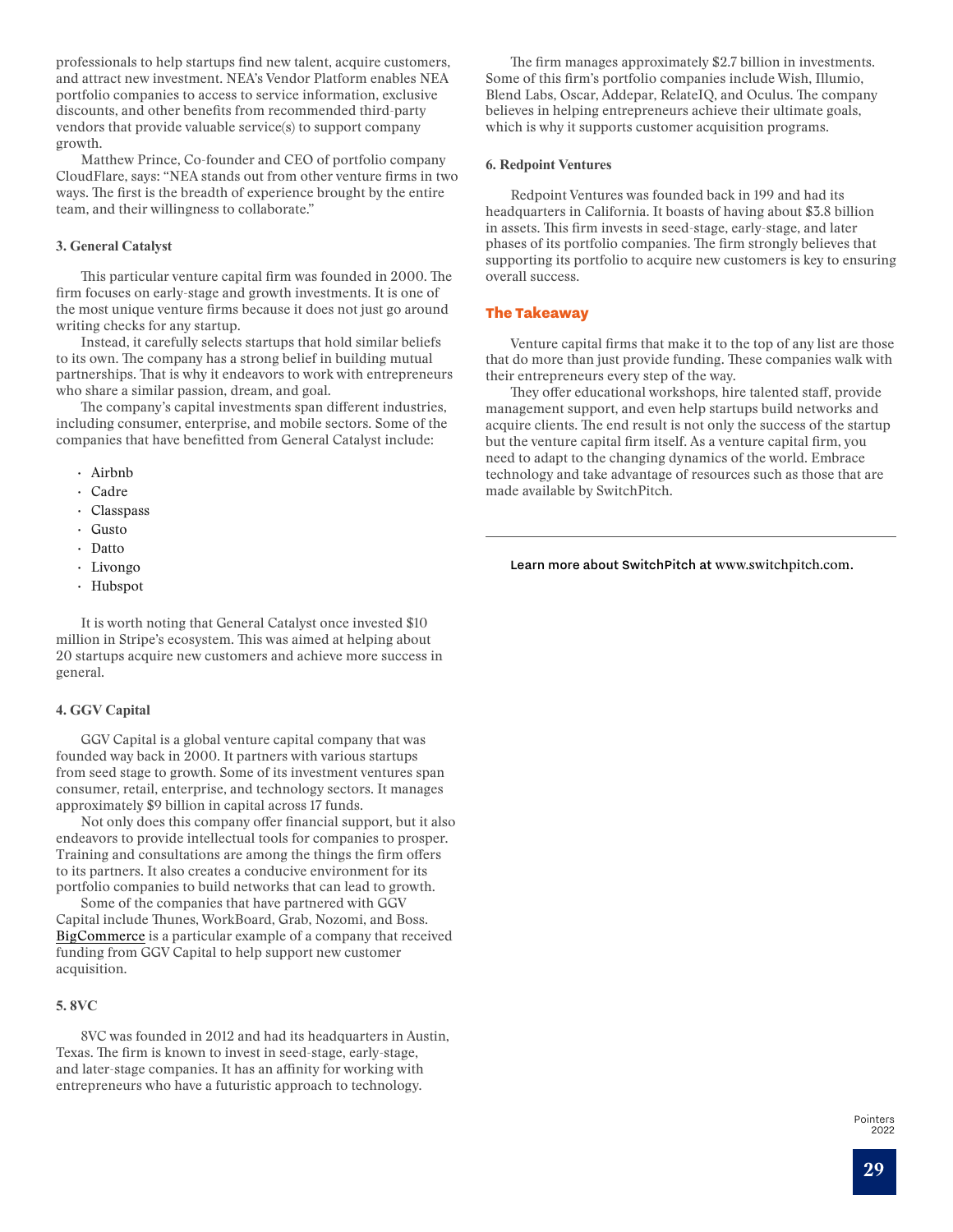# <span id="page-29-0"></span>10 Ways to Improve Customer Loyalty

### BY MIKE NELSON, VP OF GROWTH, **VTEX**

Let's talk about the critical role of customer service and user experience in the race to win loyalty.

Everyone in retail knows it's cheaper to keep a customer than get a new one (just not necessarily how). But we can take that a step further, from repeat customers to loyal customers. A repeat customer buys from you more than once. A loyal customer buys from you repeatedly and is also willing to pay more for a product when doing so. Plus, a loyal customer becomes a brand advocate on your behalf — which is priceless marketing for you. What does it take to turn a one-time buyer to a repeat customer to a loyal brand advocate? Quite a bit. Yet it boils down to two broad categories: customer service and user experience. Below, we'll take a look at ways to dramatically improve loyalty and experience.

> **+5%increase in customer retention correlates with at least a +25% increase in profit**

#### Six Ways to Use Customer Service to Earn Customer Loyalty

#### 1. Recognize their loyalty

They will expect benefits as loyal customers. Exclusives, incentives, and discounts all work well in the offline retail world, and they are easily adapted to the online retail world too. If customers don't feel special to you, your brand won't be special to them.

#### 2. Build a relationship

When customers shop online, you lack the opportunity for that face-to-face interaction with a real person that can start a brand relationship. In online retail, you must find ways to connect with customers without in-person contact.

Messaging apps can be beneficial when a customer wants to interact with an employee while shopping. VTEX's Suiteshare solution, for instance, allows for customers to get in touch with sales associates via WhatsApp through conversational commerce technology.

You can also nurture that relationship through segmented email marketing that speaks directly to a customer's interests or needs.

**"What does it take to turn a one-time buyer to a repeat customer to a loyal brand advocate? Quite a bit."** 

#### 3. Excel at customer service

Research shows customers are willing to pay more for an item when they trust that the customer service will meet or exceed their expectations. As with relationship building, customer service is harder to excel at when you can't have that special in-person touch. However, you can make sure any customer service interactions via chat, email, or phone are done well.

You can also offer speedy delivery of purchases and a flexible return policy, two service elements of online shopping that matter to consumers.

#### **4. Implement a subscription model**

Whether service-, product- or content-based, subscription models are growing in popularity. Consumers like the consistency of this model, including smaller payments spread out over time. This model also creates stickiness with the customer, creating a "tie that binds." You might wonder how to adapt your business to a subscription model if it's not obvious, but plenty of brands are out there creatively doing so.

#### 5. Offer live shopping

Live shopping can make a huge impact in your ability to build online relationships with customers. When real salespeople or influencers showcase products in a livestream, customers can much more easily relate to those people and, by extension, your brand.

#### 6. Pay attention to trends so you stay ahead of customer expectations

Consider Buy Now Pay Later (BNPL) as an example: This trend is quickly becoming the norm because it allows a customer to make smaller payments over time… and that's customer service!



**Mike Nelson VTEX**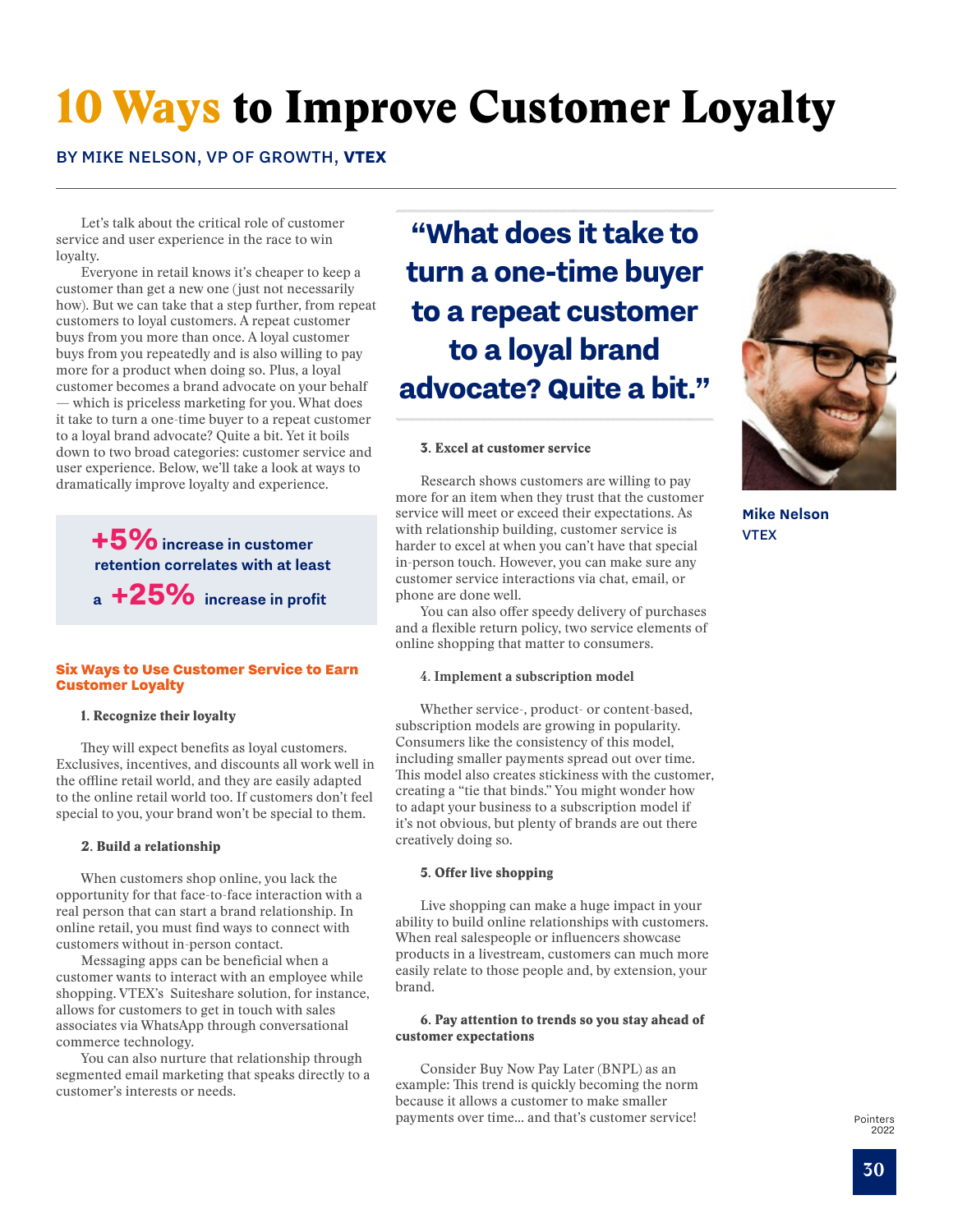#### Four Ways the User Experience Can Earn Customer Loyalty

#### 1. Implement a marketplace model to partner with third-party vendors

With a marketplace model, you improve the user experience by offering a much wider range of products at your retail site. You also overcome inventory and supply chain issues that can lead to a bad experience for the customer.

#### 2. Make sure your website is optimized

That means fast load times (especially on mobile devices) and up-to-date information, targeted and high-quality content, excellent detailed photographs, an intuitive interface that's easy to navigate, clear calls-to-action, a streamlined checkout process, and obvious ways to ask questions or seek help. The better the user experience at your site, the more likely it is that they'll return.

#### 3. Offer an intelligent search experience

When users can't find what they're looking for at a site, they'll quickly abandon that site and go to another. You want them to stay at yours by delivering a search experience that helps them find what they are looking for, even when it's not clear. This type of search capability is even more important if you're implementing a marketplace model with the inventory of your third-party vendors too.

#### 4. Offer live shopping

Live shopping can make a huge impact in your ability to build online relationships with customers. When real salespeople or influencers showcase products in a livestream, customers can much more easily relate to those people and, by extension, your brand.

### Loyalty Matters

Loyal customers have always paid off. Now loyalty matters even more than before, because acquisition has gotten so expensive. So many retailers have been forced online due to the pandemic that the cost of auction-based ad buying has shot up. If your company's loyalty efforts could use a boost to keep customers coming back, put these ten tips to work and make your customer service and user experience irresistible.

Learn more about VTEX at [www.v](http://www.vtex.com)tex.com.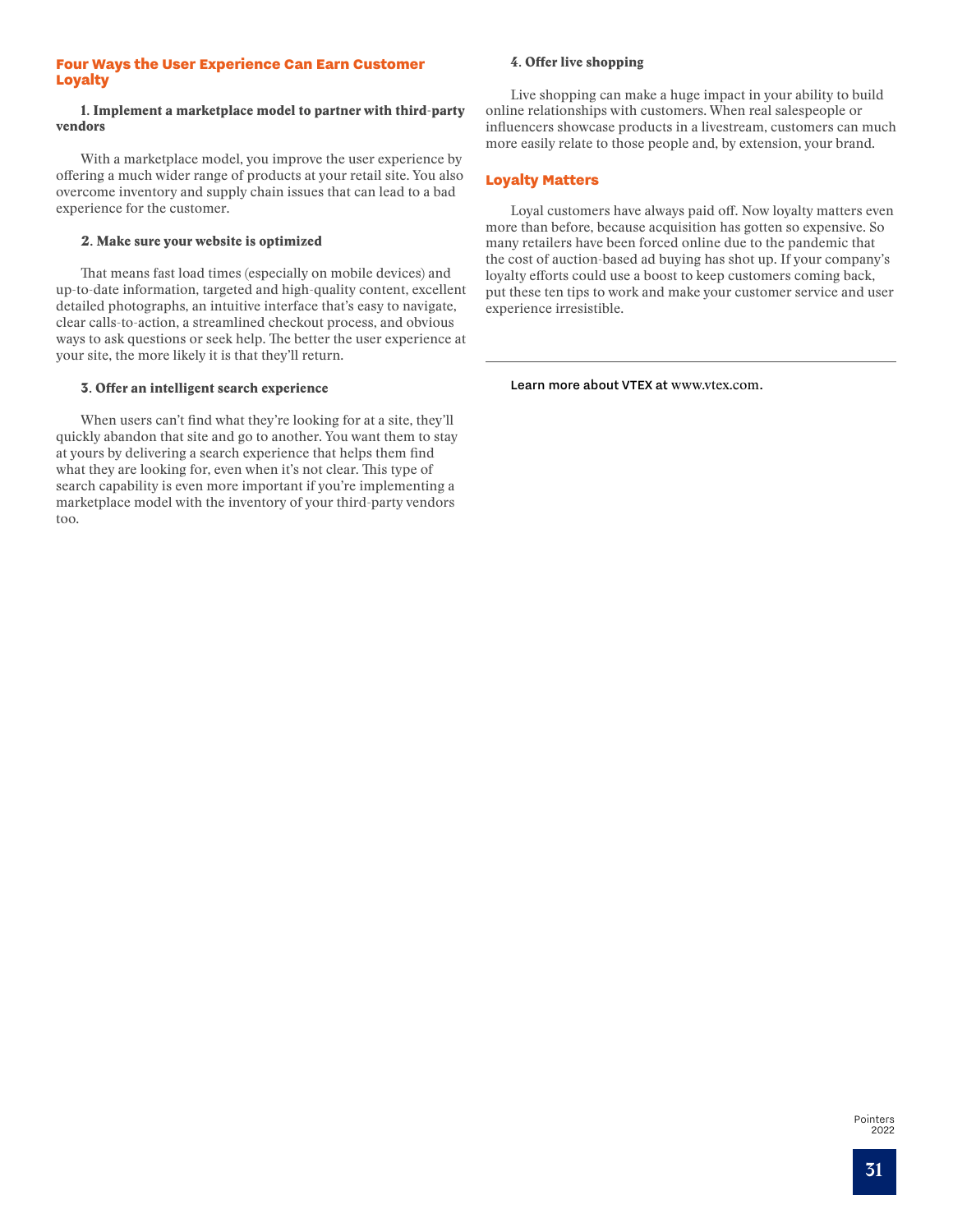# <span id="page-31-0"></span>Ideas are Worth \$0 (Unless You Can Validate and Execute on Them)

#### BY DAVE HENGARTNER, CO-FOUNDER AND CEO, **RREADY**

Ideas are worthless. Yes, they are when not validated. Let's start thinking about our daily morning routine. I get up in the morning, and while brewing coffee, the first idea pops up in my mind. I get distracted by a catchy headline in the newspaper. Ten minutes later, while riding my bike to work, the next idea. Within a few minutes, I forget about it again and in no time, my next "genius" idea for my company crosses my mind.

What do all these ideas have in common? They are worthless not because they have no potential, but because they have not been executed. No one will ever know if they are valuable, or if an iteration of these ideas could turn them into something interesting. There is no proof to show if they are feasible or viable. So, the last thing you should do with your idea is to drop it into software where it follows a workflow from A to Z, being passed on from one manager to another. Some people might comment on it, or even leave an upvote. But let's face the truth: I am not a single step closer to better insight on whether the idea is powerful or not, with that indication of support from a co-worker. An expert is judging the raw idea? Well, in most cases you will have a subjective assessment.

**"To me, ideas are worth nothing… unless executed; they are just a multiplier. Execution is worth millions."** 

//Steve Jobs

#### 1. Be the CEO of Your Idea

Consequently, it is all about execution. That means we cannot drop the idea into software and win badges for the "guy with the most ideas." Intrapreneurship should not be a beauty contest. Rather, submit an idea and follow-up on it thoroughly. Testing business ideas helps to prove the real market need and target audience's willingness to use and pay money for it. Ultimately, you should take ownership and become what we at rready call "the CEO of your idea."

As we all know, the life of a CEO ain't easy. There will be quite a few challenges along the way, but the employees will be rewarded by two achievements: First, they will de-risk their idea. They gather information where the riskiest hypothesis lies, and what next steps should look like. They might also say "no" to their own idea, or transform it based on the data they collected. Second, they will learn. A lot! It

is an exciting journey to validate a raw idea, de-risk the assumptions, and create a compelling story of a problem-solution fit to find a sponsor.

#### 2. Implement Validation-focused Funnels

It is pointless to invest in an idea management workflow. You will clearly go on a wild chase over nothing. What brings real value is a tool which helps the employees to execute on ideas, at scale! Scalability is important, because only if the idea funnel is filled, we can be confident to be able to implement one or the other project later on. As a result, a validation-focused funnel that is oriented towards idea execution is needed. In such a funnel, the idea givers are accountable for their actions.

So, what about pushing it onto someone else's table, and he/she executes on it? Let's face the truth. Innovation experts know well that early-stage innovation is less about the idea and much more about the person. If the person has no passion for the idea, or is not experiencing the pain point herself, the effort put into the execution will be minor. Hence, nothing will happen. Additionally, employees are not empowered, and intrinsic motivation for innovation is missing. This is not the way to go if you wish to foster a long-lasting, bottom-up innovation culture.

The KICKBOX platform gives employees the option to not only submit ideas and see how they move through the workflow, but to validate them and push them forward. The gamified physical toolboxes make the journey fun and tangible, while the software component creates not only visibility (and admittedly a workflow) but is also actionoriented. This kind of employee empowerment gives the intrapreneur, a/k/a Kickboxer, the possibility to buy services on a marketplace to drive the idea forward, get actionable knowledge from the e-learning section, or reach out to experts.

As a result, idea management is a hygiene factor. We obviously need to know where the ideas are coming from, and where they are heading to. But the differentiator lies in execution while upskilling the employees.

Ideas are worthless, data-driven validation is key, and execution makes the difference.

Learn more about rready at [www.](https://www.rready.com)rready.com.



**Dave Hengartner** rready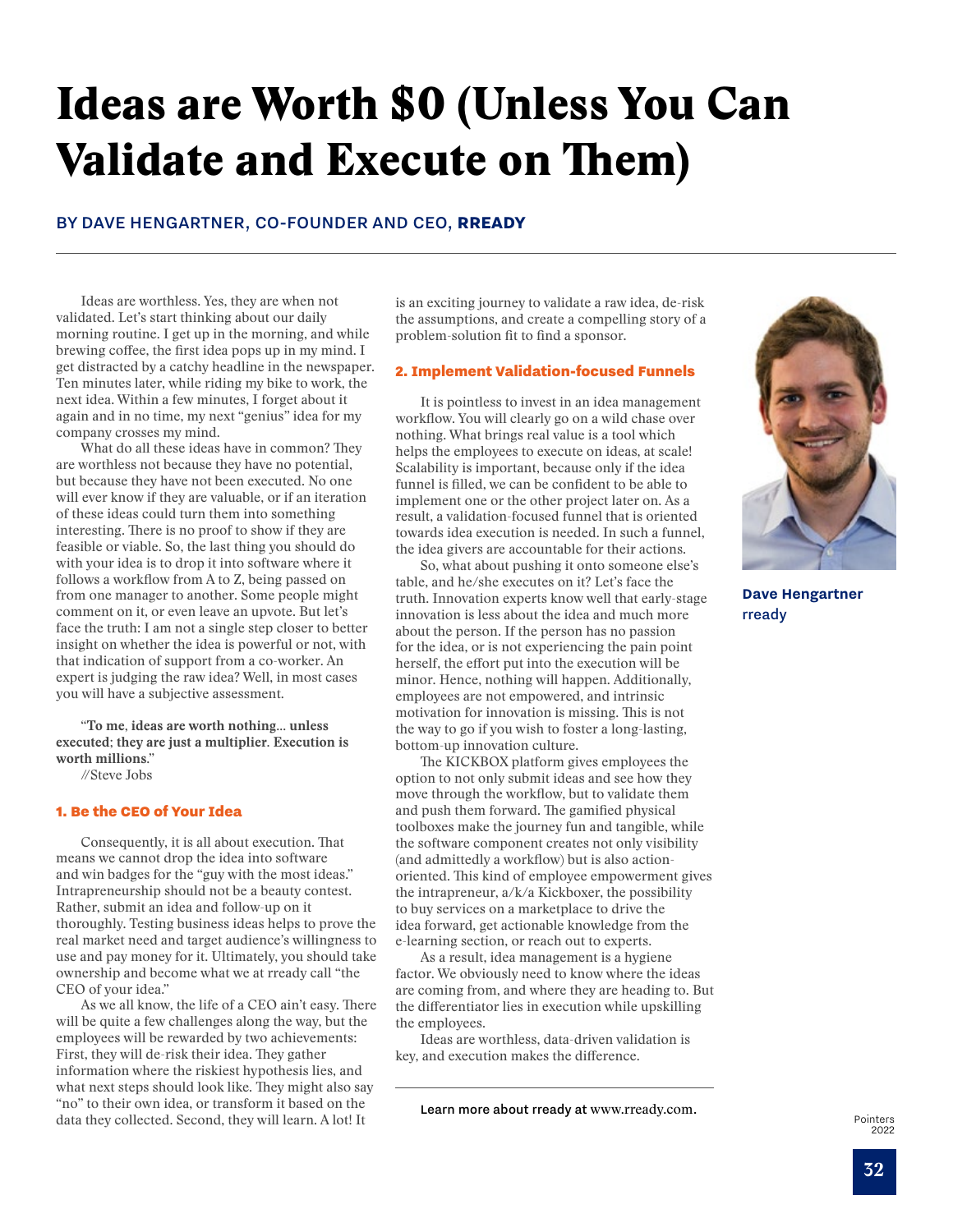# Corporate IT Teams Aren't Business Builders, But Here are Three Keys to Getting Them Working With You

FEATURING SEAN SHEPPARD, MANAGING PARTNER, **U+**

We want to help corporations innovate successfully — that's our raison d'être, and we do this very well. Our experience working with our clients' in-house software developers has given us deeper insights into their capabilities to build new ventures and enabled us to optimize our collaborations with these teams. Along the way, we've learned that listening to software engineers is as important as listening to customers. Corporate environments tend to limit or restrict product development input from IT teams, so you may need to look outside your organization for resources that can take your innovation from idea to revenue generator.

Corporate IT teams cannot build or create new businesses by design.

That's not as harsh as it sounds. Many, if not most, software engineers have the skills and know-how that enable them to innovate for large organizations. Many even have the start-up mindset that is vital to successful venture-building. However, when we look at the whole rather than its parts, one limitation becomes crystal clear: a corporate tech team is designed to support its organization's business, not to build new ventures.

Your company's internal IT team may be great at supporting internal customers — that is, colleagues and partners — but they're most likely twice removed from your end customers. Their scope of work consists of improving and optimizing platforms, products, systems, and tools for use within your company, like customer relationship management (CRM) or enterprise resource planning (ERP) systems.

**"Your internal IT teams are iterating on an existing working business model rather than supporting an invention."**

//Sean Sheppard, U+ Managing Partner, Americas

So, unlike product owners or business builders, your IT workers deliver to business units, not customers. "If you're an IT team," says Sean, "you're often being asked to, say, customize the CRM, optimize user interfaces, or connect the databases of disparate systems. You're not ideating, experimenting, iterating, validating, and testing with end customers who are actually going to pay your

business to use your product or service."

As their name indicates, business-oriented IT teams focus on solving business problems. Sometimes, the solutions to these problems actually require less technology, but when we're talking about internal support teams, the solution requires more time.

In our experience at U+, these teams typically scope the work and put the solution into their agile development process. Then we come in to collaborate with our clients' internal IT workers.

**"As we're usually facing a business problem, we have to find a solution that creates the simplest path to test our hypothesis about generating more value within a business context."**

//Jan Beránek, U+ Founder and CEO

**"The fundamental flaw is not with the IT teams — they're great at what they're hired to do."**

This is where timescales come into play. These differ considerably between startups and corporations — both look at how much more they can push a potential business to product-market fit within a sprint, but a startup's sprint is one to three weeks, whereas a large organization is typically looking at a three-month sprint.

"Before we start working with our clients," says Sean, "their release schedules are often something like three or four times as infrequent as ours. Sometimes it can be difficult for us to get them to compress these schedules in a way that allows us to progress."

We alluded to this at the top of the article, and we'll say it directly here: the fundamental flaw is not with the IT teams — they're great at what they're hired to do. But if you're a corporate leader who's



**Sean Sheppard**  $U+$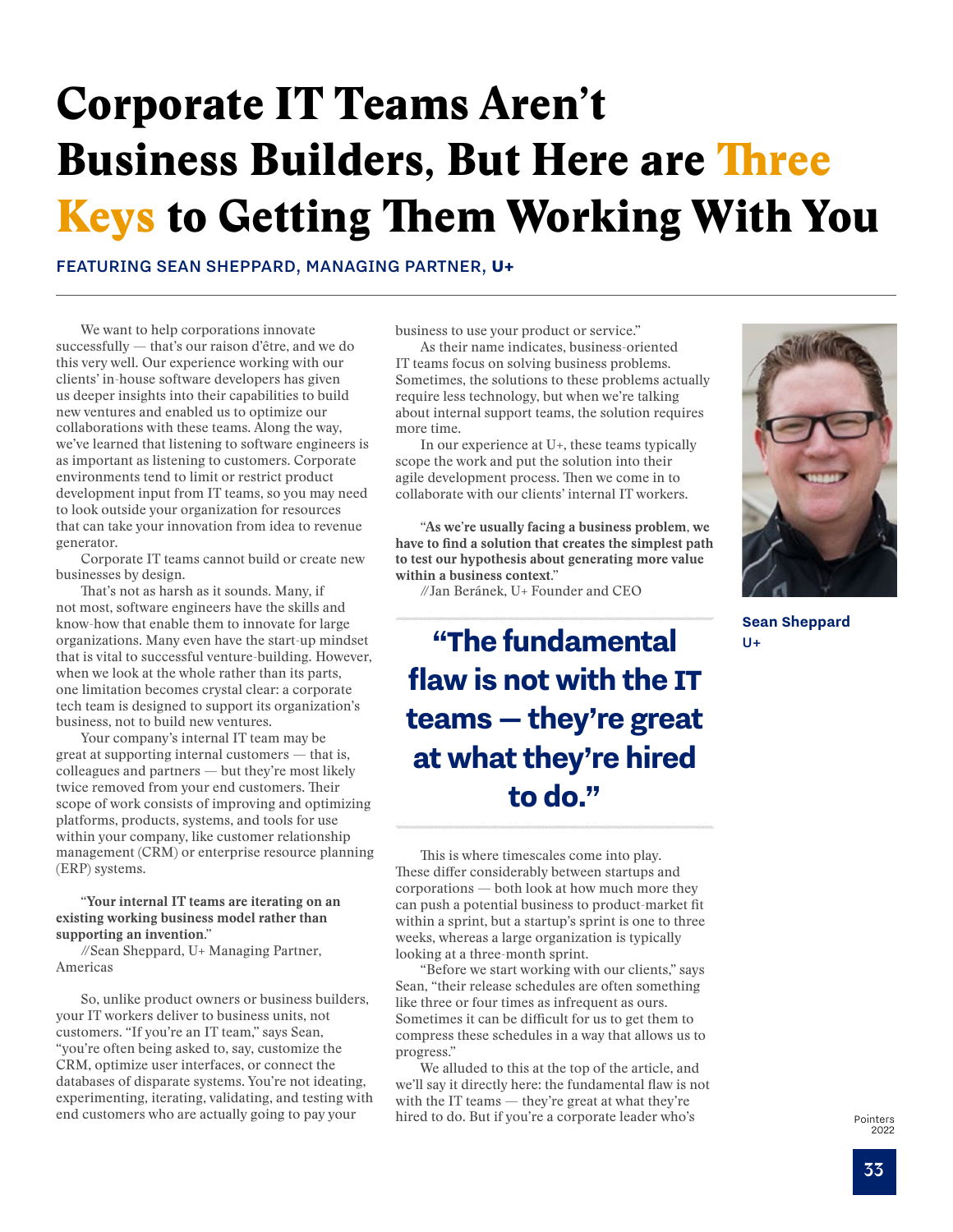trying to build a new venture within your organization and get the corresponding new business model to take off, you need a team that has the freedom to experiment. Your internal IT team most likely doesn't have that freedom, so you should operate outside of it until you need them to support what you've already validated. "When our clients operate this way," says Sean, "we can move a lot faster, and we get to the truth a lot quicker."

Here are three keys to getting them working with you:

#### 1. Why You Need to Innovate, and How to Do It

Regardless of your company's size and successfulness, it must innovate to stay competitive in today's market. Not only are you up against your industry's other Goliaths, but you've also got to contend with its Davids — the small, ambitious, tech-driven startups disrupting your space. This means you need to build your own startup in the form of a business venture or innovation initiative within your company.

**"Innovation is the most important way to grow and protect your market share."**

//Jan Beránek

The revenue creation and cost savings that innovation can bring to your company is colossal, regardless of industry. For example:

Energy—AI applications will increase energy efficiency and improve power demand forecasting and flexibility, saving investors \$1.3 trillion over the next 30 years.<sup>1</sup> (Learn more in the U+ report [How AI Can Save the Energy Industry Billions in 2022 and](https://innovate.u.plus/ai-save-energy-industry-billions-in-2022)  [Beyond](https://innovate.u.plus/ai-save-energy-industry-billions-in-2022))

Finance—Experts predict the fintech market will reach \$324 billion by 2026.<sup>2</sup> (Learn more in the U+ report **<u>State of Fintech</u>** [2022](https://innovate.u.plus/state-of-fintech-2022-report))

Automotive—Analysts estimate the global automotive V2X market will reach \$2.25 billion in 2025.3 (Learn more in the U+ report [Top Automotive Innovators To Watch List\)](https://innovate.u.plus/automotive-top-innovators) In his excellent [Failory blog](https://www.failory.com/blog) post about startup failures, Kyril Kotashev writes, "a startup is, in essence, a business experiment with potential."4 To profit from that potential, startups need to test assumptions that are ideally based on market data, and they must account for the riskiness of their assumptions — the more innovative the business, the greater the risk of failure.

Failing early is cheap, failing late is expensive. Therefore, you want your venture-building team to build intelligently so they fail early and iterate quickly. This approach will not only help improve product-market fit, but it will also keep costs down. However, you'll have to increase demand on internal resources that are probably stretched thin. As your innovation initiative is most likely outside your IT team's scope of work, you should look outside your company for the startup-based expertise required to build your new digital business.

A key criterion when vetting any external innovation resource is, of course, its engineering team. Product-minded engineers will do more to help ensure your venture's success than software engineers.

#### 2. Corporate Engineers Are Not Allowed to be Product **Engineers**

We're not generalizing here; many corporate engineers, especially those with a startup background, have the knowledge and skills to be product minded. However, large organizations operate in a way that hinders their IT teams from planning, developing, executing, measuring, and iterating innovations efficiently and effectively. Corporate software engineers traditionally complete assigned work and aren't expected to come up with solutions to customer problems.

**"In a large organization's highly structured environment, engineers are typically two or three layers removed from product decisions that get cascaded down to them."**

//Jamie Morgon, U+ Head of Scrum

With some exceptions, a corporate setting is not conducive to successful innovation. "Usually, along the way," says Jamie, "each individual manager that touches a product is going to put their own little spin on it, and their own agenda, and what their team can bring to the table. So quite often you start off with a recipe and then people touch it and fiddle with it, and what you get at the end of it is very often not quite what you need. The actual problem has been very often changed and diluted and reinterpreted. It can be a strength, like if you have a lot of people looking at it and touching it. Sometimes it can go very well, but the challenges of designing by committee are well established."

A corporation that wants to create and support effective and efficient product-oriented IT teams will most likely need to undergo a major organizational overhaul. This could easily impact the company's core business to the point where the costs of shifting to a product engineering mindset far outweigh the benefits.

A 2020 PMI survey revealed that 56 percent of projects use the [Waterfall development methodology](https://www.forbes.com/advisor/business/agile-vs-waterfall-methodology/) compared to 22 percent that use the Agile approach. It's not too much of a stretch to see the correlation between this statistic and the corporate innovation failure rate.

**"Large corporations traditionally create software in a very waterfall fashion. This means they plan a product for two years, build for two more years, then test it. By the time their product meets all specs, it's usually beyond obsolete."**

//Jakub Kovář, U+ CTO

#### 3. How to Help your Corporate IT Team Innovate

Solving the corporate innovation problem internally requires considerable change that is most likely unsustainable in the context of a large organization. Nevertheless, Sean Sheppard believes that larger organizations have a distinct advantage over startups. "While we all see a lot of wonderful disruptive technologies come out of the startup world," says Sean, "Large organizations would generally have the same opportunity to disrupt themselves and their industries if they just had the right stage-relevant teams to execute on these concepts and ideas, because they have the subject matter expertise. They have the brand, they have the customers, they have the resources, and they have the ecosystem, but what they typically lack are the right teams organized in the right way to actually execute against these things."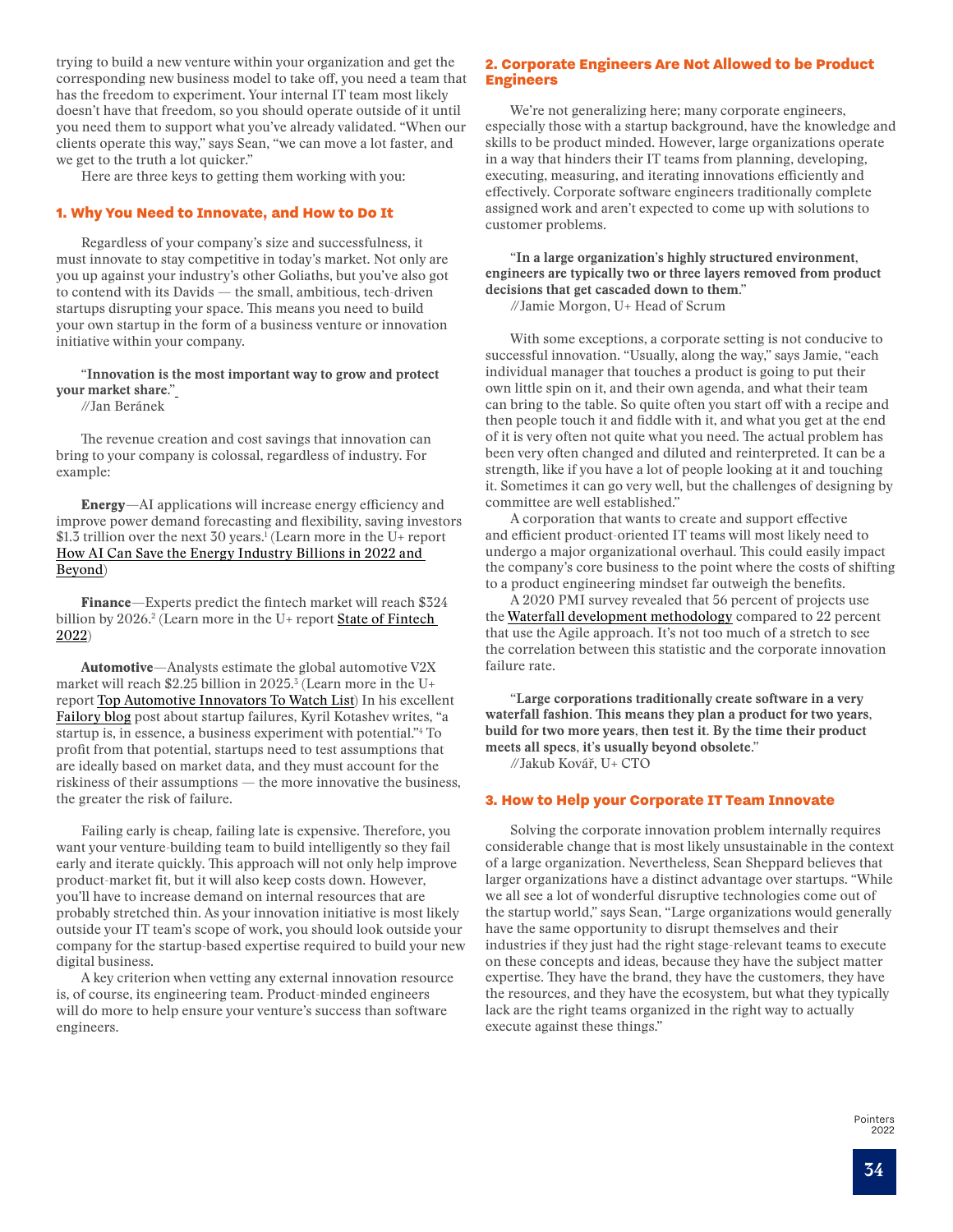So instead of trying to turn your corporate IT team into a startup IT team, you can partner them with external product engineers that can build and iterate on new ventures. Once your product is delivering real value to your customers, your partner should be ready to hand the project off to your internal engineers.

**"We intelligently design the handoff in a way that doesn't impact either side of the business. It doesn't have to be all at once — sometimes it makes sense for it to be all at once, and sometimes it doesn't."**

//Sean Sheppard

Above all else, bear in mind that your customers sit at the head of your innovation table. As important as product engineers' voices may be, your product should solve customer problems. Ideally, you have data that validates these problems, but if you're working with assumptions to get your product off the ground, you'll need to run tests quickly and cheaply. The [Startup Graveyard](https://startupgraveyard.io/) is full of ventures that grew out of their founders' gut feelings.

**"Start listening to your users. Start prototyping. Start testing. Make sure you're focusing on what is bringing value, rather than just developing something for the novelty of it."**

//Jakub Kovář

Finally, your innovation projects will benefit from results-oriented engineers. "The basic thing you need to do in order to do what we at U+ do well is remove people from being given tasks and

try to give them outcomes," says Jamie Morgon, "Inevitably, there will be tasks in any team, but you want to try and put a problem in front of the dev team — it doesn't have to be just developers, it can be, say, designers — and tell them, 'Hey we need to solve this.' Then you give them the support that they need to go and do it. That isn't unique to all startups but it's very common in successful ones."

#### U+ Can Help Your Company Become a Leading Innovator

The U+ Method can successfully lead the development, implementation, and improvement of digital innovations in any industry, from fintech through automotive to health care. U+ takes a sector-agnostic approach to venture-building — specific products and markets matter less than the high-level process of taking a business somewhere new.

To date, we have used this method to bring more than 90 innovative ideas and products to market, creating over \$1 billion in value for Fortune 1000 companies.

Learn more about U+ at [www.u.plus](https://u.plus/).

Footnotes

1 Seb Henbest et al., New Energy Outlook 2021, BloombergNEF

<sup>2</sup> Carlos Dafauce & Lourdes Lopez, A View of Fintech Trends Post COVID, Boyden

<sup>3</sup> The Business Research Company, Automotive V2X Global Market Report 2021: COVID-19 Growth And Change, December 2021

<sup>4</sup> Kyril Kotashev, Startup Failure Rate: How Many Startups Fail and Why?, Failory Blog, January 2022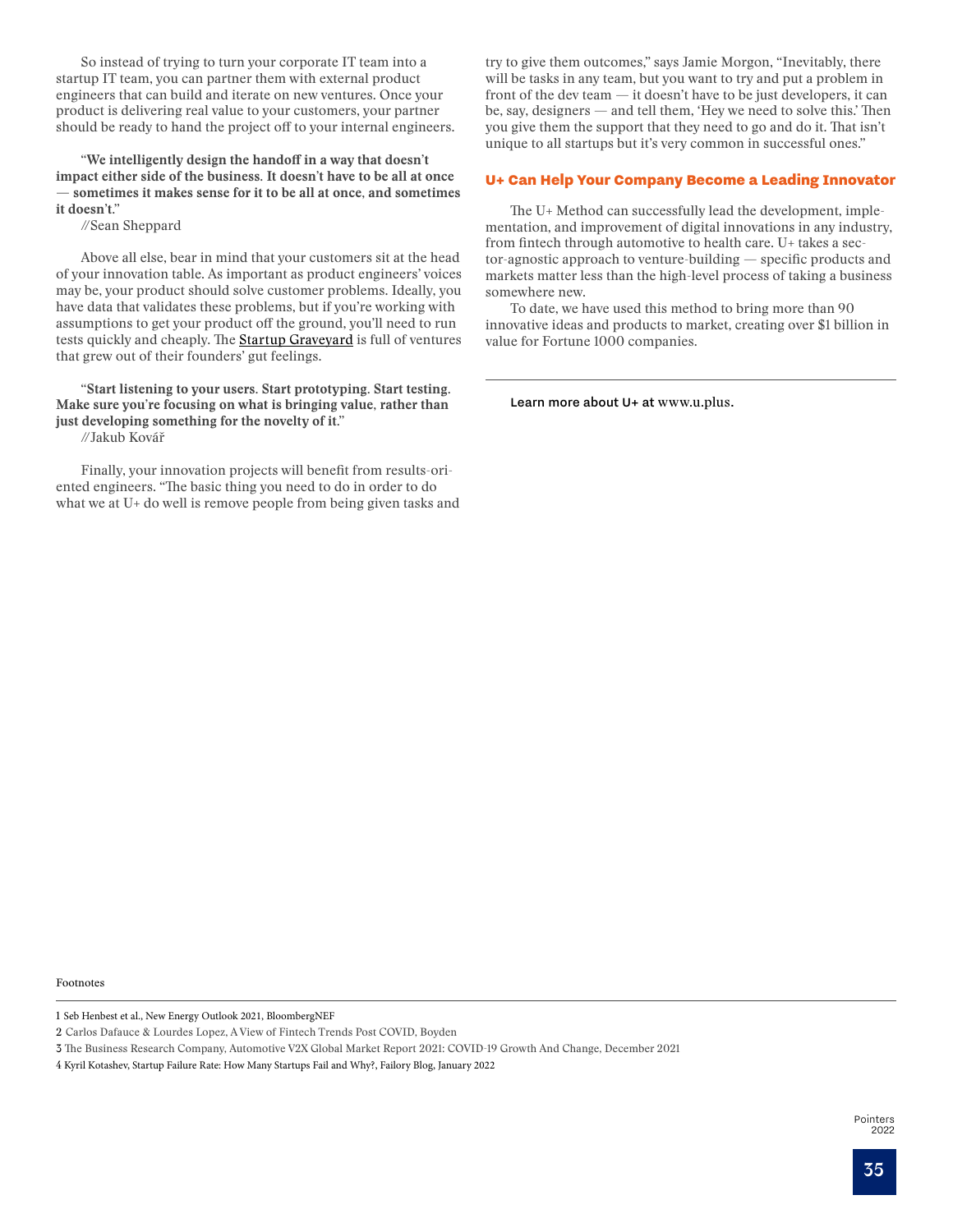# <span id="page-35-0"></span>Eight Pillars of Innovation Culture

### BY JACK SELMAN, HEAD OF OPERATIONS & DELIVERY, **EDISON365**

No matter their size or industry, one key factor unites organizations that are successful at making innovation part of their everyday lives — culture. If you'd like to join them, here are eight areas you need to consider.

#### 1. People/Champions

People are your most important asset. Each member of your organization holds a unique set of experiences. They are your competitive advantage; so, the empowerment of those people is crucial. Regardless of rank, each member of your organization must feel like they are not only permitted but encouraged to drive change.

People are also the roots of your innovative culture; the more roots you have, and the stronger they are, the better position you are in to resist external pressures and forces that threaten your efforts.

#### 2. Process

There is a common misconception around innovation: that it is often sporadic, infrequent, and seemingly without cause or reason. But real innovation happens when it is structured. You must strike a balance between rigor and flexibility, science and creativity. It must be flexible enough to meet the ever-changing needs of your business, but consistent enough that credibility and trust are built.

Your innovation process should also be transparent. Be clear and talk with those involved about what they need to do, when they need to do it, and how they will do it.

**"An intern on their very first day at work has just as much to contribute to ideation as your CEO."**

#### 3. Divergence

Do your teams have the skills to look at challenges and opportunities from multiple perspectives? Maybe, maybe not. Regardless, you

need to constantly challenge yourself and any potential bias that may come into play here. Make sure you bring in a wide range of people with different levels of experience, skills, knowledge, and training. An intern on their very first day at work has just as much to contribute to ideation as your CEO so don't waste the opportunity to leverage and combine different perspectives. What about your offline communities? This collection of experts have a wealth of hands-on experience to offer; and it's important to involve them even if engagement here presents a challenge in its own right.

#### 4. Open Innovation Model

Why stop at internal teams? Your wider network of suppliers, vendors, alliance / joint venture partners, academics, and research facilities should be involved too. Pull innovation up through the supply chain and into your ecosystem to further diversify the process and develop novel solutions to your business problems.

#### 5. "The Carrot"

How will you reward your teams for their input? How will you recognize those who are helping your organization strive towards success? Have fun with it! Be different, be creative. Live and breathe your innovative values of divergence and shake things up a little.

Maslow's Hierarchy of Needs frames this idea very well. In essence, we simple humans are motivated to "fulfill basic needs before moving onto other, more advanced needs." Financial rewards largely address our safety needs — which are important, but sit low in the hierarchy and won't be addressed with an Amazon gift voucher (as lovely as they are).

Why not satisfy your teams' needs for appreciation, respect, and status? A message of appreciation goes a very long way. Addressing this need also provides you with some creative options; why not get your executive team involved to write letters of commendation to your key innovators? How about lunch with the CEO as a token of appreciation?

Finally, think about how recognition ties into your desired outcomes. It's not always so simple as rewarding the people with the most ideas. It takes a range of skills to create a culture of innovation. How about that innovation champion who always creates a healthy and challenging debate? Even if they submit no ideas of their own, they lead by example and deserve to be recognized.



**Jack Selman** edison365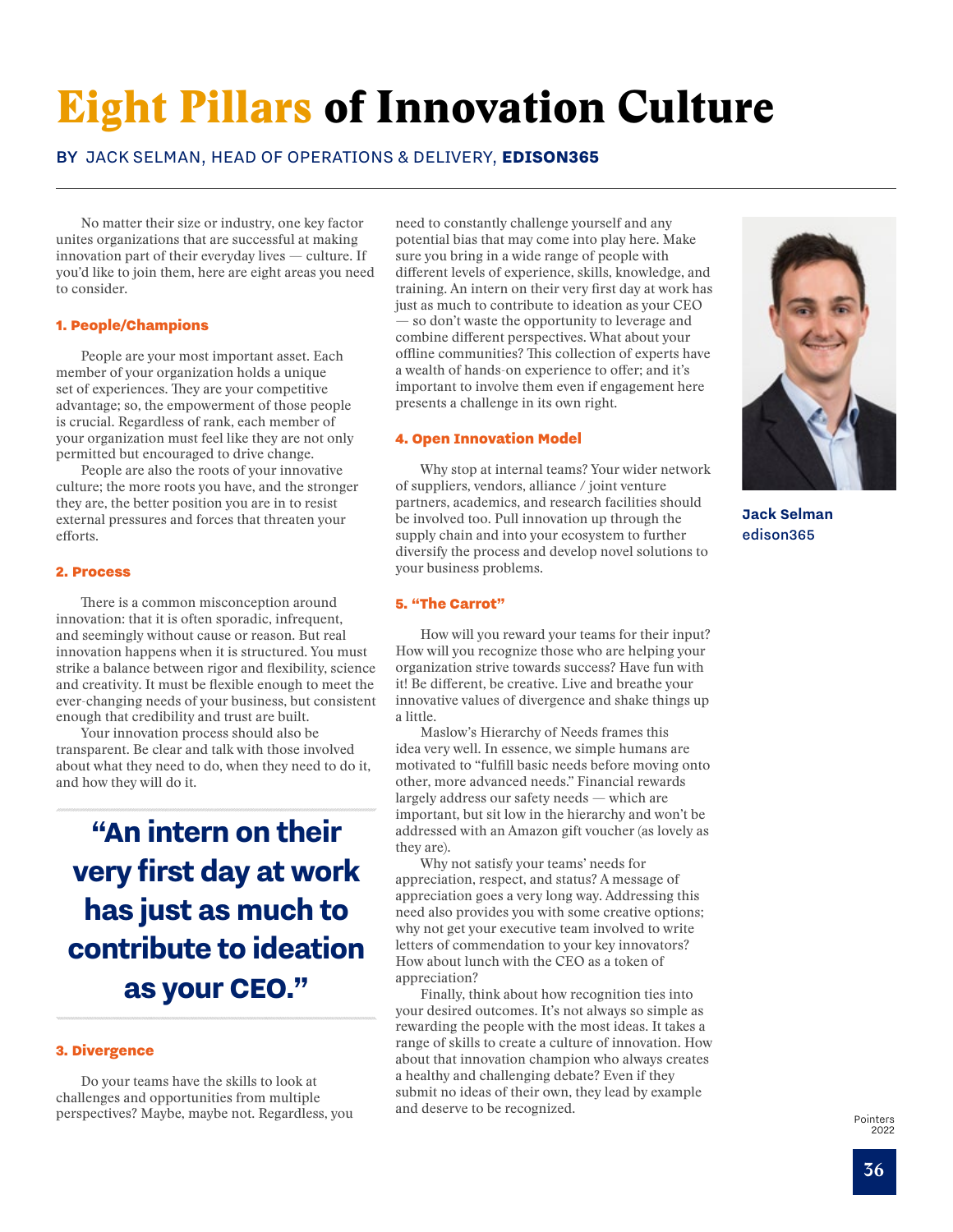#### 6. Legendary Leadership

For many, innovating is scary. Without a team of leaders that also show they're doing the same thing, many employees may be a little put off by the prospect of posting their ideas across a large network of strangers. So, get your leadership involved; capture their ideas, involve them in the decision-making process, bring them along to trials; be visible and truly sponsor this change.

It's also important to remember that engagement from the leadership should be consistent, to mitigate the natural cycle of effort and engagement that every business faces. As an innovation team, you can guide your leaders by setting clear expectations around communications, inputs, and needs.

#### 7. Appetite for Risk

This one's related to the last point; you need to develop an environment where risk is treated a little differently. Your teams should be comfortable in accepting and working with degrees of ambiguity.

So, to really get people into this mindset, you need to think about how you set up an emotional, mental, and professional safety net.

Leadership can provide this comfort by taking an active role in innovation. Taking shared responsibility for ideation and execution can also help here. Even a dedicated, small budget can help take the pressure off teams who are concerned with utilizing their contract codes or team resources on projects that may not deliver the outputs expected.

#### 8. Tenacity

Innovation is a blend of art, science, and luck. Capture the problem, propose a solution. Formalize your hypothesis, state your assumptions for test variables. You need to test in controlled conditions so you can validate the outcomes against your initial hypothesis. Failed? Look at the assumptions — which can we tweak to change the outcome? Go for round two. Keep going until you succeed. Don't give up. Why? Heart surgery was considered impossible until 1896. Now, look where we are!

#### **Summary**

There's a lot to consider when creating and maintaining a culture of innovation. The seeds that you must sow take time, patience, care, and attention to nurture. They start off small and vulnerable, so they need your protection and vision to proliferate. By setting strong roots with these key pillars, these seeds will grow into strong, organic supports that underpin a transformative organization.

Learn more about edison365 at [www.edison365.c](http://www.edison365.com)om.